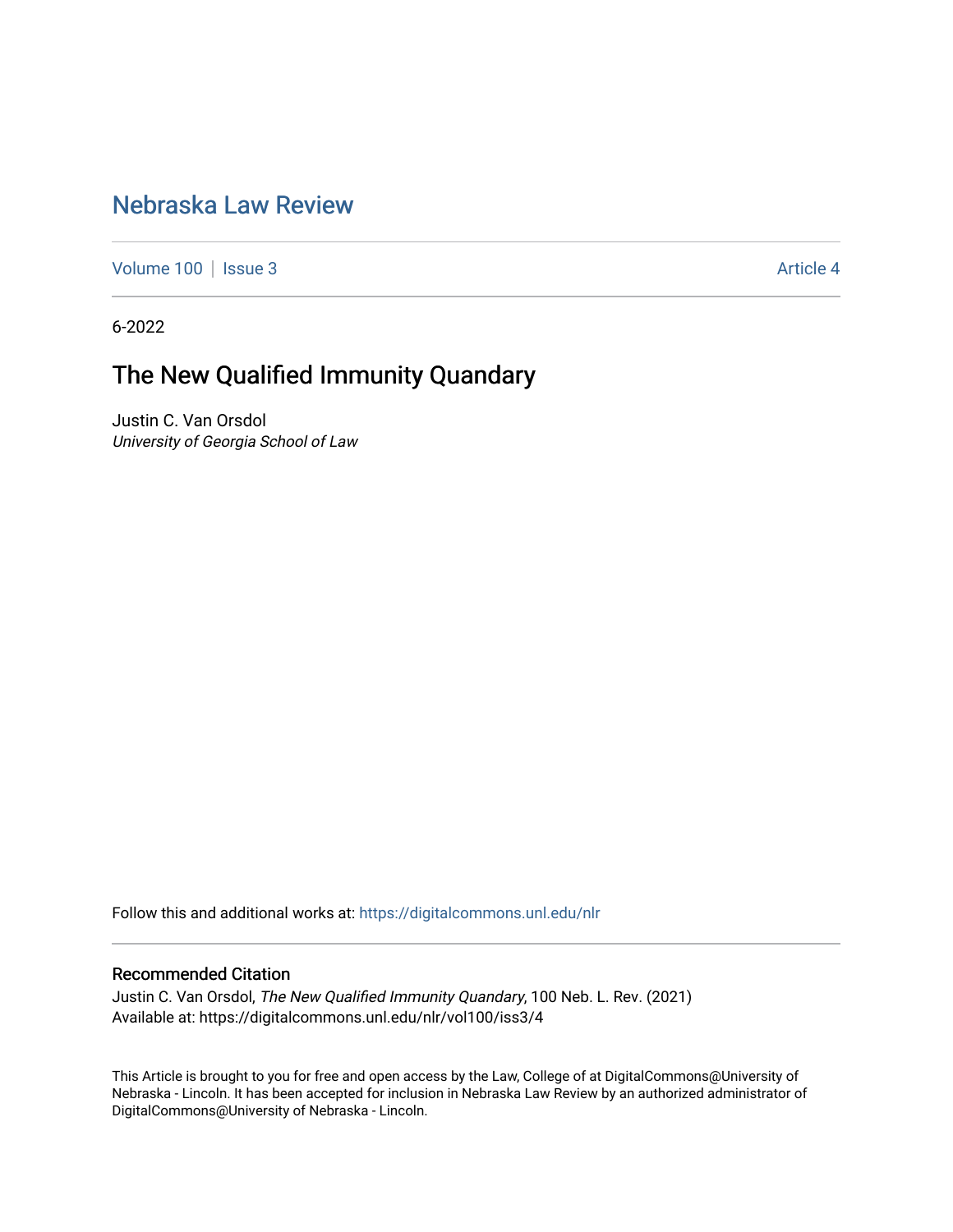Justin C. Van Orsdol\*

# The New Qualified Immunity Quandary

#### ABSTRACT

*With increased media coverage of excessive force cases, we may someday achieve meaningful reform of the qualified immunity doctrine. But with Congress's inability to accomplish major legislation in the current political climate, it is doubtful that qualified immunity will be reformed, much less abolished, anytime in the near future. Unless—or until—Congress figures out a way to meaningfully reform qualified immunity, we are left with the patchwork of decisions from the federal appellate courts. Qualified immunity cases and scholarship are riddled with wildly varying approaches to what constitutes "clearly established law" and whether courts should return the mandatory sequencing in* Saucier v. Katz*. Qualified immunity, for better or worse, is the "gift" that keeps on giving.*

*These issues aside, it is no secret that qualified immunity protects "all but the plainly incompetent." Should it, however, protect those who—for competency or other reasons—choose not to raise the defense? Enter a new quandary: sua sponte qualified immunity. As more § 1983 cases crowd the federal docket and as the Supreme Court's disdain for these cases grows, some appellate courts have been raising the issue of qualified immunity sua sponte to either avoid constitutional issues or simply in an attempt to clear their dockets.*

*I propose that this practice is ripe for Supreme Court's review and the correct approach is for appellate courts not to raise qualified immunity sua sponte. I argue that failure if the Supreme Court fails to invalidate sua sponte qualified immunity, plaintiffs seeking vindication of constitutional rights under § 1983 will effectively be left without recourse.*

## TABLE OF CONTENTS

| II. Hammering Out the Burls: The Case of <i>Hamner v.</i> |  |
|-----------------------------------------------------------|--|
|                                                           |  |
|                                                           |  |
|                                                           |  |

 Copyright held by the NEBRASKA LAW REVIEW. If you would like to submit a response to this Article in the *Nebraska Law Review Bulletin*, contact our Online Editor at lawrev@unl.edu.

692

<sup>\*</sup> J.D. 2020, University of Georgia School of Law; M.S.A. 2014, California State University of Bakersfield; B.S. 2009, California State University of Bakersfield; A.S. 2007, Antelope Valley College. I wish to extend a special thank you to editors of this volume of the *Nebraska Law Review*—especially Alicia Christensen, Chelsey Borchardt, and Emily Newcomb—for their superb communication during the submission process and for their excellent editing work.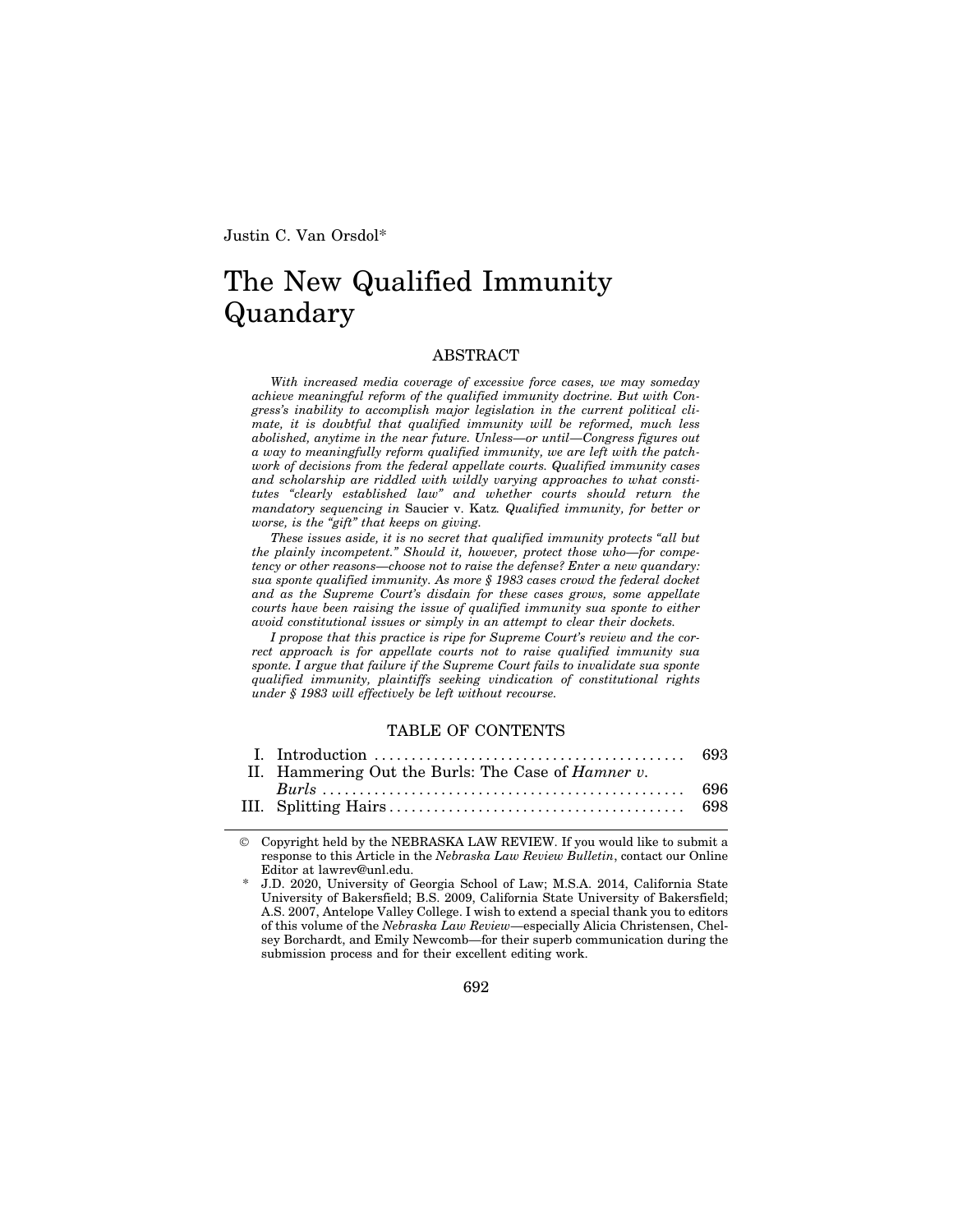| 2022] | NEW QUALIFIED IMMUNITY QUANDRY                     | 693 |
|-------|----------------------------------------------------|-----|
|       |                                                    | 698 |
|       | 1. Circuits Holding Against Sua Sponte Qualified   |     |
|       |                                                    | 699 |
|       | Circuits Permitting Sua Sponte Qualified<br>2.     |     |
|       |                                                    | 702 |
|       | 3. Recessions and Backtracking                     | 703 |
|       | B. Avoiding Anathema: Why This Merits the Supreme  |     |
|       |                                                    | 703 |
|       | IV. Is Sua Sponte Qualified Immunity Proper?       | 705 |
|       | A. Support for Sua Sponte Qualified Immunity       | 705 |
|       | Frustration of Purpose<br>$1_{-}$                  | 706 |
|       | Constitutional Avoidance<br>$2_{-}$                | 708 |
|       | Judicial Economy and Avoiding Procedural<br>3.     |     |
|       | Roundabouts                                        | 711 |
|       | B. The Case Against Sua Sponte Qualified Immunity. | 713 |
|       | Transformative Expansionism and Breakdown of<br>1. |     |
|       | the Procedural Process                             | 713 |
|       | 2. Violation of the Adversarial Role               | 717 |
|       | Exceeding Congressional Intent<br>3.               | 720 |
|       | C. Effect of the Prison Litigation Reform Act      | 722 |
| V.    |                                                    | 725 |
|       |                                                    |     |

"We do not lead others into the Light by stepping into the darkness with them."—Melody Beattie.1

### I. INTRODUCTION

The case against qualified immunity continues to build.2 Even with "growing calls by courts, as well as by a number of commentators and advocacy organizations across the political spectrum, to reconsider qualified immunity or do away with the defense altogether,"3 it

<sup>1.</sup> Melody Beattie, *Resisting Negativity*, MELODY BEATTIE (Mar. 22, 2021), https:// melodybeattie.com/resisting-negativity/ [https://perma.cc/5TN7-5ZC8].

<sup>2.</sup> *See generally* Joanna C. Schwartz, *The Case Against Qualified Immunity*, 93 NO-TRE DAME L. REV. 1797 (2018) (discussing multiple issues with qualified immunity including: (1) the lack of basis in common law, (2) failure to achieve its intended policy goals, and (3) rendering the Constitution hollow).

<sup>3.</sup> Joanna C. Schwartz, *After Qualified Immunity*, 120 COLUM. L. REV. 309, 311–12 (2020) (footnotes omitted) (collecting court cases, news commentary, and political organization sources stating the same). Surprisingly, both conservative and liberal judges have questioned and spoken out against the doctrine, albeit for different reasons. *Compare* Zadeh v. Robinson, 928 F.3d 457, 480–81 (5th Cir. 2019) (Willet, J., concurring) ("[T]his entrenched, judge-created doctrine excuses constitutional violations by limiting the statute Congress passed to redress constitutional violations."), *and* Manzanares v. Roosevelt Cnty. Adult Det. Ctr., 331 F. Supp. 3d 1260, 1293 n.10 (D.N.M. 2018) ("[Q]ualified immunity has increasingly diverged from the statutory and historical framework on which it is supposed to be based." (quoting Brief of the Cato Institute as Amicus Curiae Supporting Peti-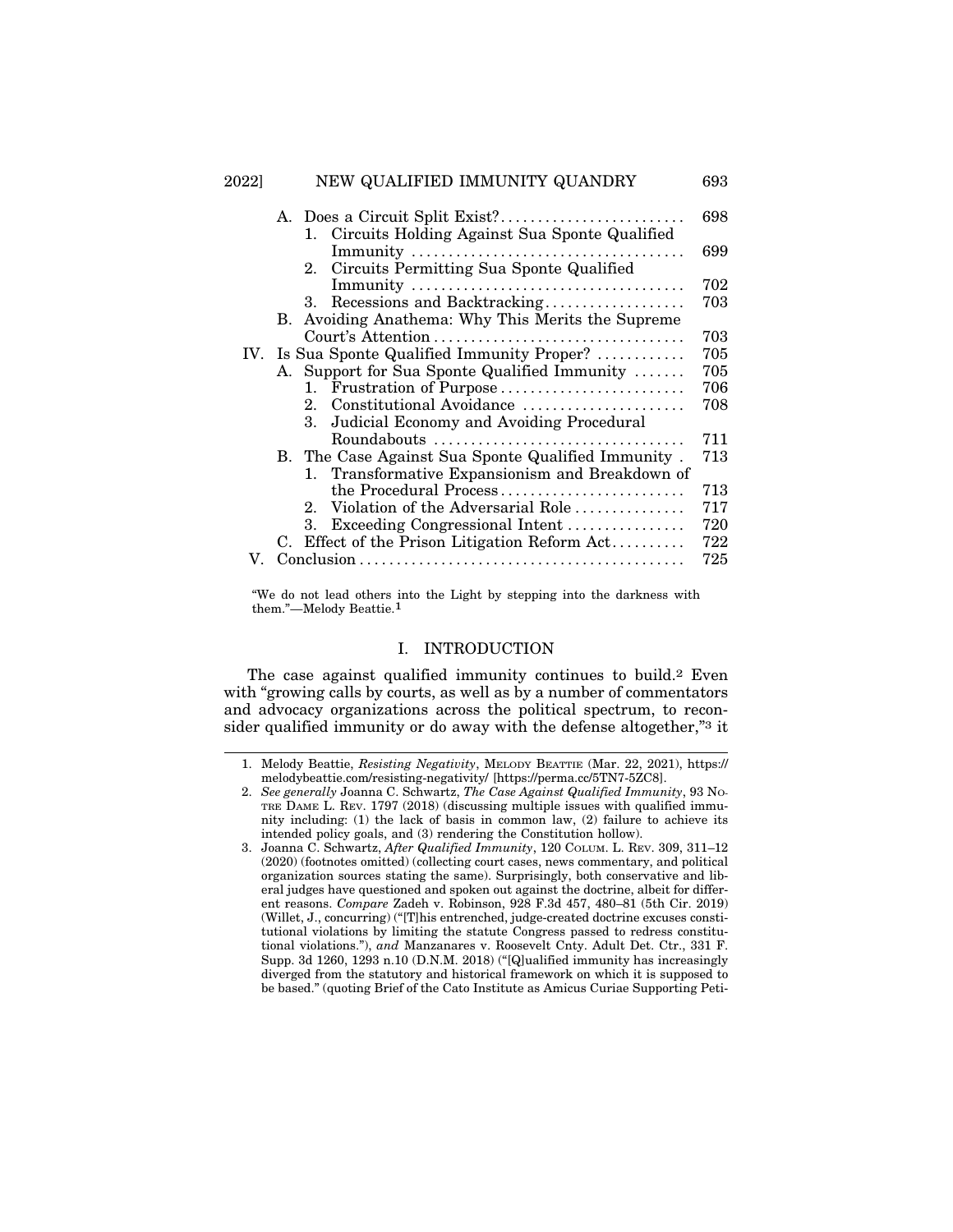is unclear whether a legislative solution—either federally or via the states—will ever pass given the current political climate.4 Expecting any meaningful action from the Supreme Court seems futile.5 Moreover, when the Court has acted, it has strengthened qualified immu-

tioners at 2, Pauly v. White, 137 S. Ct. 548 (2017) (No. 17-1078)), *with* Lynn Adelman, *The Supreme Court's Quiet Assault on Civil Rights*, AM. CONST. SOC'Y (Jan. 12, 2018), https://www.acslaw.org/expertforum/the-supreme-courts-quiet-assaulton-civil-rights/ [https://perma.cc/UM7A-E2NF] ("Of all the restrictions that the Court has imposed on [§ 1983], however, the one that has rapidly become the most harmful to the enforcement of constitutional rights is the doctrine of qualified immunity.").

<sup>4.</sup> Nick Sibilla, *House Passes New Bill To Abolish Qualified Immunity for Police*, FORBES (Mar. 4, 2021, 10:55 AM), https://www.forbes.com/sites/nicksibilla/2021/ 03/04/house-passes-new-bill-to-abolish-qualified-immunity-for-police/ ?sh=31c11c652daf [https://perma.cc/6ZHR-4XDN] (noting that the U.S. House of Representative approved the George Floyd Justice in Policing Act (H.R. 1280) "[o]n a largely party-line vote" and that a "nearly identical version of the bill passed the House last summer but never got a floor vote in the Senate"); Ayanna Alexander, *Legislatures Targeted in Attempt To Make It Easier To Sue Cops*, BLOOMBERG L. (Oct. 6, 2020, 12:36 PM), https://news.bloomberglaw.com/socialjustice/legislatures-targeted-in-attempt-to-make-it-easier-to-sue-cops [https:// perma.cc/QAD7-UPVH] (discussing Colorado's recently passed law removing qualified immunity but quoting Barry Friedman, founding director of New York University School of Law's Policing Project as noting that "[t]here's a strong police lobby against changing those rules and many people who are elected to do something about this will be perceived as being anti-police"); Orin Kerr (@OrinKerr), TWITTER (Mar. 28, 2021, 5:15 AM), https://twitter.com/orinkerr/status/1376100667421384707?s=11 [https://perma.cc/7KTG-FR29] (discussing New York's new law removing qualified immunity); Bryn Stole, *Maryland House of Delegates Passes Sweeping Policing Legislation*, BALT. SUN (Mar. 11, 2021, 7:08 PM), https://www.baltimoresun.com/politics/bs-md-pol-house-police-reform-20210312-6jbvejibyfddjf4xtx5evtavli-story.html [https://perma.cc/YKH4-JYRE] (describing Maryland's Police Reform and Accountability Act).

<sup>5.</sup> Whether the Supreme Court's inaction will persist is more up in the air with the passing of Justice Ginsburg and Justice Breyer's retirement. Both Justices had been sympathetic to critiques against qualified immunity. Schwartz, *supra* note 3, at 313; *see* Richardson v. McKnight, 521 U.S. 399, 409–10 (1997) (distinguishing private and public prison guards in the qualified immunity context); Eli Hager & Beth Schwartzapfel, *How Losing RBG Could Shape Criminal Justice for Years to Come*, MARSHALL PROJECT (Sept. 24, 2020, 6:00 AM), https:// www.themarshallproject.org/2020/09/24/how-losing-rbg-could-shape-criminaljustice-for-years-to-come [https://perma.cc/PZQ7-ENCN] (noting Justice Ginsburg joined in Justice Sotomayor's dissent in *Kisela v. Hughes*, 138 S. Ct. 1148, 1162 (2018), in which Justice Sotomayor wrote that qualified immunity "tells officers that they can shoot first and think later"). Perhaps we could see a unique coalition between Justices Sotomayor and Thomas, both of whom have been skeptical about qualified immunity. *See* Devin Dwyer, *'Qualified Immunity' for Police Getting Fresh Look by Supreme Court After George Floyd Death*, ABC NEWS (June 4, 2020, 3:02 AM), https://abcnews.go.com/Politics/police-immunity-rule-fresh-supreme-court-george-floyd/story?id=71044230 [https://perma.cc/VGJ3-4877] (noting Justice Sotomayor's 2018 dissent criticized qualified immunity as "gutting the deterrent effect of the Fourth Amendment" and explaining that Justice Thomas "has also been publicly skeptical of the policy").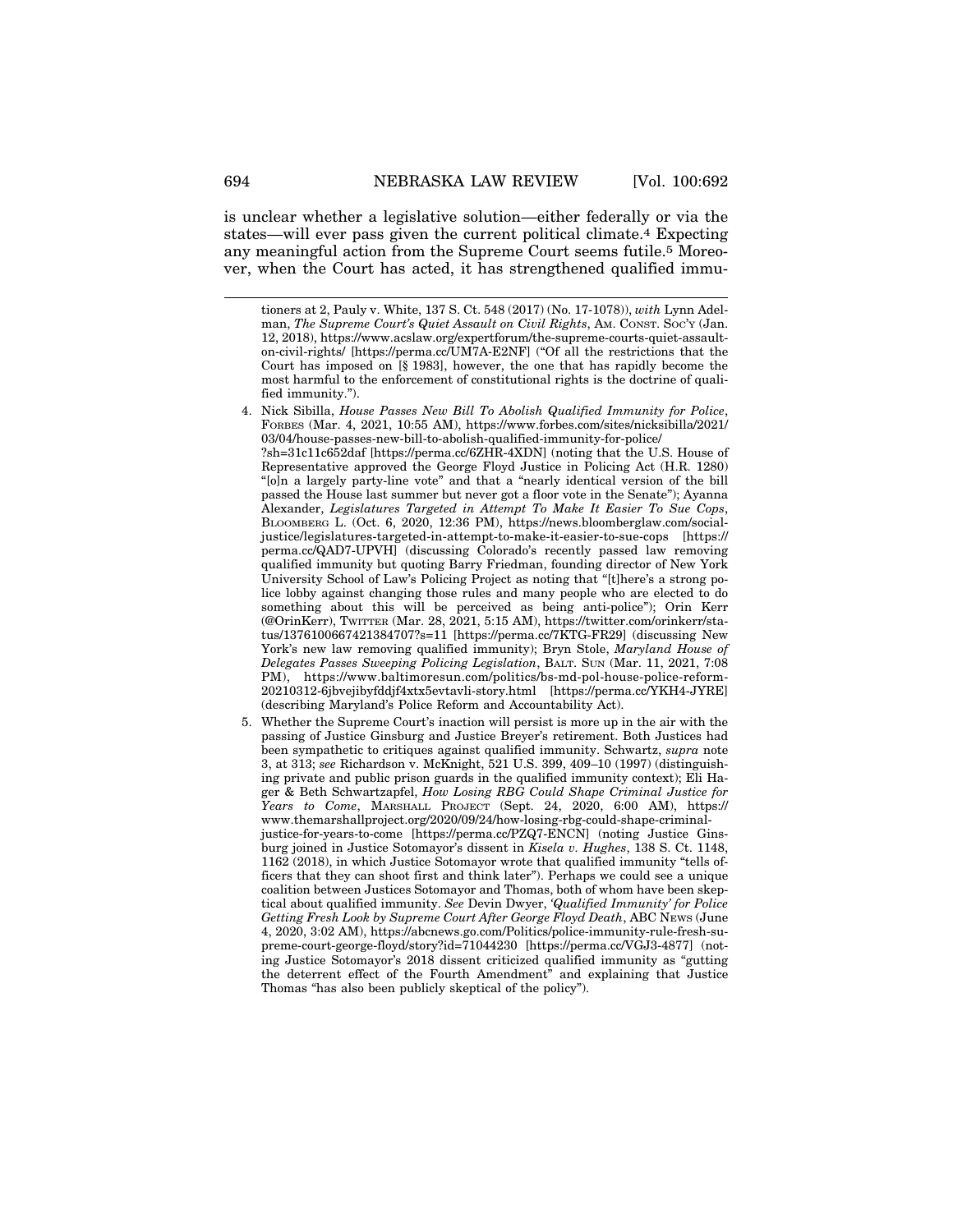nity, as it views the immunity as a shield to government officials from damages liability.6

To be sure, there has been a substantial uptick in the number of certiorari petitions for qualified immunity cases,7 thanks in part to Justice Thomas' concurrence in *Ziglar v. Abbasi* questioning the doctrine.8 The Court's recent denial of certiorari in *Hamner v. Burls*, however, has created yet another quandary in the qualified immunity doctrine: whether appellate courts can (or should) raise qualified immunity sua sponte? Put differently, is qualified immunity an affirmative defense or a jurisdictional issue?

Based on the Court's qualified immunity decisions and current makeup, I predict the Court would conclude that qualified immunity may be raised sua sponte because the Court would view it as a juris-

<sup>6.</sup> White v. Pauly, 137 S. Ct. 548, 551–52 (2017) ("In the last five years, this Court issued a number of opinions reversing federal courts in qualified immunity cases . . . both because qualified immunity is important to 'society as a whole,' and because as 'an immunity from suit,' qualified immunity 'is effectively lost if a case is erroneously permitted to go to trial.'" (quoting Pearson v. Callahan, 555 U.S. 223, 231 (2009))); City & County of San Francisco v. Sheehan, 575 U.S. 600, 611 n.3 (2015), ("Because of the importance of qualified immunity 'to society as a whole,' the Court often corrects lower courts when they wrongly subject individual officers to liability." (quoting Harlow v. Fitzgerald, 457 U.S. 800, 814 (1982))); Brosseau v. Haugen, 543 U.S. 194, 195–99 (2004) (per curiam) (granting review only on the clearly established prong and applying the *Anderson v. Creighton*, 483 U.S. 635, 640 (1987), strict factual similarity requirement); Ashcroft v. al-Kidd, 563 U.S. 731, 741 (2011) (reformulating the standard so that qualified immunity applies unless "*every* 'reasonable official would have understood that what he is doing violates [established law]" (emphasis added) (quoting *Anderson*, 483 U.S. at 640.)); Mullenix v. Luna, 577 U.S. 7, 18 (2015) (failing to cite *Hope v. Pelzer*, 536 U.S. 730 (2002), and reversing "[b]ecause the constitutional rule applied by the Fifth Circuit was not 'beyond debate'" (quoting Stanton v. Sims, 571 U.S. 3, 11 (2013))); *see also* Karen M. Blum, *Qualified Immunity: Time To Change the Message*, 93 NOTRE DAME L. REV. 1887, 1887 (2018) ("If messages sent by the Supreme Court to the lower federal courts were in the form of tweets, there would be a slew of them under #welovequalifiedimmunity.").

<sup>7.</sup> Jay Schweikert, *Qualified Immunity: A Legal, Practical, and Moral Failure*, CATO INST. (Sept. 14, 2020), https://www.cato.org/policy-analysis/qualified-immunity-legal-practical-moral-failure [https://perma.cc/D7WH-8696] ("[C]ivil rights plaintiffs are increasingly filing petitions for certiorari with the Supreme Court, explicitly asking for the Court to reconsider the doctrine . . . . " (citing Jay Schweikert, *The Supreme Court's Dereliction of Duty on Qualified Immunity*, CATO INST. (June 15, 2020, 11:27 AM), https://www.cato.org/blog/supreme-courtsdereliction-duty-qualified-immunity [https://perma.cc/9ECD-MTKB])); *see also* Schwartz, *supra* note 3, at 310 (stating "the Supreme Court has been downright bullish about qualified immunity doctrine in recent years," finding for the government in all of the twenty qualified immunity cases considered between 2005 and 2020 (footnote omitted) (citing William Baude, *Is Qualified Immunity Unlawful?*, 106 CAL. L. REV. 45, 88–90 (2018))).

<sup>8.</sup> Schwartz, *supra* note 3, at 313; Ziglar v. Abbasi, 137 S. Ct. 1843, 1869 (2017) (Thomas, J., concurring) ("I write separately to express my view . . . and my concerns about our qualified immunity precedents.").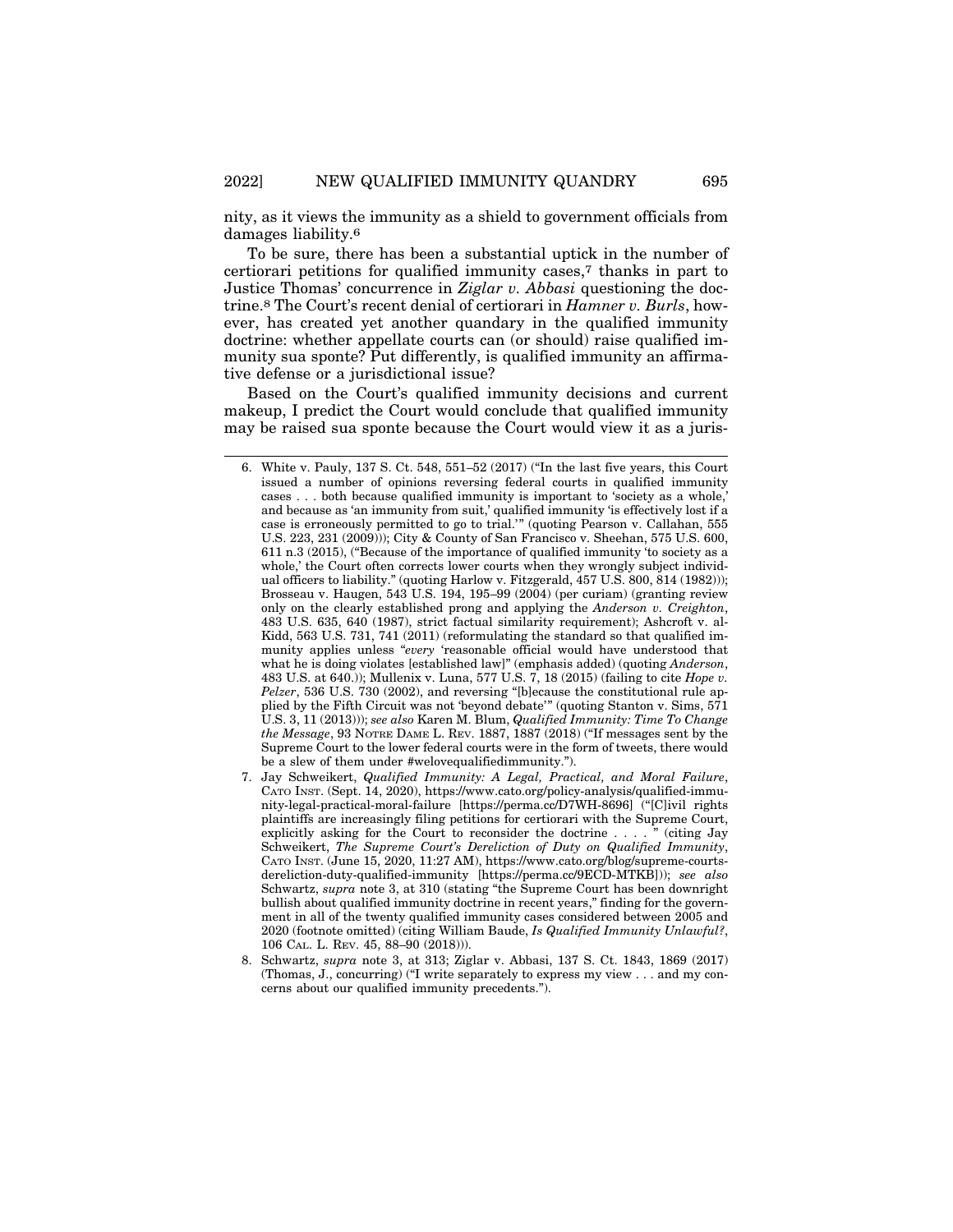dictional issue. This Article proceeds in three parts to explain why that conclusion would be wrong, given the purposes of § 1983.9 In Part II, I give a brief history of *Hamner*, detailing how the Eighth Circuit decided to raise qualified immunity sua sponte. Part III discusses why this issue merits the Supreme Court's attention. Specifically, I explain the divergence among circuit courts, explore the potential frequency for sua sponte qualified immunity, and forecast the consequences if the Court continues to avoid the issue. Part IV examines the rationale for and against sua sponte qualified immunity. Ultimately, I argue that the case against sua sponte qualified immunity is stronger and that the Supreme Court should ultimately prohibit the practice. Part IV also includes a discussion of how the Prison Litigation Reform Act (PLRA) affects the argument. I conclude by explaining that though the Court would likely reach a different conclusion than I do here, it should at least provide clear and definitive guidance on this issue.

## II. HAMMERING OUT THE BURLS: THE CASE OF *HAMNER V. BURLS*

Charles E. Hamner, like many *pro se* prisoner plaintiffs, has an extensive litigation history.10 While in custody of the Arkansas Department of Corrections (ADC), one of Hamner's claims managed to get the attention of the Eighth Circuit Court of Appeals. Hamner filed a lawsuit under 42 U.S.C. § 1983 alleging that in retaliation for filing grievances, prison officials transferred him in administrative segregation—holding him there for 203 days.11 After alerting prison authorities that another inmate's planned attack to a guard in March of 2015, Hamner was allegedly transferred because of "security concerns," an explanation that came five months into his nearly seven-month administrative segregation.12 There, Hamner was confined to his cell for twenty-three hours a day, isolated, and generally subjected to worse conditions than those of general population.13 Hamner, who suffers from multiple mental health problems, claimed he was deprived of his

<sup>9. 42</sup> U.S.C. § 1983 (providing a cause of action against any person for "deprivation of any rights, privileges, or immunities secured by the Constitution and laws").

<sup>10.</sup> *See, e.g.*, Hamner v. Griffin, No. 18-CV-00060, 2019 WL 3713738, at \*4 (E.D. Ark. July 11, 2019) (denying Hamner's § 1983 claim for failure to administer medication due to lack of exhaustion under the Prison Litigation Reform Act), *aff'd sub nom.* Hamner v. Griffin, 815 F. App'x 97 (8th Cir. 2020); Hamner v. Kelley, No. 16-CV-00369, 2017 WL 1097222, at \*3 (E.D. Ark. Feb. 28, 2017) (denying Hamner's claims for equal protection and first amendment violations), *report and recommendation adopted*, No. 16-CV-00369, 2017 WL 1100431 (E.D. Ark. Mar. 22, 2017); Hamner v. Page, No. 19-CV-00183, 2019 WL 2550517, at \*3–5 (E.D. Ark. June 10, 2019) (ruling Hamner failed to state valid claims for failure to protect, failed to plead a viable due process claim, and improperly joined claims).

<sup>11.</sup> Hamner v. Burls, 937 F.3d 1171, 1174 (8th Cir. 2019).

<sup>12.</sup> *Id.*

<sup>13.</sup> *Id.* at 1174–75.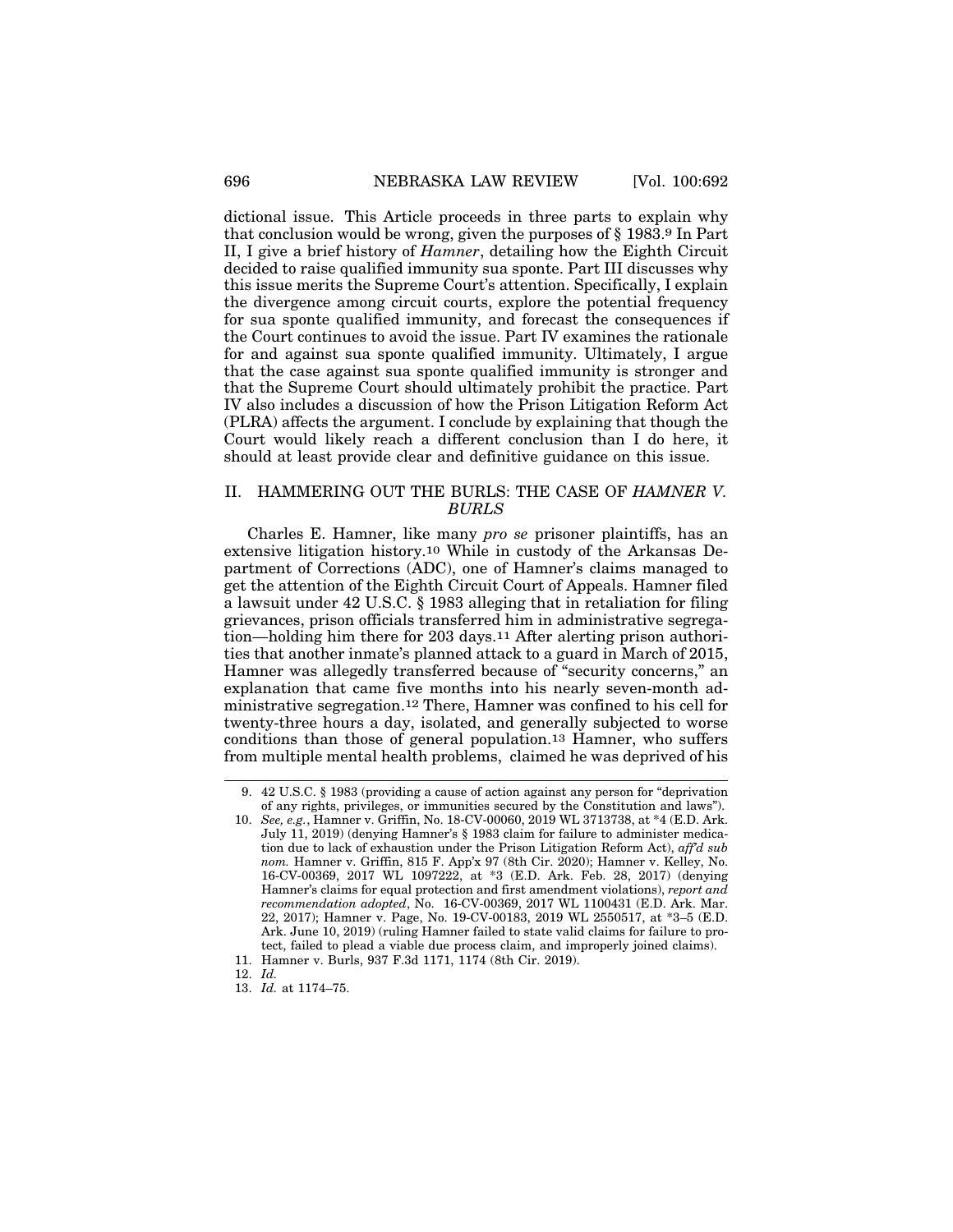prescribed daily medication, which caused him to have hallucinations, anxiety, panic attacks, and suicidal ideations, and that prison officials were aware of the lapse in treatment.14 Hamner later claimed the authorities who assigned him to the administrative segregation unit knew of his condition and need for the medication, but they subjected him to these conditions as retaliation for previous grievances.

The district court allowed Hamner's retaliation claim to proceed, and Hamner added claims under the Eighth Amendment, alleging that prison authorities knew of his medical needs but were deliberately indifferent to the gaps in his treatment.15 After the district court dismissed all counts for failure to state a claim, Hamner appealed.

Despite the fact that the parties had not briefed the issue and neither the magistrate nor district judge had discussed qualified immunity,16 the Eighth Circuit raised the issue of qualified immunity sua sponte and found that the prison authorities were entitled to qualified immunity because they did not violate Hamner's clearly established rights.17 The Eighth Circuit requested supplemental briefing on the qualified immunity issue.18 Hamner argued defendants waived or forfeited the defense by not raising it in their motion to dismiss his due process or Eighth Amendment claims, only raising qualified immunity in their answer to Hamner's retaliation claims.19 Prison authorities argued they were unable to raise qualified immunity on Hamner's due process claim because the district court dismissed it before they were served,<sup>20</sup> and the court concluded that "even where an appellee did not argue qualified immunity as an alternative ground for affirmance, it was appropriate to resolve the appeal on that basis where the defense was established on the face of the complaint."21

Hamner later filed a petition for a writ of certiorari, which was submitted to Justice Gorsuch and later denied.22 The Supreme Court's

<sup>14.</sup> *Id.*

<sup>15.</sup> *Id.* at 1175, 1177. The district court dismissed Hamner's due process allegations, finding his complaint failed to state a claim implicating a protected interest. *Id.* at 1175.

<sup>16.</sup> *See generally* Hamner v. Burls, No. 17-CV-79, 2018 WL 2033406, at \*2–3 (E.D. Ark. Apr. 9, 2018), *report and recommendation adopted*, No. 17-CV-79, 2018 WL 2024613 (E.D. Ark. May 1, 2018), *aff'd on other grounds*, 937 F.3d 1171 (8th Cir. 2019), *as amended* (Nov. 26, 2019) (dismissing Hamner's claims because they did not implicate a liberty interest, he failed to exhaust administrative remedies, and he failed to allege facts that defendants were aware of his need for mental health treatment or medication).

<sup>17.</sup> *Hamner,* 937 F.3d at 1175–76.

<sup>18.</sup> *Id.* at 1176.

<sup>19.</sup> *Id.*

<sup>20.</sup> *Id.*

<sup>21.</sup> *Id.* (citing Story v. Foote, 782 F.3d 968, 970 (8th Cir. 2015)).

<sup>22.</sup> Hamner v. Burls, 141 S. Ct. 611 (2020) (mem.); *see also Docket for No. 19-1291*, SUP. CT., https://www.supremecourt.gov/docket/docketfiles/html/public/19-1291.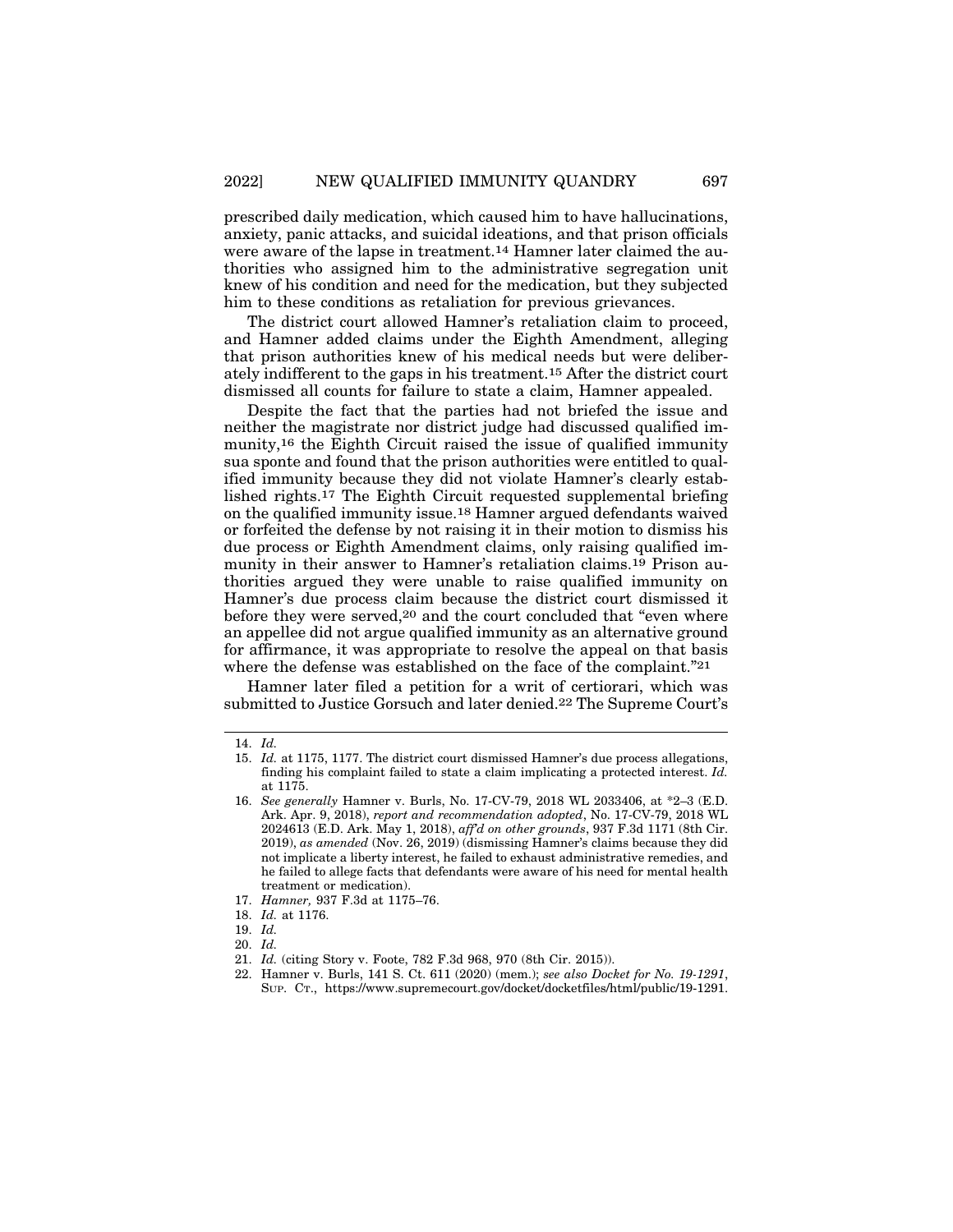decision not to hear the case leaves us with yet another quandary in qualified immunity's byzantine history: whether it is appropriate for courts to raise qualified immunity sua sponte?

## III. SPLITTING HAIRS

I can only speculate as to why the Supreme Court denied certiorari on this important issue,23 but one potential argument is that the issue of sua sponte qualified immunity is not contentious enough to demand the Court's attention. Thus, before answering whether the Eighth Circuit's approach in *Hamner* was appropriate, it is important to understand whether there is a divide among circuit courts that requires Supreme Court attention.24 And, if so, whether there is a substantial reason for the Court to answer this question.

#### **A. Does a Circuit Split Exist?**

In opposition to Hamner's petition for certiorari, respondents argued his petition did not warrant review because "the vast majority of the circuits exercise case-by-case discretion in a fairly homogenous manner: generally enforcing forfeitures, but occasionally excusing them where immunity is exceptionally clear, where not reaching it would unduly protract litigation, or in other exceptional circumstances."25 In contrast, Hamner argued there is a nine to three split amongst the circuit courts on whether qualified immunity should or

html [https://perma.cc/YYZ9-WF3B] (last visited Apr. 10, 2021) (noting the plaintiff filed a petition for writ of certiorari with Justice Gorsuch).

<sup>23.</sup> Aside from the Court's usual practice of constitutional avoidance, the betting money is on the Court's propensity to allow fewer and fewer cases from proceeding against law enforcement and government officials. *See* Noah Feldman, Opinion, *Supreme Court Has Had Enough with Police Suits*, BLOOMBERG (Jan. 9, 2017, 2:08 PM), https://www.bloomberg.com/opinion/articles/2017-01-09/supremecourt-has-had-enough-with-police-suits [https://perma.cc/P69L-UYGM] ("There's little doubt of the message to the lower courts: The Supreme Court wants fewer lawsuits against police to go forward."); *see also* Jack M. Beermann, *Qualified Immunity and Constitutional Avoidance*, 2009 SUP. CT. REV. 139, 141 (2010) (explaining the "well-established doctrine of constitutional avoidance, under which courts avoid deciding constitutional issues unless absolutely necessary" (footnote omitted)).

<sup>24.</sup> *See How To Get Your Case to the Supreme Court—or, in the Alternative, How To Keep It from Getting There*, A.B.A. (Nov. 1, 2013), https://www.americanbar.org/ groups/tort\_trial\_insurance\_practice/publications/the\_brief/2013\_14/2013-fallget-your-case-to-supreme-court-or-not/ ("Unless a case involves a fundamental issue like the constitutionality of the Affordable Care Act, the justices generally will not think a case is worth their review unless it implicates a lower court 'split.'").

<sup>25.</sup> Brief in Opposition at 19, Hamner v. Burls, 141 S. Ct. 611 (2020) (No. 19-1291), 2020 WL 4904850, at \*19.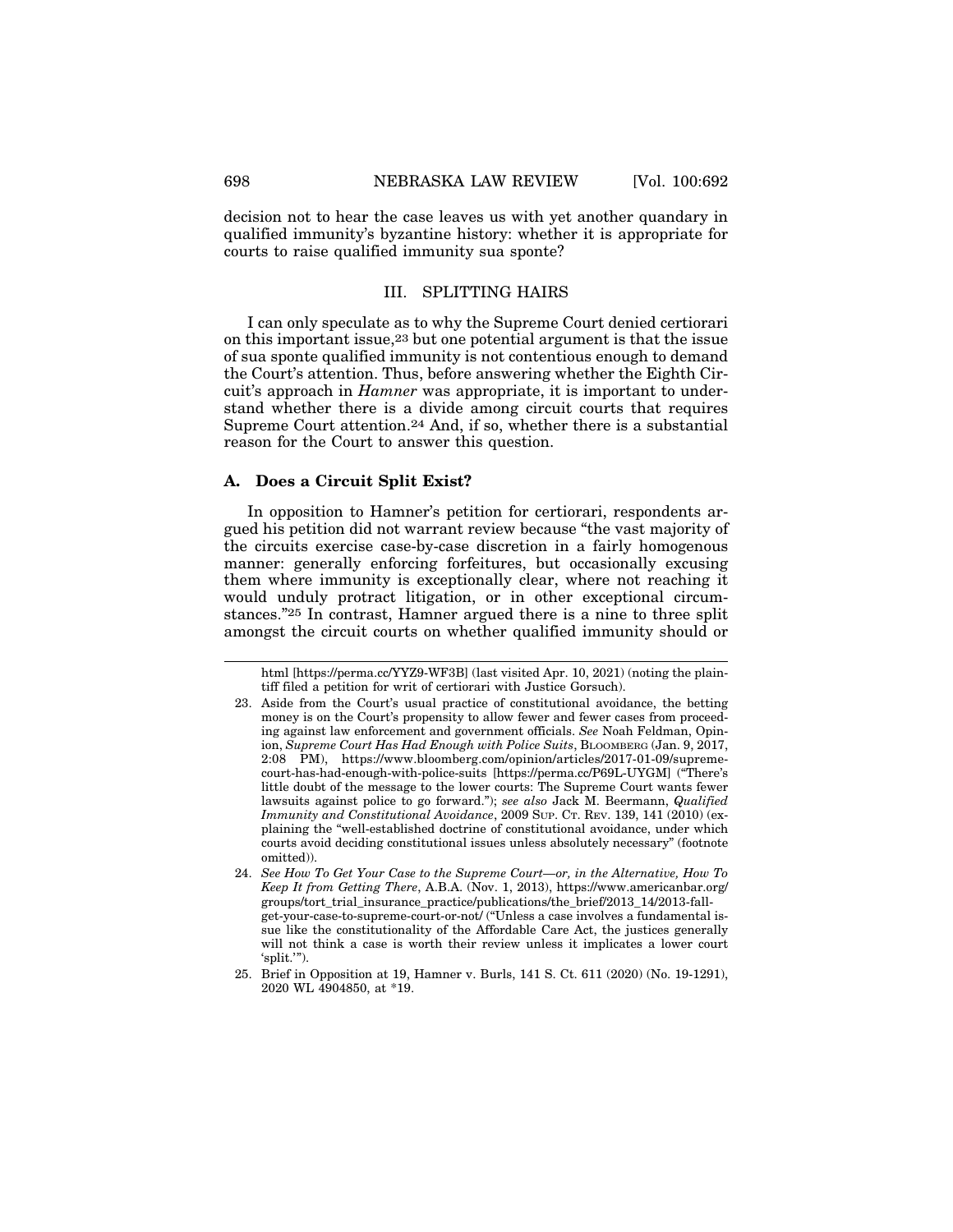can be raised sua sponte—with nine circuits never raising qualified immunity sua sponte, even in PLRA cases.26 So, who was right?

## *1. Circuits Holding Against Sua Sponte Qualified Immunity*

The First, Third, Fourth, Sixth, Seventh, Tenth, Eleventh, and D.C. Circuits hold qualified immunity is unavailable if government officers do not raise and preserve the issue below. In *Guzmán-Rivera v. Rivera-Cruz*,27 for example, the First Circuit explicitly confronted this issue. Guzmán-Rivera was serving a 119-year sentence for murder when his father uncovered proof of his innocence.<sup>28</sup> Guzmán and his family filed a § 1983 case against Justice Department officials, alleging they failed to reinvestigate his case "with adequate speed and to move for his release after his innocence had been established."29 Guzmán had previously won two appeals, in which the First Circuit found in his favor on statute of limitations and absolute immunity defenses.30 On second remand, the district court denied defendants' motion for summary judgment based on qualified immunity, reasoning that defendants had waived the immunity because they had ample opportunity to raise the defense throughout the appellate process.31 The First Circuit agreed, holding that "[q]ualified immunity is an affirmative defense, and the 'burden of pleading it rests with the defendant.'"32 Concerned primarily with dilatory tactics and use of judicial resources, the First Circuit held that qualified immunity is waived if not raised in a diligent manner.33

The Third Circuit confronted this issue in *Bines v. Kulaylat*.34 There, a prisoner filed a § 1983 suit for inadequate medical care during his incarceration. The defendant, Dr. Kulaylat, eventually filed a motion for summary judgment but failed to include any argument on qualified immunity.35 On appeal to the Third Circuit, Dr. Kulaylat raised the issue of qualified immunity for the first time. The court declined to review the issue because it was not raised in the district

- 32. *Id.* at 667 (quoting Gomez v. Toledo, 446 U.S. 635, 640 (1980)).
- 33. *Id.* at 668.

35. *Id.* at 385.

<sup>26.</sup> Reply in Support of Certiorari at 3, Hamner v. Burls, 141 S. Ct. 611 (2020) (No. 19-1291), 2020 WL 5659238, at \*3 ("Nine circuit courts never raise qualified immunity *sua sponte*, even in PLRA cases, and three sometimes do.").

<sup>27. 98</sup> F.3d 664 (1st Cir. 1996).

<sup>28.</sup> *Id.* at 666.

<sup>29.</sup> *Id.*

<sup>30.</sup> Guzmán-Rivera v. Rivera-Cruz, 29 F.3d 3 (1st Cir. 1994); Guzmán-Rivera v. Rivera-Cruz, 55 F.3d 26 (1st Cir. 1995).

<sup>31.</sup> *See Guzm´an-Rivera-Cruz*, 98 F.3d at 666.

<sup>34. 215</sup> F.3d 381, 383 (3d Cir. 2000).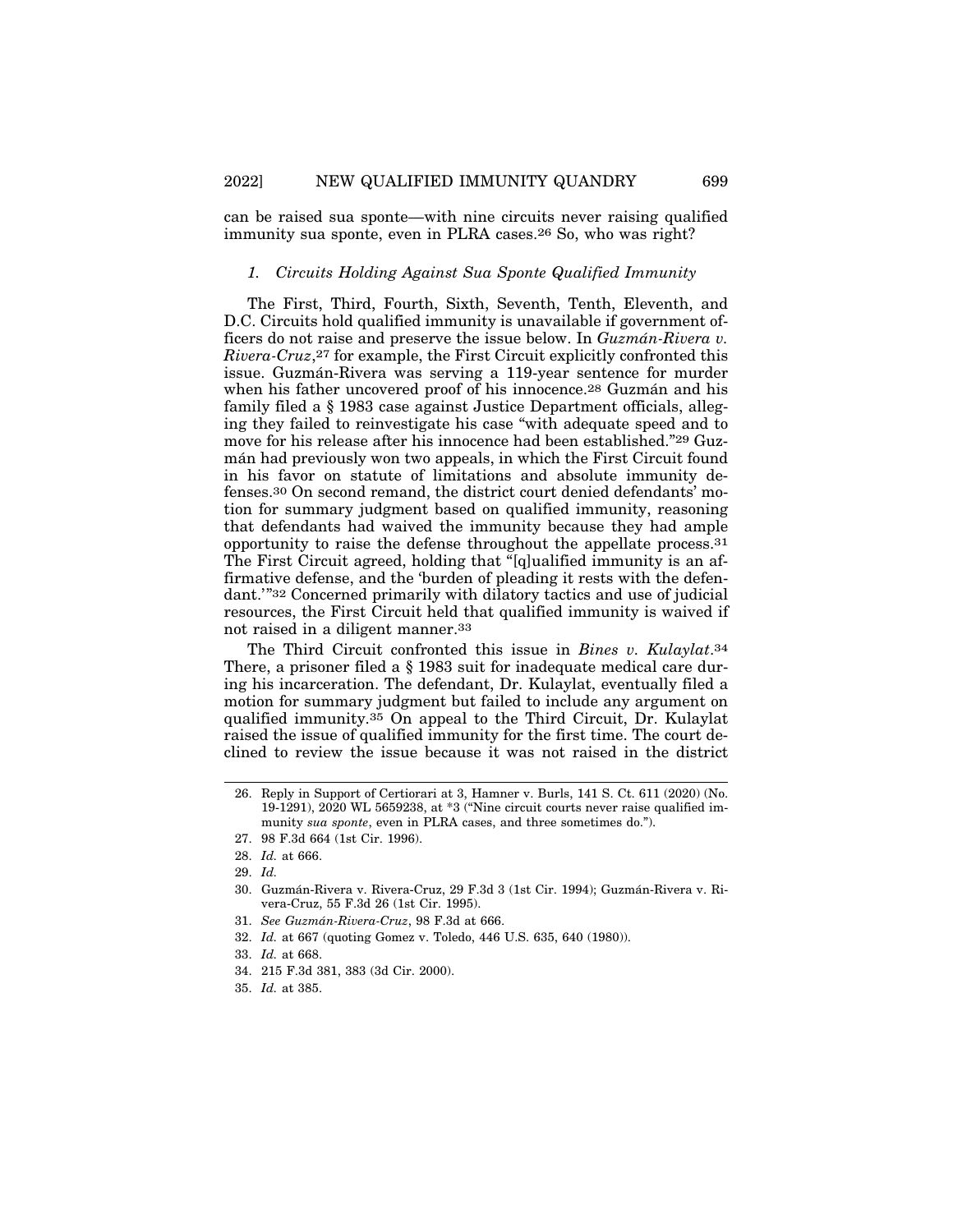court but left open the possibility that an exception may arise "where failure to consider the issue would result in manifest injustice."36

The Fourth Circuit has been the most explicit on sua sponte qualified immunity. In *Suarez Corporation Industries v. McGraw*,37 four direct-marketing companies, including Suarez Corporation Industries (SCI), were charged with violating West Virginia's Consumer Credit and Protection Act.38 After SCI published a two-page advertisement in a local paper criticizing Attorney General Darrell McGraw for bringing the charges, McGraw announced he would proceed solely against SCI.39 SCI filed a § 1983 suit claiming the attorney general's decision was retaliation for exercising its First Amendment rights.40 McGraw filed a motion to dismiss on the ground of absolute immunity, but after SCI filed an amended complaint, McGraw's second motion to dismiss only referenced his first motion to dismiss and altogether failed to mention the immunity defense.41 On appeal, McGraw urged the Fourth Circuit to consider his qualified immunity claim if the absolute immunity claim failed, but the court declined based on prior decisions that refused "to consider *sua sponte* a defense of qualified immunity in a § 1983 action when it was not properly preserved below."42

Over in the Sixth Circuit, *Summe v. Kenton County Clerk's Office* centered on two candidates for county clerk.43 After Chief Deputy County Clerk Summe lost the election to Rodney Eldridge, Eldridge directed all deputy clerks to reapply for their positions and, ultimately, terminated Summe along with six others who supported her in the election.44 Summe filed a § 1983 action against Eldridge for "unlawful patronage dismissal in violation of the First Amendment."45 On the defendant's motion for summary judgment, the district court sua sponte raised the issue of qualified immunity in favor of the defendants.46 On appeal, the Sixth Circuit affirmed the district court on other grounds but declined to decide the qualified immunity issue because Eldridge waived the defense by failing to raise it in his motion for summary judgment.47

39. *Suarez Corp. Indus.*, 125 F.3d at 224.

- 42. *Id.* at 226 (citations omitted).
- 43. 604 F.3d 257, 261 (6th Cir. 2010).
- 44. *Id.* at 263.
- 45. *Id.* at 264.
- 46. *Id.* at 269.
- 47. *Id.* at 269–70.

<sup>36.</sup> *Id.* (citing Pritzker v. Merrill Lynch, Pierce, Fenner & Smith, Inc., 7 F.3d 1110, 1115 (3d Cir. 1993)).

<sup>37. 125</sup> F.3d 222, 224 (4th Cir. 1997).

<sup>38.</sup> W. VA. CODE § 46A-6-104 (1974).

<sup>40.</sup> *Id.* at 225.

<sup>41.</sup> *Id.* at 224.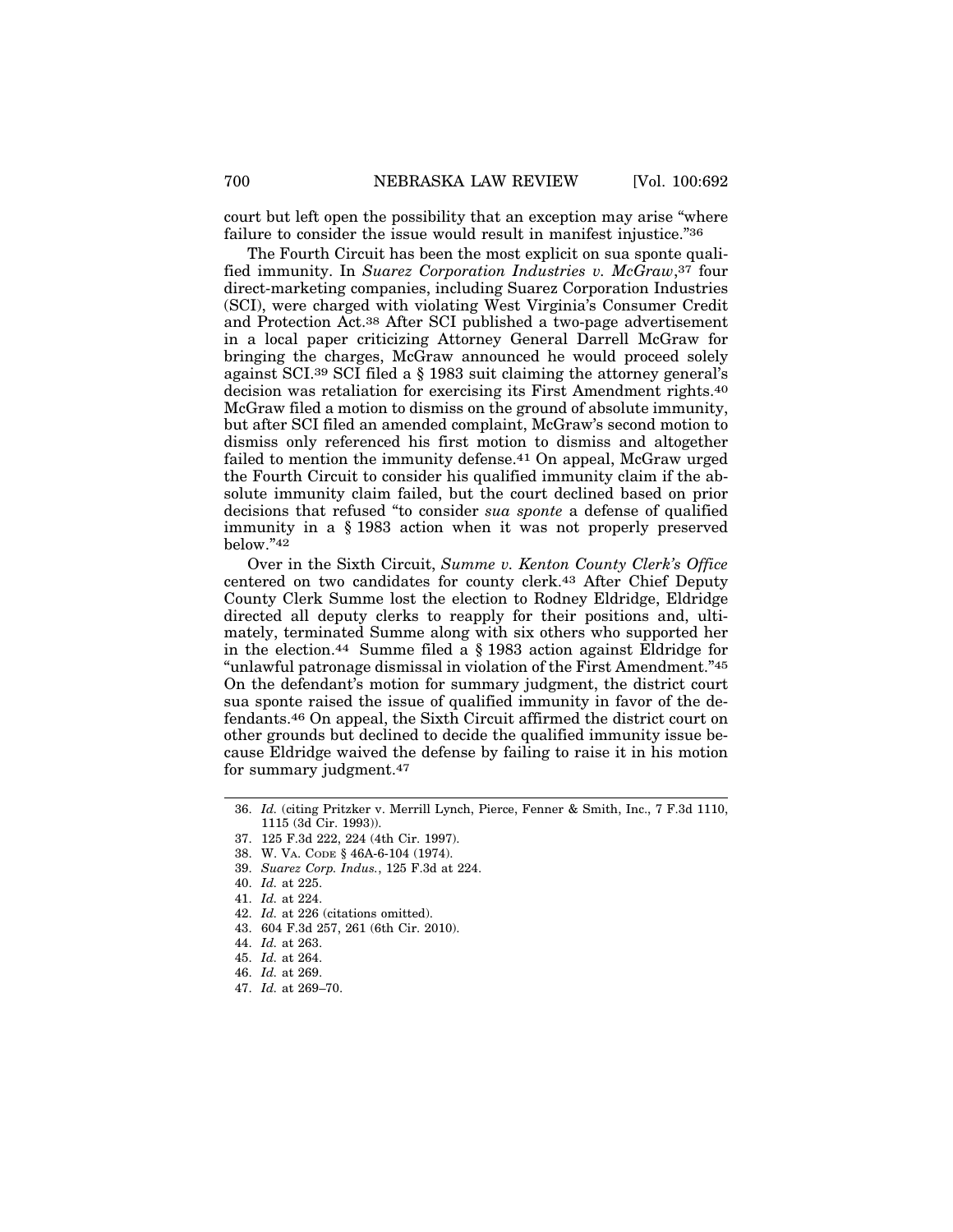Similarly, the Seventh Circuit held in *Narducci v. Moore* that "the district court was entitled to find that [defendants] waived the qualified immunity defense in the summary judgment proceedings because they failed to raise the issue before their reply brief."48 The defendants in *Narducci* had urged the Seventh Circuit to find the district court's refusal to consider qualified immunity sua sponte was plain error, but the Seventh Circuit was clear that "[the defendants] were required to bring that issue to the district court's attention," especially because they had over five years to present the issue.49

Following suit, the Tenth Circuit came to same conclusion in *Greer v. Dowling*, in which a prisoner filed a § 1983 action based on Religious Land Use and Institutionalized Persons Act (RLUIPA), First Amendment, due process, and equal protection violations.50 On appeal, the Tenth Circuit concluded that the defendants conceded and waived qualified immunity because it "is an affirmative defense that defendants must invoke in district court."51

Additionally, in *Moore v. Morgan*, the Eleventh Circuit held that a magistrate judge improperly inserted the qualified immunity defense when the parties had not properly raised it.<sup>52</sup> There, an Alabama prisoner filed a § 1983 suit against the county sheriff and commissioners, alleging inadequate medical treatment. However, the defendants did not plead qualified immunity in their answer or in their dispositive motions.53 The case went to trial, where the magistrate judge sua sponte requested briefing on qualified immunity and found in favor of the defendants.54 But, because the defendants "never raised this affirmative defense," the circuit court held "that it was waived."55 The defendants asserted that the magistrate judge properly considered the issue "by implied consent of the parties" under Rule 15(b) of the *Federal Rules of Civil Procedure*,56 but the Eleventh Circuit found nothing to suggest the plaintiff explicitly or implicitly consented to the qualified immunity issue since "[n]either the issue, nor the words, of qualified immunity was ever raised before or during trial."57

- 52. 922 F.2d 1553, 1554 (11th Cir. 1991).
- 53. *Id.* at 1554.
- 54. *Id.* at 1555.
- 55. *Id.* at 1557.
- 56. *Id.* "When an issue not raised by the pleadings is tried by the parties' express or implied consent, it must be treated in all respects as if raised in the pleadings." FED. R. CIV. P. 15(b).
- 57. *Moore*, 922 F.2d at 1557–58.

<sup>48. 572</sup> F.3d 313, 324 (7th Cir. 2009).

<sup>49.</sup> *Id.* at 324–25.

<sup>50. 947</sup> F.3d 1297, 1301 (10th Cir. 2020).

<sup>51.</sup> *Id.* at 1303.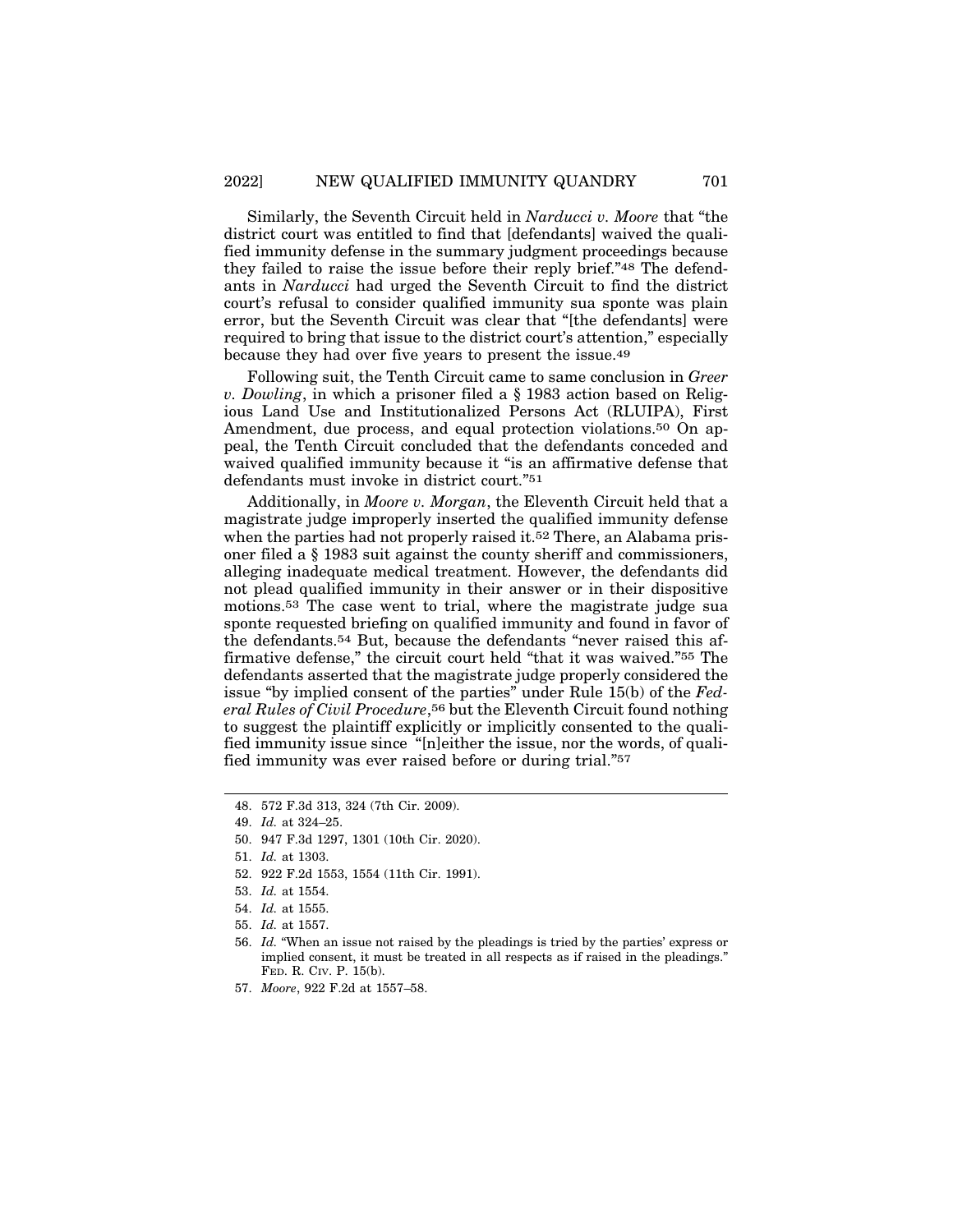Last, in *Robinson v. Pezzat*,58 the D.C. Circuit had occasion to confront sua sponte qualified immunity. There, police officers shot the plaintiff's dog during the execution of a search warrant.59 Robinson filed a § 1983 suit alleging violations of her Fourth Amendment rights for an illegal seizure of property when the officers killed her dog.60 The district court granted the officer's motion for summary judgment, concluding that Robinson's testimony as to whether the dog presented an imminent threat was uncorroborated, and Robinson appealed.61 The court found the lower court had erred in determining credibility, a function of the jury, and that the record demonstrated a genuine dispute of material fact.62 In reversing the lower court, the D.C. Circuit rejected the defendants' qualified immunity defense. The court stated that the claim, raised for the first time on appeal, "comes too late. . . . [T]he [defendants] argued only that Robinson suffered no constitutional injury; it never argued that the officers were entitled to qualified immunity."63

## *2. Circuits Permitting Sua Sponte Qualified Immunity*

Outside of the Eighth Circuit, both the Second and Ninth Circuits permit sua sponte qualified immunity. The Second Circuit considered the issue in *Dean v. Blumenthal*,64 a § 1983 suit filed by a Republican Party candidate for Connecticut attorney general. Dean alleged her incumbent opponent's policy preventing campaign contributions violated her First and Fourteenth Amendment rights.65 The district court granted Blumenthal's motion to dismiss, finding that Dean failed to demonstrate a liberty or property interest.66 The Second Circuit affirmed the district court, but it did so on the grounds of sua sponte qualified immunity. Relegated to a footnote, the court explained it had "discretion to consider waived arguments" because the general prohibition against considering issues first raised on appeal was prudential, allowing the court to "exercise this discretion . . . where the argument presents a question of law."67 The court also pointed to the fact that the issue was discussed during oral argu-

<sup>58. 818</sup> F.3d 1 (D.C. Cir. 2016).

<sup>59.</sup> *Id.* at 4–5.

<sup>60.</sup> *Id.* at 3.

<sup>61.</sup> *Id.* at 6. 62. *Id.* at 8–9.

<sup>63.</sup> *Id.* at 11.

<sup>64. 577</sup> F.3d 60 (2d Cir. 2009). Notably, then-Judge Sotomayor was originally on the panel, but the remaining two judges decided the matter after she was elevated to the Supreme Court. *Id.* at 62.

<sup>65.</sup> *Id.* at 63.

<sup>66.</sup> *Id.* at 64.

<sup>67.</sup> *Id.* at 67 n.6 (quoting Sniado v. Bank Austria AG, 378 F.3d 210, 213 (2d Cir. 2004)).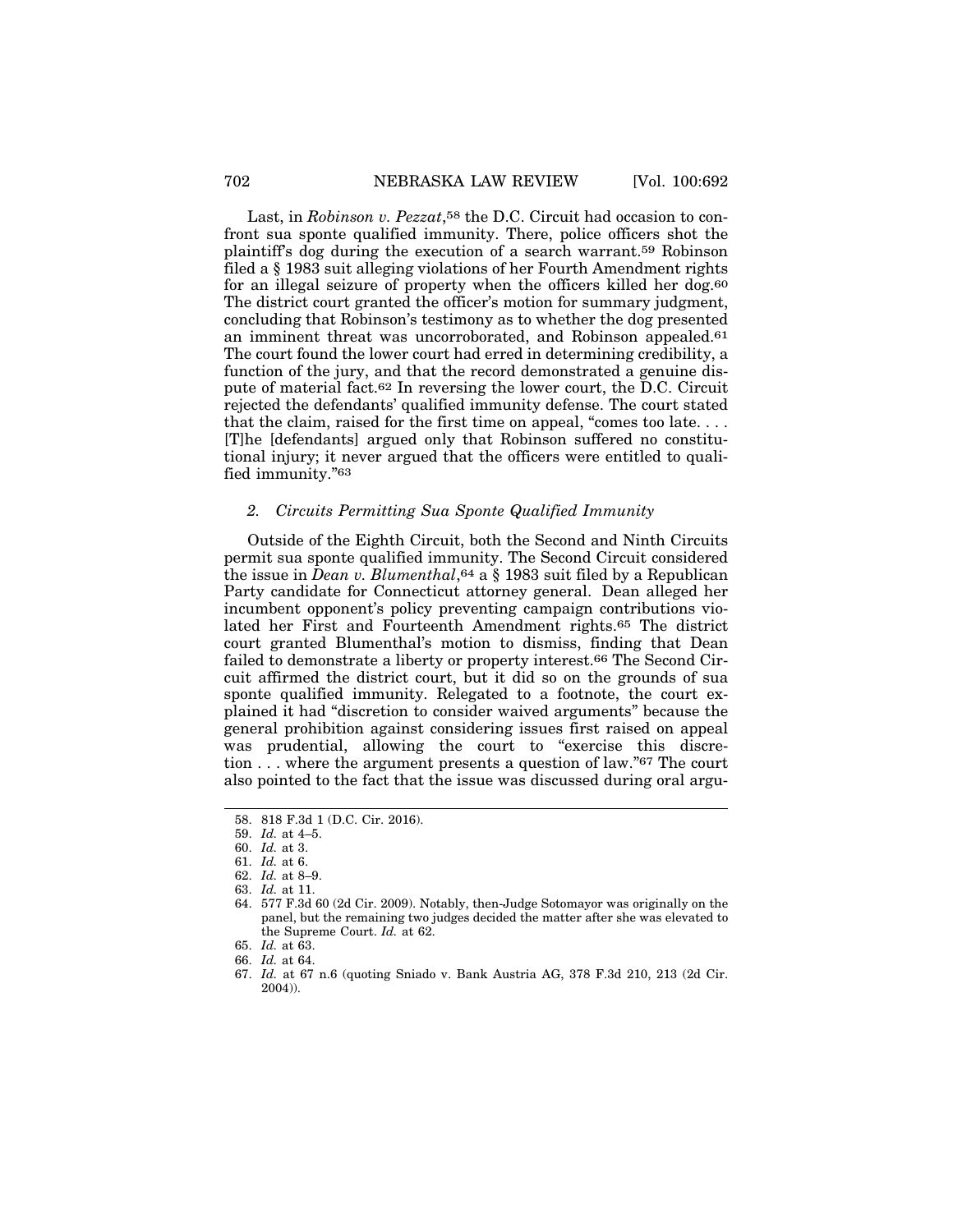ment "in response to Dean's argument that the Eleventh Amendment did not bar her damages claim."68

The Ninth Circuit has employed identical reasoning, holding courts may raise qualified immunity sua sponte because it presents an exceptional circumstance and "the issue presented is purely one of law and either does not depend on the factual record developed below or the pertinent record has been fully developed."69 The Ninth Circuit, like the Second and Eighth, holds that sua sponte qualified immunity is a discretionary decision, permissible when plaintiffs will not be prejudiced by the court's consideration of the issue and where it has been addressed during oral argument.70

## *3. Recessions and Backtracking*

Some may argue that a 9–3 split is no reason for the Supreme Court to weigh in here. Normally, "when a [circuit] split is particularly lopsided . . . the Court may reason that if it lets the issue percolate further, the outlier court[s] may change [their] rule[s] via the en banc process or otherwise."71 With sua sponte qualified immunity, just the opposite has happened, and now the split seems to be even deeper. For example, the Fourth Circuit has edged over into permitting discretionary sua sponte qualified immunity since *Suarez*,72 and the Eleventh Circuit appears to have backtracked on its disapproval of district courts raising the issue sua sponte.73 The incongruent decisions cited above and the recent shifts among some of the circuits suggest that a split does indeed exist, both on whether district courts or appellate courts can raise qualified immunity sua sponte.

## **B. Avoiding Anathema: Why This Merits the Supreme Court's Attention**

Assuming that a split exists, does that alone really warrant the Court's review of sua sponte immunity? Professor Joanna C. Schwartz states, "[Q]ualified immunity doctrine has been roundly criticized as incoherent, illogical, and overly protective of government officials who

<sup>68.</sup> *Id.*

<sup>69.</sup> Graves v. City of Coeur D'Alene, 339 F.3d 828, 845 n.23 (9th Cir. 2003) (quoting Marx v. Loral Corp., 87 F.3d 1049, 1055 (9th Cir. 1996)).

<sup>70.</sup> *See* Cmty. House, Inc. v. City of Boise, 623 F.3d 945, 968 (9th Cir. 2010).

<sup>71.</sup> *How To Get Your Case to the Supreme Court*, *supra* note 24.

<sup>72.</sup> *See* Ridpath v. Bd. of Govs. Marshall Univ., 447 F.3d 292, 305–06 (4th Cir. 2006); Noel v. Artson, 297 F. App'x 216, 219 (4th Cir. 2008).

<sup>73.</sup> *See* Lillo v. Bruhn, 413 F. App'x 161, 162 (11th Cir. 2011) ("[T]here was no error on the part of the district court when it *sua sponte* raised the issue of qualified immunity . . . ."); Shepard v. Davis, 300 F. App'x 832, 836 n.7 (11th Cir. 2008) (concluding the qualified immunity defense was not waived since the defendant had not yet filed an answer and reaching the merits on the issue "because qualified immunity issues should be addressed at the earliest opportunity").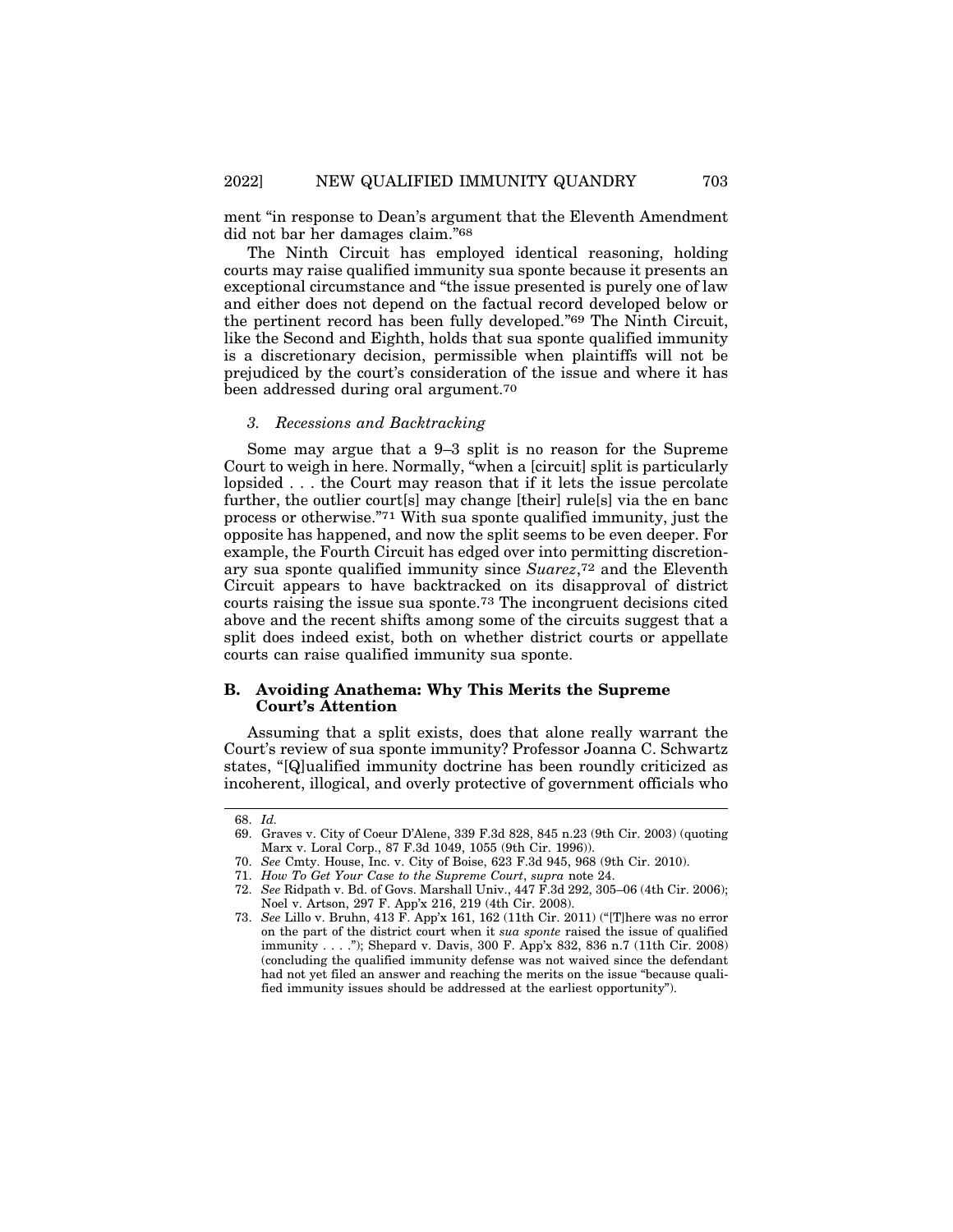act unconstitutionally and in bad faith."74 Sua sponte immunity, along with other recent developments in qualified immunity doctrine means it is increasingly unlikely that plaintiffs with § 1983 claims will be heard on the merits.<sup>75</sup> A determination of whether government officials should be provided yet another layer of protection through sua sponte qualified immunity is therefore an important question worth the Court's resources in its own right. After all, examining a potential roadblock that could erode the congressional intent behind § 1983 and its counterpart in § 1988—"vindicating constitutional rights and deterring constitutional violations"76—is certainly a worthwhile endeavor.

But how often would courts even have the opportunity to use sua sponte qualified immunity? Shocker: the number of cases in which courts could potentially raise qualified immunity sua sponte is sizable.77 According to Schwartz's comprehensive empirical study, the issue arises with enough frequency to merit the Court's attention,78 and "even when defendants could raise qualified immunity at the motion to dismiss stage, they often chose not to do so."79 In fact, a survey 979 cases from the Southern District of Texas, Middle District of Florida, Northern District of Ohio, Northern District of California, and Eastern District of Pennsylvania revealed only thirty-three percent included a qualified immunity argument.80 Additionally, in the 374 motions for summary judgment amongst the same district courts, nearly twenty-five percent of defendants failed or chose not to raise qualified immunity.81 Assuming these findings are applicable nationally, the door to appellate courts raising qualified immunity is not just ajar—it has been blown off the hinges. Not to mention that civil rights cases, especially from prisoners, continue to increase.82 Given "the appellate courts' growing tendency, influenced by guidance from the Su-

81. *Id.* at 35.

<sup>74.</sup> Joanna C. Schwartz, *How Qualified Immunity Fails*, 127 YALE L.J. 2, 11 (2017) (footnote omitted).

<sup>75.</sup> Karen Blum et al., *Qualified Immunity Developments: Not Much* Hope *Left for Plaintiffs*, 29 TOURO L. REV. 633 (2013) (referring to *Hope v. Pelzer*, 536 U.S. 730 (2002), which established that "fair warning" that conduct was unconstitutional satisfies the clearly-established-law prong of the qualified immunity test, a holding that has since been almost entirely ignored).

<sup>76.</sup> Thomas A. Eaton & Michael L. Wells, *Attorney's Fees, Nominal Damages, and Section 1983 Litigation*, 24 WM. & MARY BILL RTS. J. 829, 829 (2016).

<sup>77.</sup> Between 1979 and 2013, there were 462,982 cases involving § 1983 filed in federal district courts. Theodore Eisenberg, *Four Decades of Federal Civil Rights Litigation*, 12 J. EMPIRICAL LEGAL STUD. 4, 11 tbl.2 (2015).

<sup>78.</sup> *See generally* Schwartz, *supra* note 74.

<sup>79.</sup> *Id.* at 56 (footnote omitted).

<sup>80.</sup> *Id.* at 34.

<sup>82.</sup> *Federal Judicial Caseload Statistics 2019*, U.S. CTS., https://www.uscourts.gov/ statistics-reports/federal-judicial-caseload-statistics-2019 [https://perma.cc/ 7YRB-56TD] (last visited Apr. 10, 2021) (noting that in district courts "petitions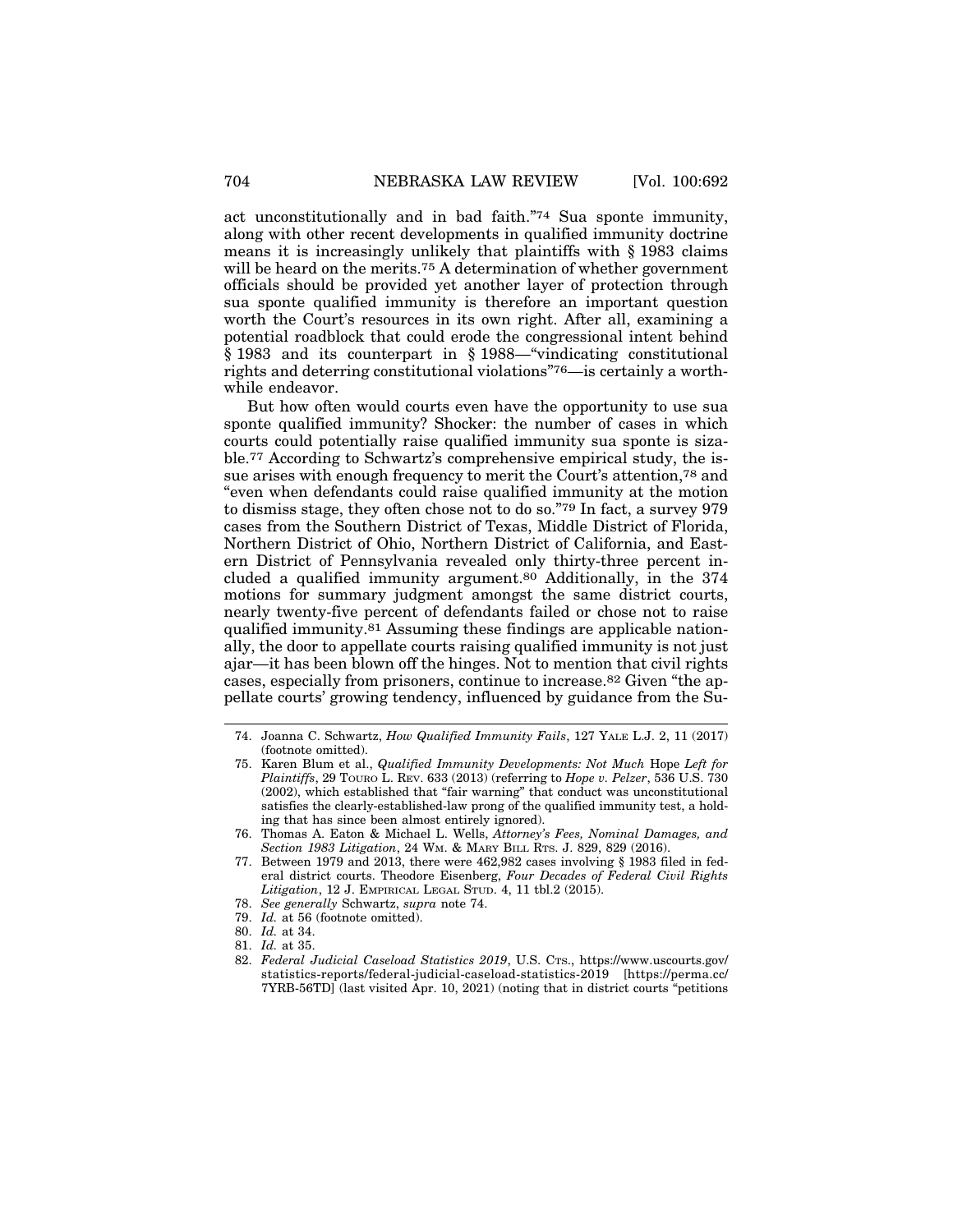preme Court, to grant . . . immunity,"83 it is not a stretch to imagine that § 1983 plaintiffs' chances of success would drop from abysmal to nearly impossible strictly depending on where the case was filed.<sup>84</sup> If that was not enough, the odds are against plaintiffs who petition the Supreme Court for review, since the Court is three and half times more likely to grant certiorari petitions from defendants in § 1983 cases.85 At bottom, because a circuit split exists and because the opportunity for courts to employ sua sponte qualified immunity is vast, the Supreme Court should examine the issue in the immediate future.

#### IV. IS SUA SPONTE QUALIFIED IMMUNITY PROPER?

Should the Supreme Court take up the issue of sua sponte qualified immunity, the question is whether they should deny or affirm the practice. Second, if affirmed, should sua sponte qualified immunity be mandatory or discretionary? Further, should there be any factors or conditions courts should consider before employing sua sponte qualified immunity?

## **A. Support for Sua Sponte Qualified Immunity**

Proponents of sua sponte qualified immunity tout that appellate courts can bypass the general rule of not considering issues raised for the first time on appeal because this rule is "prudential, not jurisdictional."86 These proponents also suggest that sua sponte qualified immunity is in keeping with the purpose of the defense, aligns with the doctrine of constitutional avoidance, and promotes judicial economy.

related to civil rights increased 5 percent (up 822 petitions)" but decreased at the appellate level).

<sup>83.</sup> Andrea Januta et al., *Taking the Measure of Qualified Immunity: How Reuters Analyzed the Data*, REUTERS INVESTIGATES (Dec. 23, 2020, 12:00 PM), https:// www.reuters.com/investigates/special-report/usa-police-immunity-methodology/ [https://perma.cc/BL7D-Q5H4].

<sup>84.</sup> *See id.* ("[W]ide regional variations exist in the rate at which officers win immunity appeals.").

<sup>85.</sup> *See id.* (reporting that from 2005 through 2018, 121 petitions were submitted for cases involving police use of force and qualified immunity, "65 submitted by police and 56 submitted by civilians," and finding that the data confirmed "a 'disturbing trend' in which the Supreme Court intervened more often at the request of officers than civilians" (quoting Justice Sotomayor)); *see also* Mark Joseph Stern, *The Empty Waistband*, SLATE (Apr. 24, 2017, 6:05 PM), https://slate.com/ news-and-politics/2017/04/justice-sotomayor-takes-aim-at-police-brutality-insalazar-limon-v-houston-dissent.html [https://perma.cc/BSP6-G9BJ] (quoting Justice Sotomayor's dissent in *Salazar-Limon v. Houston*, 137 S. Ct. 1277 (2017), regarding the Court's "disturbing trend . . . namely, that the [C]ourt routinely intervenes to protect police officers from lawsuits but rarely intervenes 'where courts wrongly afford officers the benefit of qualified immunity'"). In pro se prisoner cases, it is not hard to imagine that the balance is even more skewed.

<sup>86.</sup> Dean v. Blumenthal, 577 F.3d 60, 67 n.6 (2d Cir. 2009) (quoting Sniado v. Bank Austria AG, 378 F.3d 210, 213 (2d Cir. 2004) (per curiam)).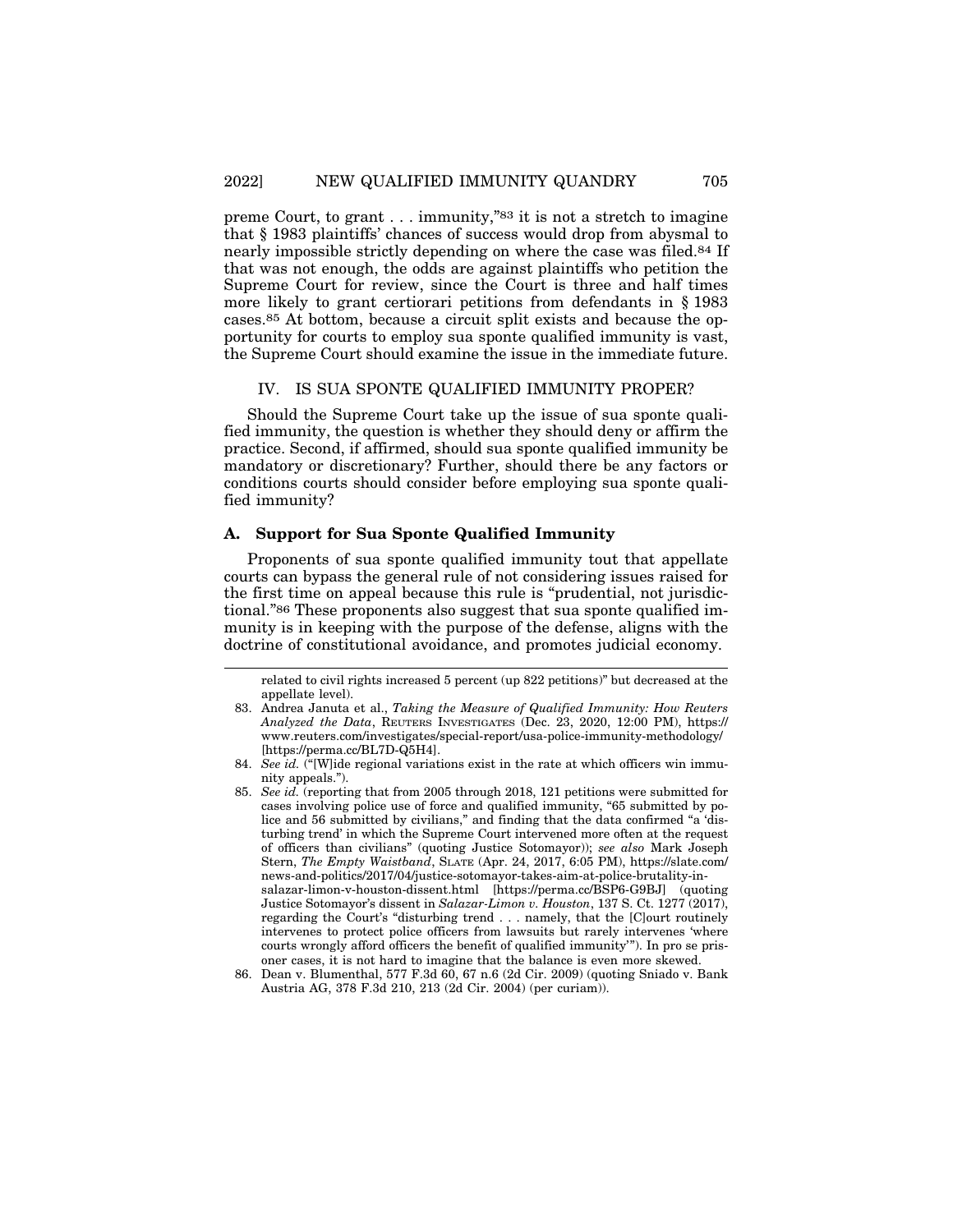#### *1. Frustration of Purpose*

One of the main goals of qualified immunity is to encourage officials to do their job without the threat of litigation or liability.87 Proponents of qualified immunity believe that liability concerns can "unduly inhibit officials in the discharge of their duties"88 and posit that the "fear of being sued will 'dampen the ardor of all but the most resolute, or the most irresponsible [public officials], in the unflinching discharge of their duties.'"89 Thus, because of the risk that public officials will not be able to perform their job duties as necessary, the law affords them such immunity.90

For those who believe this goal is worth protecting and that threat of legal action significantly affects how public officials go about their work, allowing appellate courts to raise qualified immunity sua sponte would effectuate this goal and further protect public officials.91 Proponents, however, take things a step further and argue that the purpose of the doctrine is frustrated when only the party seeking immunity may raise the defense or lose it.92 There may be reasons why a defendant neglects to raise qualified immunity. For example, in *Hamner*, qualified immunity was not raised because the defendant*'*s attorney moved to dismiss based upon Rule 12(b)(6) for failure to state a claim

<sup>87.</sup> Harlow v. Fitzgerald, 457 U.S. 800, 806 (1982) ("[O]ur decisions consistently have held that government officials are entitled to some form of immunity from suits for damages. As recognized at common law, public officers require this protection to shield them from undue interference with their duties and from potentially disabling threats of liability."); Michael L. Wells, *Qualified Immunity After* Ziglar v. Abbasi*: The Case for a Categorical Approach*, 68 AM. U. L. REV. 379, 383 (2018) ("*Ziglar* is an especially officer-protective qualified immunity decision because it seems to treat qualified immunity as a general no-liability rule *whenever* the law bearing on liability is unsettled and no matter *why* liability is uncertain.").

<sup>88.</sup> Camreta v. Green, 563 U.S. 692, 705 (2011) (quoting Anderson v. Creighton, 483 U.S. 635, 638 (1987)).

<sup>89.</sup> *Harlow*, 457 U.S. at 814 (alteration in original) (quoting Gregoire v. Biddle, 177 F.2d 579, 581 (2d Cir. 1949)).

<sup>90.</sup> *But see* John Cameron McMillan Jr., Note, *Government Liability and the Public Duty Doctrine*, 32 VILL. L. REV. 505, 533 (1987) ("[C]oncern that public entities will be unable to function absent immunity has not proven to be historically accurate where imposition of liability has been allowed for other governmental activities." (footnote omitted)).

<sup>91.</sup> *See, e.g.,* Montin v. Peterson, No. 4:08-CV-3083, 2009 WL 1844480, at \*5 (D. Neb. June 22, 2009) (granting defendants sua sponte summary judgment on qualified immunity grounds).

<sup>92.</sup> Dittmer v. Bradshaw, No. 12-81309-CV, 2015 WL 471371, at \*7 n.2 (S.D. Fla. Feb. 4, 2015) ("The purpose of qualified immunity is to protect 'a right to be free from the burdens of litigation [which] suggests that it should be decided at an early stage,' and '[t]his purpose is not served when a ruling on [qualified] immunity is unnecessarily postponed.'" (alterations in original) (quoting Bouchard Transp. Co. v. Fla. Dep't of Env't Prot., 91 F.3d 1445, 1448–49 (11th Cir. 1996))).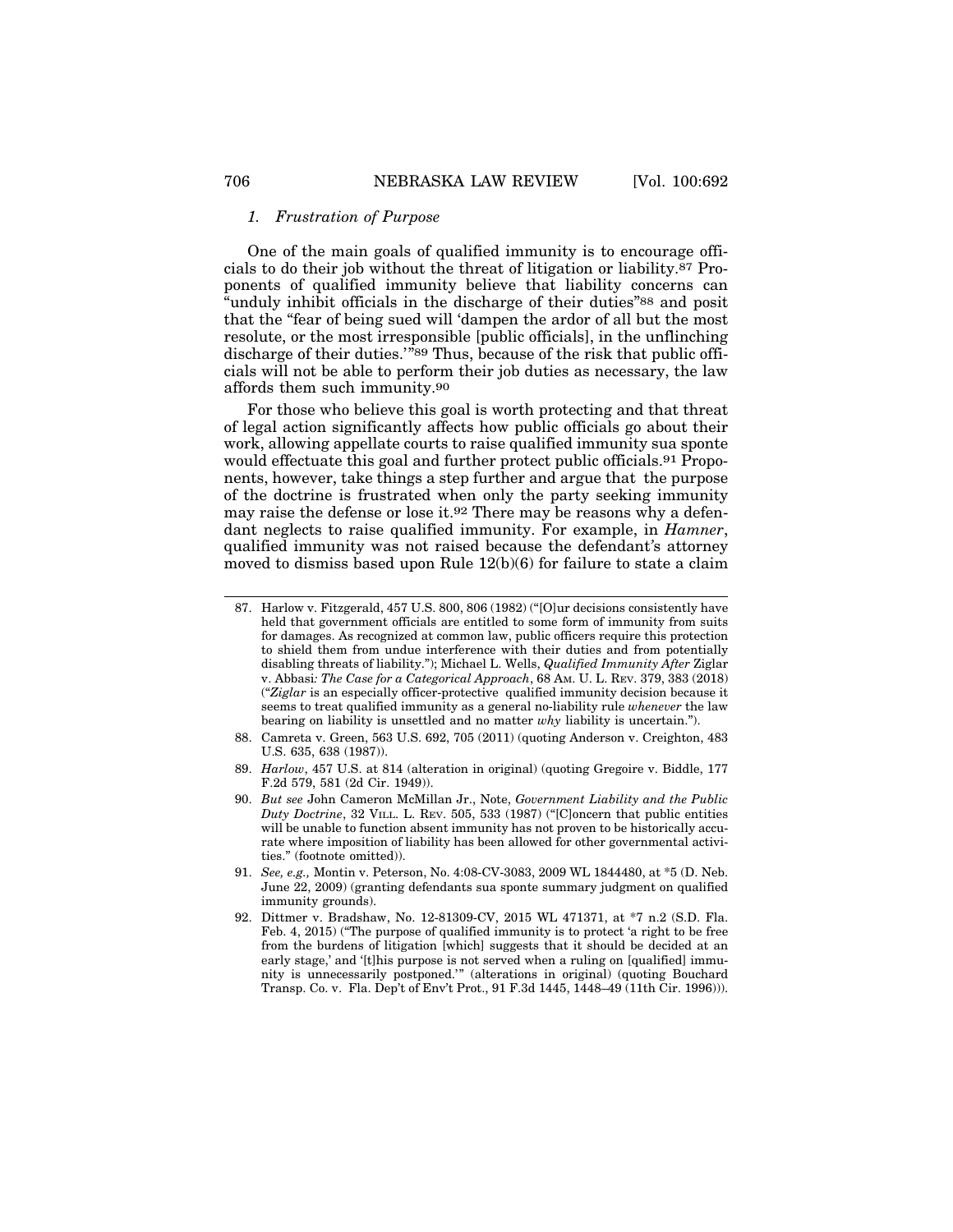upon which relief could be granted.93 When a party only files a motion to dismiss for failure to state a claim and does not file an answer, some would reason that there is no meaningful time or place to assert a qualified immunity defense.94 The theory goes that, although defendants would have an opportunity to later appeal a ruling on qualified immunity grounds, this protracted litigation penalizes and burdens public officials.95 In short, the argument is that preventing appellate courts from engaging in sua sponte qualified immunity adds an extra barrier that frustrates the purpose behind the defense.

To be sure, if it were a bright line rule that defendants could never plead an affirmative defense in a motion to dismiss, maybe this argument would be valid. However, "both federal and state courts have permitted affirmative defenses to be raised by motion to dismiss for failure to state a claim instead of requiring that they be set forth affirmatively by responsive pleading."96 In fact, federal courts specifically permit a Rule  $12(b)(6)$  motion to raise a governmental immunity defense,97 and such defenses "frequently serve as the basis for successful motions to dismiss under Rule 12(b)(6) because a complaint commonly avers . . . the status of the defendant. "98 Qualified immunity, in particular, has been raised in motions to dismiss. One such example of qualified immunity raised in a 12(b)(6) motion is one of the most famous civil procedure cases that nearly every first-year law student reads: *Ashcroft v. Iqbal*.99 Accordingly, the argument that public officials should not have to suffer the burdens of protracted litigation

- 94. Ellsworth v. U.S. Bank, N.A., 908 F. Supp. 2d 1063, 1083 (N.D. Cal. 2012) ("Ordinarily, an affirmative defense may not be raised on a motion to dismiss." (citing Scott v. Kuhlmann, 746 F.2d 1377, 1378 (9th Cir. 1984))).
- 95. *See* Mitchell v. Forsyth, 472 U.S. 511, 526 (1985) ("[T]he 'consequences' with which we were concerned in *Harlow* are not limited to liability for money damages; they also include 'the general costs of subjecting officials to the risks of trial—distraction of officials from their governmental duties, inhibition of discretionary action, and deterrence of able people from public service.'" (quoting Harlow v. Fitzgerald, 457 U.S. 800, 816 (1982))).
- 96. Rhynette Northcross Hurd, Note, *The Propriety of Permitting Affirmative Defenses To Be Raised by Motions To Dismiss*, 20 MEMPHIS STATE U. L. REV. 411, 413 (1990) (footnote omitted).
- 97. *See generally* Cooper v. Rutherford Cnty., 531 S.W.2d 783 (Tenn. 1975) (finding sovereign immunity was properly raised in a motion to dismiss).
- 98. Hurd, *supra* note 96 (footnote omitted); Haley v. City of Boston, 657 F.3d 39, 47 (2d Cir. 2011) ("[T]he defense sometimes can be raised and evaluated on a motion to dismiss." (citing Siegert v. Gilley, 500 U.S. 226, 232–33 (1991))). *But see* Gomez v. Toldeo, 446 U.S. 635, 640 (1980) (holding that the burden of pleading qualified immunity rests on the defendant and may not always be recognized from the face of the complaint).
- 99. 556 U.S. 662, 672 (2009) ("The District Court's order denying petitioners' motion to dismiss turned on an issue of law and rejected the defense of qualified immunity.").

<sup>93.</sup> Brief for Respondents at 7, Hamner v. Burls, 141 S. Ct. 611 (2020) (No. 19-1291), 2020 WL 4904850, at \*7.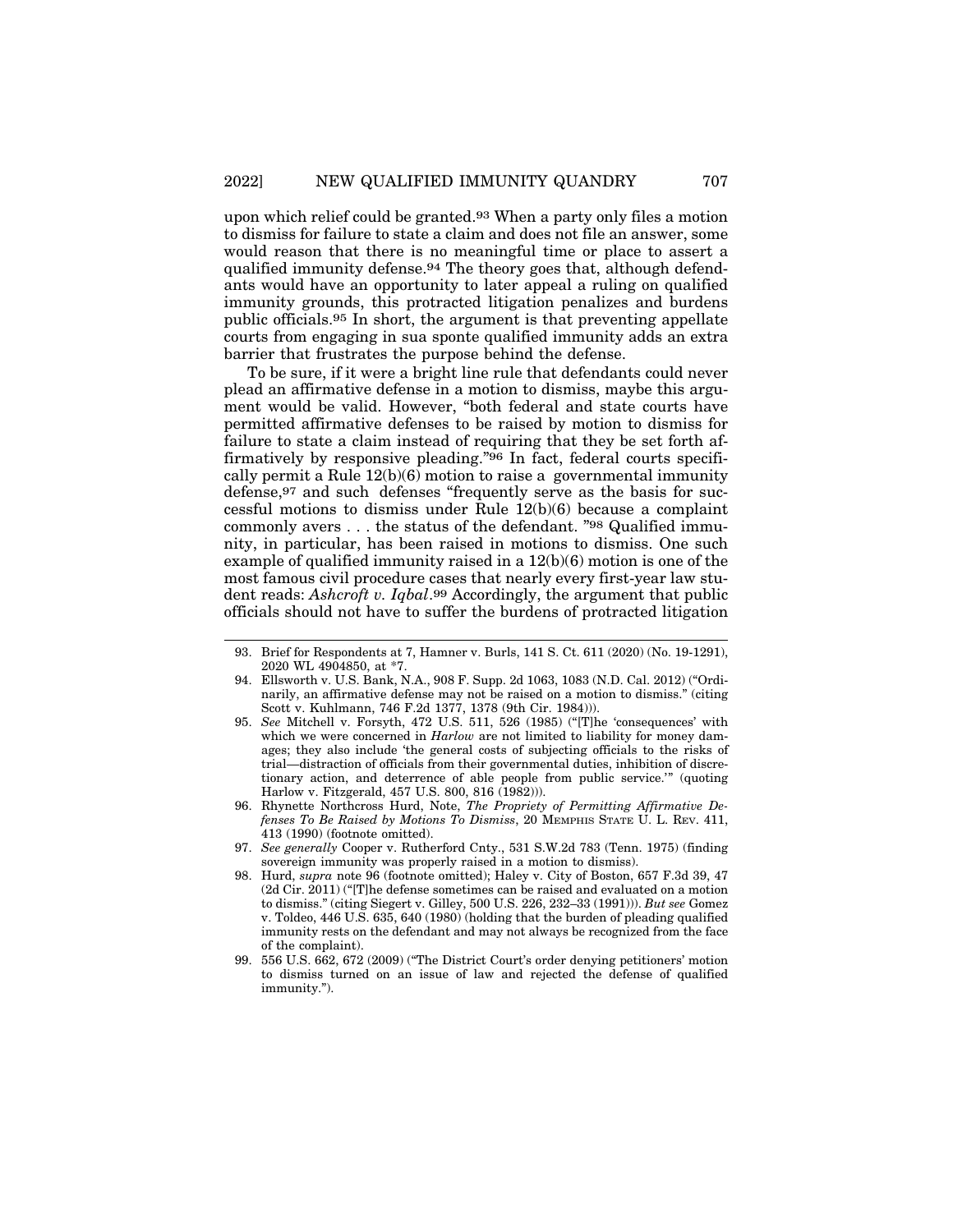for failing to raise qualified immunity in their motion to dismiss is—at best—misguided. After all, the Supreme Court has "repeatedly stressed the importance of resolving immunity questions at the earliest possible stage in litigation."100 Failing to raise qualified immunity in a motion to dismiss is a gamble, and defendants who do so must risk waiving the defense, just as they would with other affirmative defenses, allowing discovery or an investigation to "play out and let the chips fall where they may."101

#### *2. Constitutional Avoidance*

Another argument in favor of sua sponte qualified immunity is the well-established principle of constitutional avoidance.102 Indeed, the usual adjudicatory rules of the Supreme Court (and federal courts generally) suggest that it should refrain from resolving constitutional issues because the "longstanding principle of judicial restraint requires that courts avoid reaching constitutional questions in advance of the necessity of deciding them."103 Proponents argue that sua sponte qualified immunity furthers the Court's preferred practice of constitutional avoidance by allowing courts to avoid entanglement in constitutional questions.

Sua sponte qualified immunity can help avoid constitutional questions, but it is not necessary to do so. *Saucier v. Katz* set out the two steps to deciding a qualified immunity claim: (1) whether "the facts alleged show the officer's conduct violated a constitutional right" and (2) "whether the law clearly established that the officer's conduct was unlawful in the circumstances of the case" at the time of the act,104 a procedure the Court revised in *Pearson v. Callahan*.105 In, *Pearson*, the Court reconsidered *Saucier* and concluded that the sequence should not be mandatory, permitting the district courts "to exercise their sound discretion in deciding which of the two prongs of the qualified immunity analysis should be addressed first in light of the circumstances of the particular case at hand."106 This means that even if

105. 555 U.S. 223 (2009).

<sup>100.</sup> Hunter v. Bryant, 502 U.S. 224, 227 (1991) (citations omitted).

<sup>101.</sup> Sean Scully, *Philly's Cop Beating: No Rodney King*, TIME (May 14, 2008), http:// content.time.com/time/nation/article/0,8599,1779357,00.html [https://perma.cc/ GVC6-Q75J].

<sup>102.</sup> Ashwander v. Tenn. Valley Auth., 297 U.S. 288, 341 (1936) (Brandeis, J., concurring) ("Considerations of propriety, as well as long-established practice, demand that we refrain from passing upon the constitutionality of an act of Congress unless obliged to do so in the proper performance of our judicial function  $\dots$ . (quoting Blair v. United States, 250 U.S. 273, 279 (1919))).

<sup>103.</sup> Camreta v. Green, 563 U.S. 692, 705 (2011) (quoting Lyng v. Nw. Indian Cemetery Prot. Ass'n, 485 U.S. 439, 445 (1988)).

<sup>104.</sup> Saucier v. Katz, 533 U.S. 194, 201 (2001).

<sup>106.</sup> *Id.* at 236.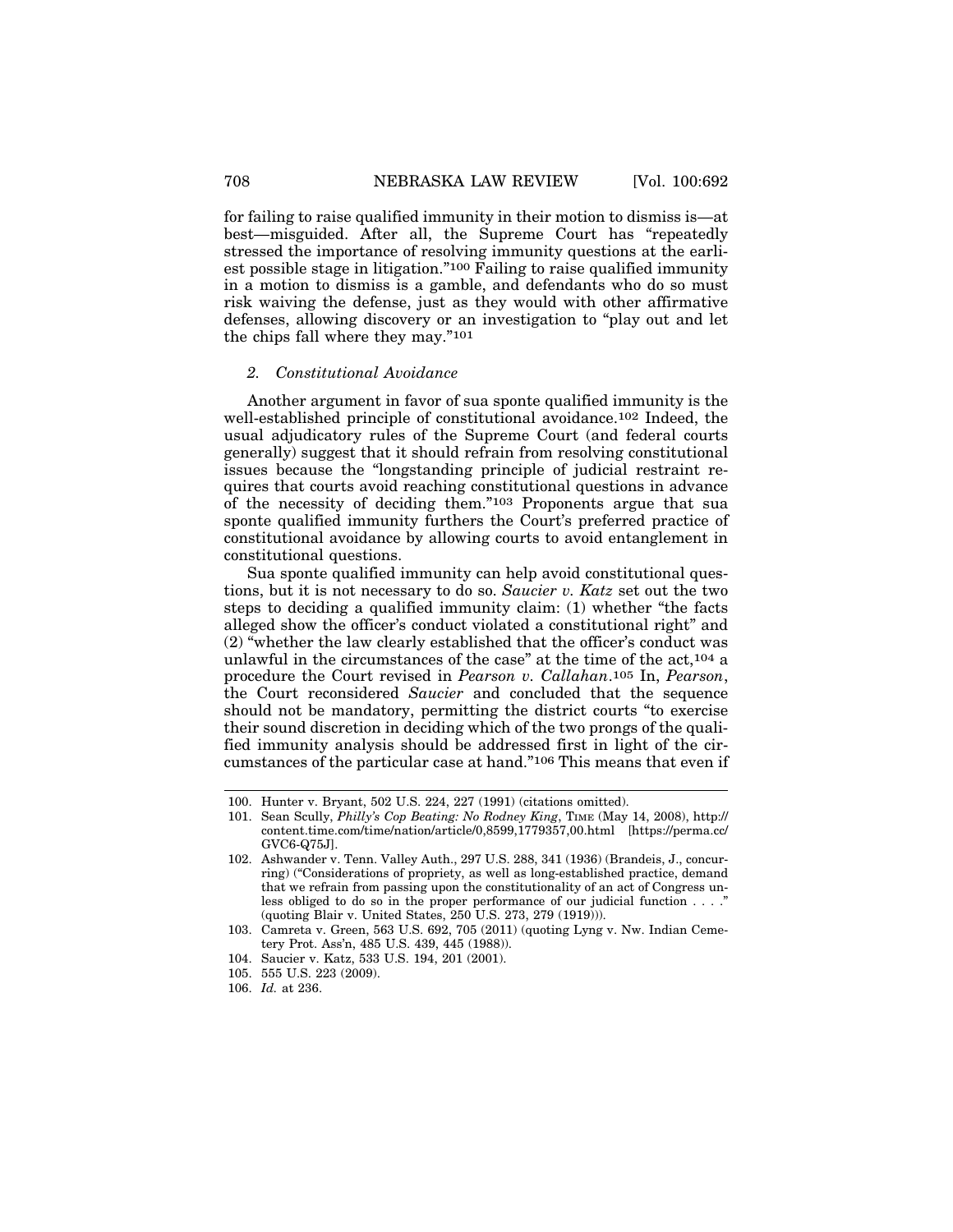the case is remanded, the district court could decide the qualified immunity question without finding there was a violation of the plaintiff's constitutional right(s).107 Additionally, sua sponte qualified immunity does not necessarily guarantee courts will avoid constitutional questions. An appellate court could just as easily decide the issue on constitutional grounds under *Pearson*. The Supreme Court, however, has articulated that "[i]n general, courts should think hard, and then think hard again, before turning small cases into large ones.*"*108 That decision may benefit from further discovery109 to better determine whether the case warrants turning a small case into a large one.<sup>110</sup>

Moreover, when it comes to qualified immunity, constitutional avoidance may be doing more harm than good. One of the main tenants of § 1983 is to vindicate constitutional rights.111 Even a finding that a plaintiff*'*s constitutional rights have been violated but still finding in favor of the defendant because those rights were not clearly established, serves a laudable goal and could perhaps fix the problems of "constitutional stagnation"112 that *Pearson* created by reining in some

<sup>107.</sup> This would likely be done through a motion for summary judgment after the benefit of discovery.

<sup>108.</sup> *Camreta*, 563 U.S. at 707.

<sup>109.</sup> Kit Kinports, *Qualified Immunity in Section 1983 Cases: The Unanswered Questions*, 23 GA. L. REV. 597, 655 (1989) ("*Mitchell* [Mitchell v. Forsyth, 472 U.S. 511 (1985)] and *Anderson* [Anderson v. Creighton, 483 U.S. 635 (1987)] thus suggest that *Harlow* did not erect a complete prohibition to discovery before resolution of the qualified immunity issue in section 1983 cases. Rather, the public official's entitlement to immunity must be analyzed prior to the onset of discovery only where possible."); Eric Harbrook Cottrell, Note, *Civil Rights Plaintiffs, Clogged Courts, and the* Federal Rules of Civil Procedure: *The Supreme Court Takes a Look at Heightened Pleading Standards in* Leatherman v. Tarrant County Narcotics Intelligence & Coordination Unit, 72 N.C. L. REV. 1085, 1087 (1994) (noting that the Supreme Court "reject[ed] an argument that a more relaxed pleading requirement would expose municipalities to needless discovery in § 1983 suits").

<sup>110.</sup> Note, it is not my personal opinion that any § 1983 case is either small or large. Certainly, each litigant likely believes their case is large. Some cases, however, will naturally have a larger impact based on the factual findings or legal conclusion of the case—which could have downstream ramifications for other litigants. *See, e.g.*, Ziglar v. Abbasi, 137 S. Ct. 1843 (2017); Harlow v. Fitzgerald, 457 U.S. 800 (1982); Bivens v. Six Unknown Named Agents of Fed. Bureau of Narcotics, 403 U.S. 388 (1971).

<sup>111.</sup> Alan M. Trammell, *The Constitutionality of Nationwide Injunctions*, 91 U. COLO. L. REV. 977, 993 (2020) ("[T]he Court recognized that section 1983 was a necessary tool in fully vindicating rights that historically were underenforced, and it gave citizens a way to invoke courts' assistance in achieving that goal.").

<sup>112.</sup> Hannah Beard, Note, *How* Ziglar v. Abassi *Sheds Light on Qualified-Immunity Doctrine*, 96 WASH. U. L. REV. 883, 890 (2019) (noting that the "risk of constitutional stagnation is more significant than the *Pearson* Court anticipated" because the discretionary sequencing "impacts the 'rate' at which constitutional rights are 'clearly established' through precedents" (footnotes omitted) (quoting Greg Sobolski & Matt Steinberg, *An Empirical Analysis of Section 1983 Qualified Immunity*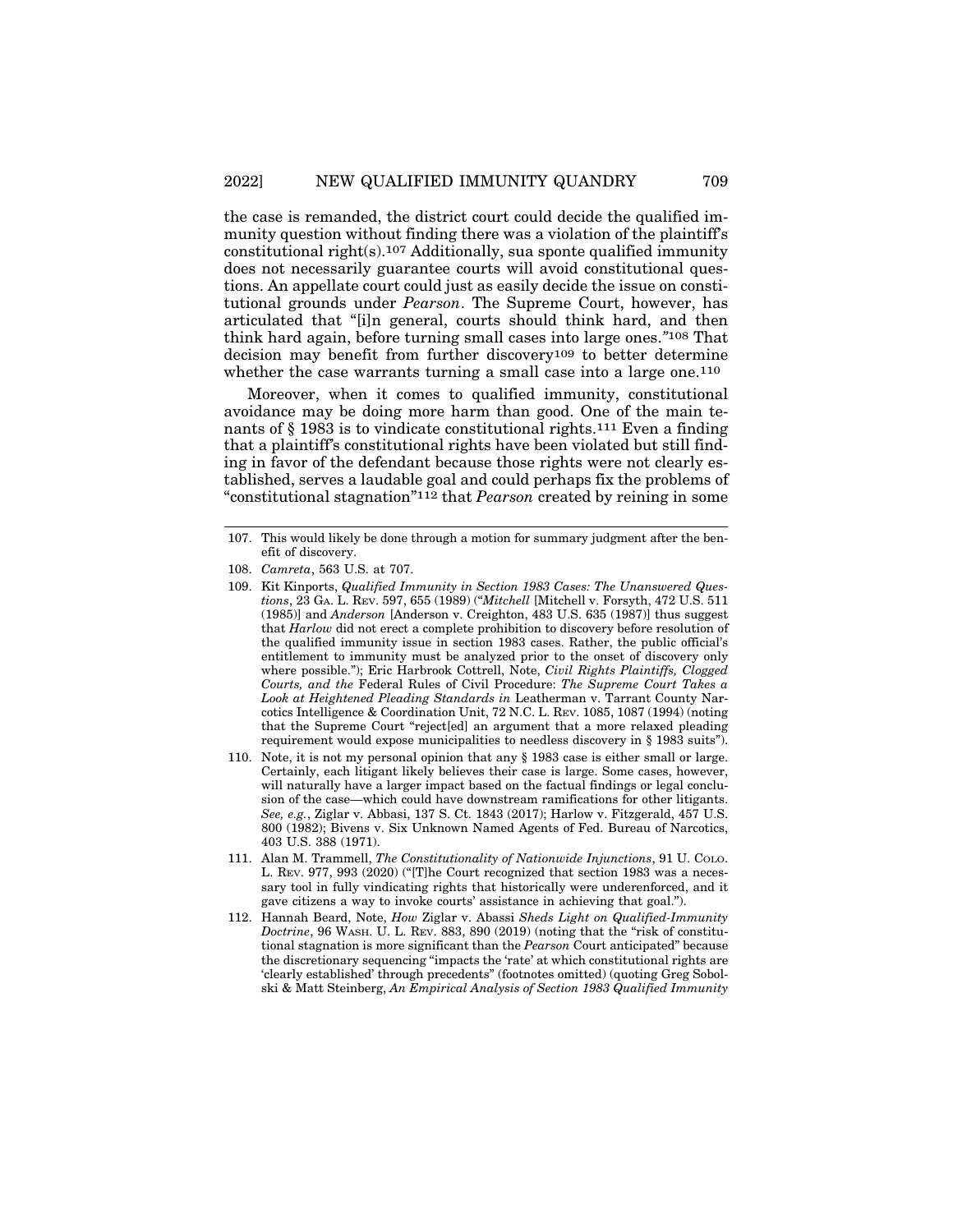rather ludicrous § 1983 decisions.113 As the Supreme Court recognized in *Camreta v. Green*, the "regular policy of avoidance sometimes does not fit the qualified immunity situation because it threatens to leave standards of official conduct permanently in limbo."114

Additionally, it is not entirely clear whether courts are properly bypassing the constitutional question based on the Supreme Court's guidance in *Pearson*. As Hannah Beard explains, the Supreme Court suggested that it is only appropriate to decide qualified immunity on the clearly-established prong when ten factors are satisfied.115 To be clear, the Court did not mandate a discussion of the ten factors;116 it only mentioned in dicta that "there are cases in which there would be little if any conservation of judicial resources to be had by beginning and ending with a discussion of the 'clearly established' prong" and "[i]n some cases, a discussion of why the relevant facts do not violate clearly established law may make it apparent that in fact the relevant facts do not make out a constitutional violation at all."117 The *Pearson* Court recognized that, when it is obvious that a right is not clearly established, the first step under *Saucier* has no effect on the outcome, and courts with "heavy caseloads are often understandably unenthusiastic about what may seem to be an essentially academic exer-

*Actions and Implications of* Pearson v. Callahan, 62 STAN. L. REV. 523, 525, 556  $(2010))$ ).

- 113. *See e.g.*, Corbitt v. Vickers, 929 F.3d 1304, 1320 (11th Cir. 2019) (holding that a child's right not to be accidently shot while an officer attempted to shoot a family dog was not clearly established); Hernandez v. United States, 785 F.3d 117, 120 (5th Cir. 2015) (holding a Mexican child shot by a border patrol agent while the child was "on Mexican soil" did not have a clearly established right not to be shot under these circumstances), *vacated and remanded sub nom.* Hernandez v. Mesa, 137 S. Ct. 2003 (2017); Norris v. Hicks, No. 20-11460, 2021 WL 1783114, at \*4–8 (11th Cir. May 5, 2021) (per curiam) (holding that a police captain who led a noknock raid at the wrong house with flash grenades was entitled to qualified immunity because he did not violate any clearly established right due to an honest mistake); Frasier v. Evans, 992 F.3d 1003, 1015–16 (10th Cir. 2021) (holding that an officer who subjectively believed he was acting illegally (and was told in training that citizens have a right to film officers) by detaining someone who was filming him did not violate the plaintiff's clearly established First Amendment rights); Ramirez v. Guadarrama, 844 F. App'x 710, 711–12 (5th Cir. 2021) (per curiam) (reversing the denial of qualified immunity where officers tasered a suicidal man who had doused himself in gasoline causing him to catch fire and die several days later).
- 114. Camreta v. Greene, 563 U.S. 692, 705–06 (2011) (citing County of Sacramento v. Lewis, 523 U.S. 833, 841 n.5 (1998)).
- 115. *See* Beard, *supra* note 112, at 888–89 (listing the ten factors from *Pearson*).
- 116. Aaron Belzer, Comment, *The Audacity of Ignoring* Hope*: How the Existing Qualified Immunity Analysis Leads to Unremedied Rights*, 90 DENVER U. L. REV. 647, 683 (2012) ("[T]he Supreme Court has given little guidance about when to follow the permissive *Saucier* sequence and when it is appropriate for a lower court to bypass the constitutional question and proceed directly to the clearly established prong.").

<sup>117.</sup> Pearson v. Callahan, 555 U.S. 223, 236 (2009).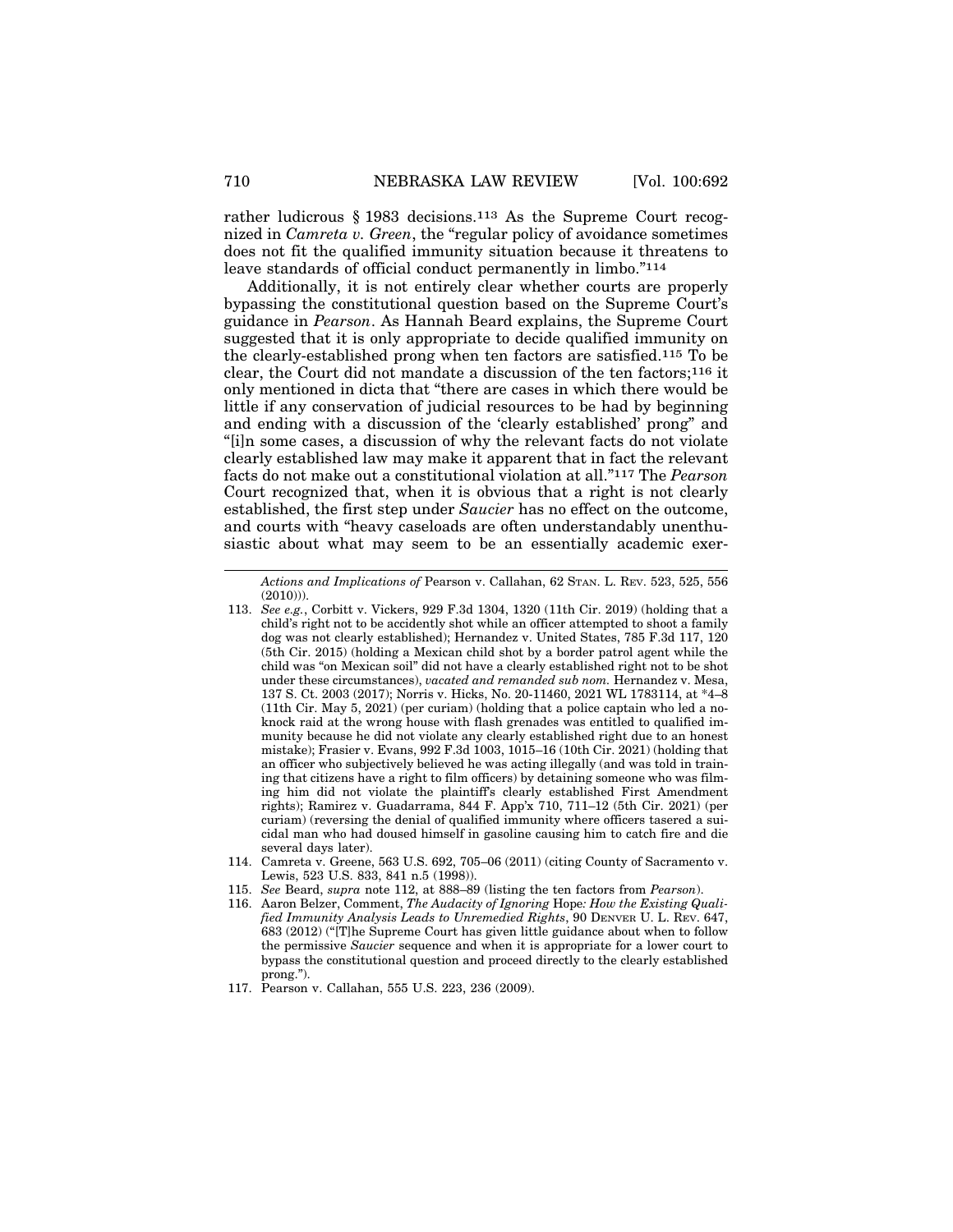cise."118 However, this suggests a court should engage in at least some discussion of the rationale for bypassing the constitutional prong, despite "scarce judicial resources."119 But many—if not most—courts have abandoned giving any justification as to why they are deciding the qualified immunity issues on the clearly established prong.120

#### *3. Judicial Economy and Avoiding Procedural Roundabouts*

Proponents of sua sponte qualified immunity might also argue it would reserve judicial resources and avoid procedural roundabouts. The argument goes that the end result would be the same and permitting appellate courts to raise and decide qualified immunity on appeal saves both the parties' and the court's time by eliminating remand and the inevitable appeal.

While the standard procedure is that affirmative defenses are either raised or forfeited, this is not an inflexible rule.121 Courts have held that particular affirmative defenses implicate such important interests of judicial efficiency and finality that it is appropriate for a court, in its discretion, to raise the defense sua sponte.122 For example in 2002, the Eleventh Circuit held that the statute of limitations on a federal habeas petition under 28 U.S.C. § 2254 could be raised sua sponte by the court, even if the government did not raise the affirmative defense.123 Further, some affirmative defenses "implicate[ ] values beyond the interests of the parties,"124 including "concerns of 'finality, docket control, and judicial efficiency.'"125 Thus, some courts have reasoned that "in those situations where the court determines in its discretion that the transcendent interests served by that defense warrant it,"<sup>126</sup> affirmative defenses like qualified immunity may be raised sua sponte. In other words, when a defense promotes judicial efficiency, conserves judicial resources, and lends finality to judg-

125. *Acosta*, 221 F.3d at 122–23 (quoting *Hines*, 971 F.2d at 508).

<sup>118.</sup> *Id.* at 236–37.

<sup>119.</sup> *Id.*

<sup>120.</sup> *See* Aaron L. Nielson & Christopher J. Walker, *The New Qualified Immunity*, 89 S. CAL. L. REV. 1, 53–60 (2015) (recognizing "the post*-Pearson* empirical realities of the new qualified immunity" and drawing on administrative law principles to argue that courts should be required to give reasons when exercising *Pearson* discretion).

<sup>121.</sup> *See* FED. R. CIV. P. 8(c)(1).

<sup>122.</sup> *See, e.g.*, Jackson v. Sec'y for Dep't. of Corrs., 292 F.3d 1347, 1349 (11th Cir. 2002); Hill v. Braxton, 277 F.3d 701, 706 (4th Cir. 2002); Hines v. United States, 971 F.2d 506, 508 (10th Cir. 1992).

<sup>123.</sup> *Jackson*, 292 F.3d at 1349.

<sup>124.</sup> *Hill*, 277 F.3d at 706 (quoting Acosta v. Artuz, 221 F.3d 117, 123 (2nd Cir. 2000)) (discussing the one-year limitation on a writ of habeas corpus under 28 U.S.C.A.  $§ 2244(d)(1)).$ 

<sup>126.</sup> *Hines*, 971 F.2d at 509.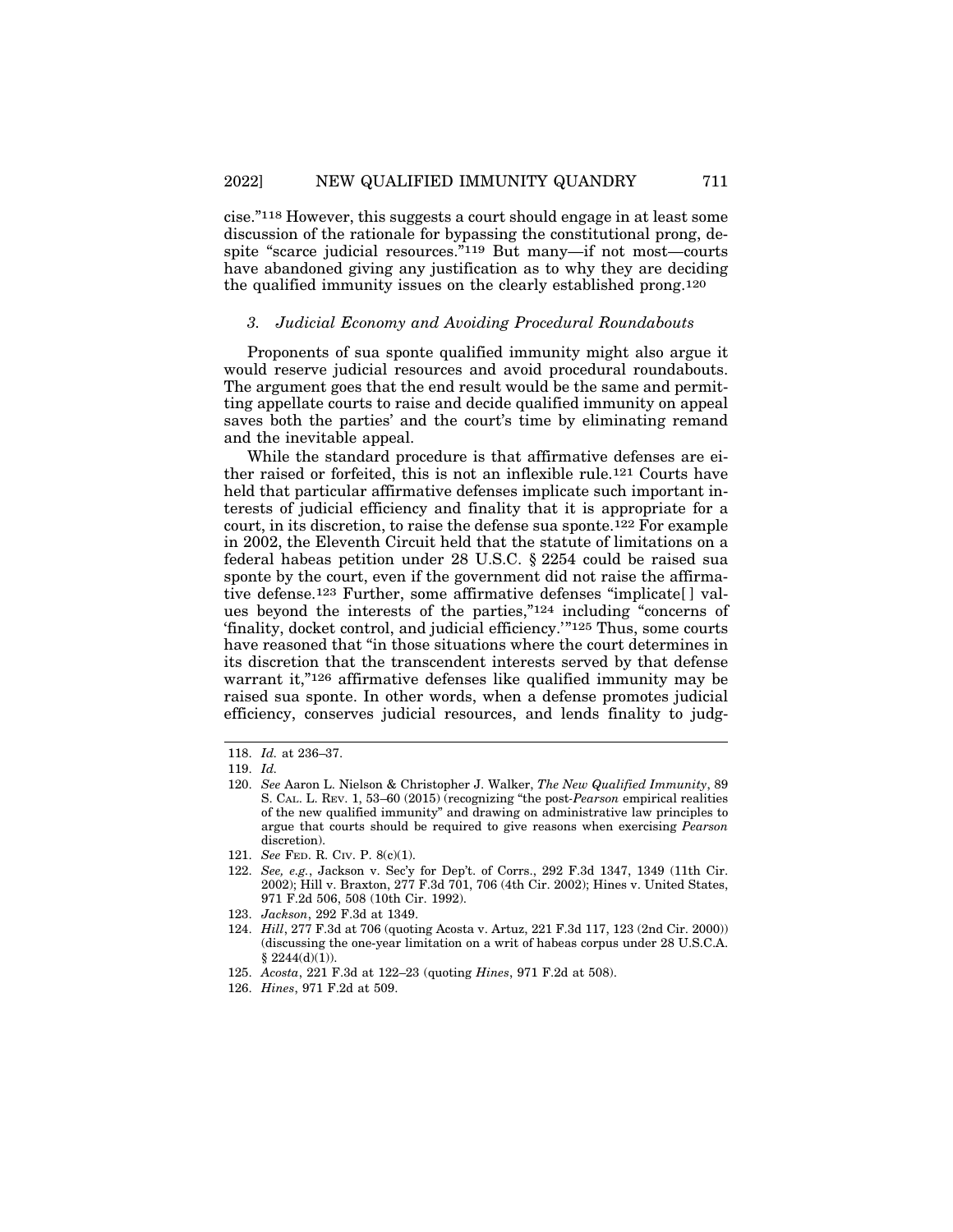ments within a reasonable time, then it is a defense worthy of being protected by the court's own motion.127

Qualified immunity, however, is not an affirmative defense that implicates values beyond the interests of the parties. Certainly, a defendant might later appeal if an appellate court remands and district court denies the defendant qualified immunity. But such a result is not guaranteed.128 As I explain below,129 qualified immunity is an issue that benefits from a developed factual record because "it is a defense that almost always turns on some questions of fact."130 After discovery,131 the question of whether the defendant is entitled qualified immunity can be dramatically altered,132 such that neither party chooses to appeal.133 Alternatively, the parties could settle, either because of facts uncovered in discovery or simply due to litigation expenditures.134 Moreover, even if the case was appealed, the appellate courts would be better situated to determine whether a defendant is entitled to qualified immunity based on the record developed in the district court. In short, remanding for the district court to develop the record is not a waste of judicial resources but, rather, an investment in developing more rationalized § 1983 caselaw.

<sup>127.</sup> *See Acosta*, 221 F.3d at 123.

<sup>128.</sup> This may be because the reversal rate on qualified immunity cases is "just over twenty-two percent—[which] indicates that qualified immunity decisions are no less likely to be reversed on appeal than other cases." Alex Bodaken, *Beating Qualified Immunity on Appeal*, 57 AM. CRIM. L. REV. 98, 103 (2020) (footnote omitted). Whether those odds are worth the cost of appeal or interlocutory appeal could drive a defendant's (or more likely their employer's) calculus.

<sup>129.</sup> *See infra* subsection IV.B.2.

<sup>130.</sup> Alan K. Chen, *The Intractability of Qualified Immunity*, 93 NOTRE DAME L. REV. 1937, 1957 (2018). Additionally, discovery can benefit either party. *See, e.g.*, King v. Bd. of Cnty. Comm'rs, No. 8:16-CV-2651-T-33TBM, 2017 WL 1093647, at \*8 (M.D. Fla. Mar. 23, 2017) (finding that defendants were not entitled to qualified immunity at the motion to dismiss stage "[b]ut, with the benefit of discovery, they may be able to establish that they are entitled to qualified immunity later in the proceedings").

<sup>131.</sup> Many district courts often permit limited discovery to rule on a qualified immunity claim. *See* Karen M. Blum, *Qualified Immunity: A User's Manual*, 26 IND. L. REV. 187, 208 n.106 (1993) (collecting cases where courts deferred and ordered limited discovery on qualified immunity).

<sup>132.</sup> *See* Chen, *supra* note 130, at 1952–53. ("[T]he parties' accounts of the facts are frequently going to differ, which suggests that discovery will often be required, and necessarily permitted.").

<sup>133.</sup> *See, e.g.*, Unger v. Gaines, No. 99-16889, 2000 U.S. App. LEXIS 27345 (9th Cir. Oct. 20, 2000) (mem.) ("By choosing not to appeal the district court's denial of the motion to dismiss, Gaines waived the right to object to any discovery at all."); Maxey v. Fulton, 890 F.2d 279, 283 (10th Cir. 1989) (same).

<sup>134.</sup> *See* Aaron L. Nielson & Christopher J. Walker, *A Qualified Defense of Qualified Immunity*, 93 NOTRE DAME L. REV. 1853, 1882 (2018) ("[Q]ualified immunity and attorneys' fees drive Section 1983 litigation. . . . The risk of an attorneys' fees award drives defendants to settle claims that are unlikely to succeed on the merits.").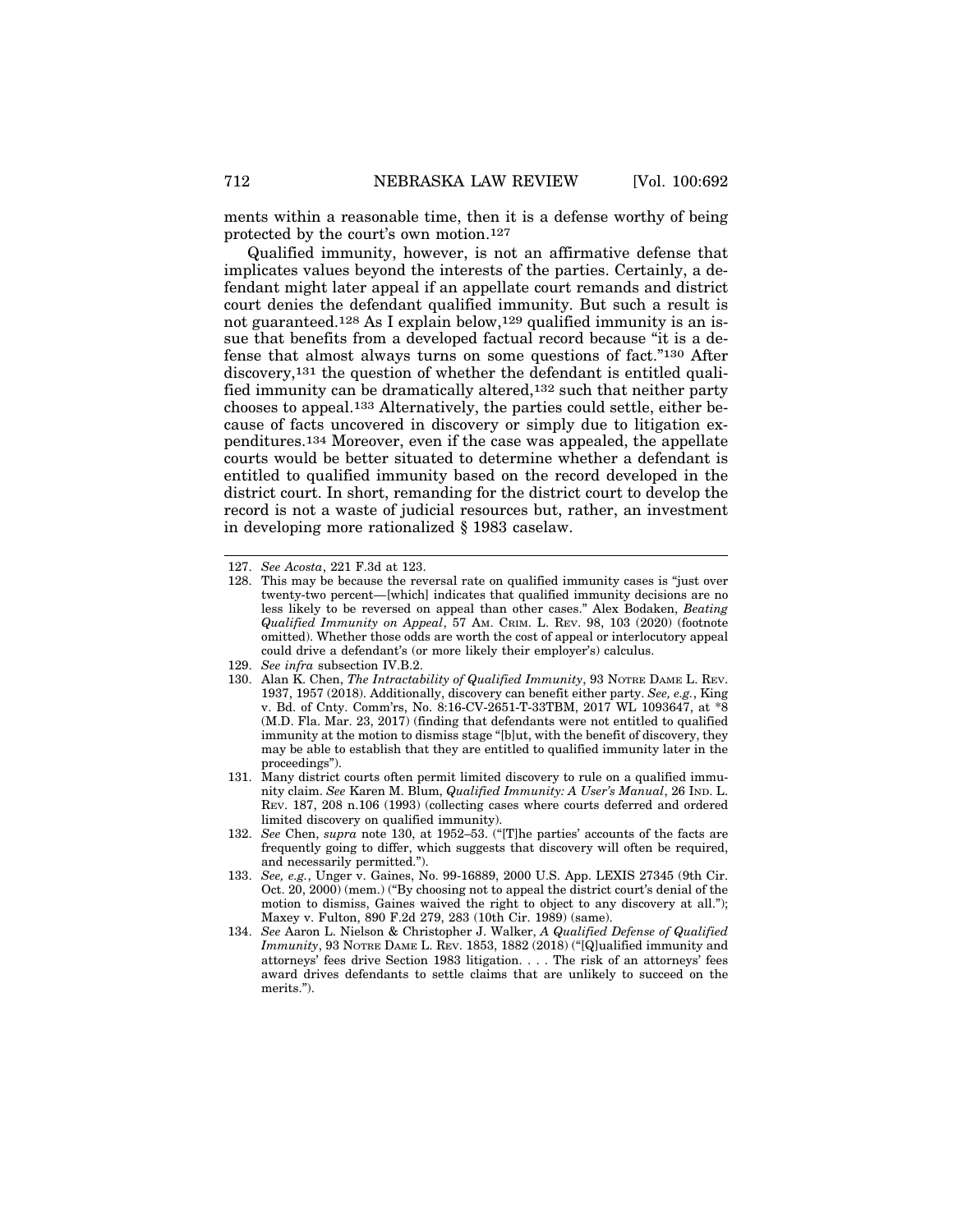One caveat to this is when qualified immunity is evident on the face of the complaint and the facts are undisputed and straightforward (i.e., when any discovery would be minimal or nonexistent).<sup>135</sup> In cases like this, it would be unnecessary and inefficient for appellate courts to evaluate whether qualified immunity was sufficiently raised by the governmental entity in the district court. Likewise, in cases where precedent applies with obvious clarity to the conduct at issue, it makes more sense for the court to rule on the defendant's qualified immunity defense rather than remand.136 Still, certain circuits rarely or never utilize the "obvious clarity" method, making such cases rare and circuit-dependent.137

### **B. The Case Against Sua Sponte Qualified Immunity**

The case against allowing courts to sua sponte consider qualified immunity, however, stands on more solid ground. Allowing sua sponte qualified immunity would: (1) create a transformative expansion of qualified immunity, turning appellate courts into courts of first review; (2) violate the adversarial process; and (3) have the effect of tainting the public's perception of the judiciary.

## *1. Transformative Expansionism and Breakdown of the Procedural Process*

Permitting courts, especially appellate courts, to raise qualified immunity sua sponte transforms the doctrine into a jurisdictional element. While qualified immunity has been described as "an immunity from suit rather than a mere defense to liability,"138 the Supreme Court has also categorized the doctrine as an affirmative defense that must be raised by the defendant.139 Generally, federal courts lack au-

<sup>135.</sup> *See* Story v. Foote, 782 F.3d 968, 970 (8th Cir. 2015) ("It is unnecessary and inefficient to address whether Story adequately pleaded a constitutional violation if the defense of qualified immunity is established on the face of the complaint." (citing Pearson v. Callahan, 555 U.S. 223, 236–37 (2009))).

<sup>136.</sup> *See* Lowe v. Raemisch, 864 F.3d 1205, 1208 (10th Cir. 2017) ("Because the prior case must involve materially similar conduct or apply with obvious clarity, qualified immunity generally protects all public officials except those who are 'plainly incompetent or those who knowingly violate the law." (quoting White v. Pauly, 137 S. Ct. 548, 551 (2017))).

<sup>137.</sup> *See* Amelia A. Friedman, Note, *Qualified Immunity in the Fifth Circuit: Identifying the "Obvious" Hole in Clearly Established Law*, 90 TEX. L. REV. 1283, 1296 (2012) ("[U]nlike the Eleventh Circuit's obvious-clarity inquiry, which explicitly allows plaintiffs to look beyond case law, the Fifth Circuit's objective-reasonableness inquiry does not expressly allow for a more expansive approach to sources of clearly established law.").

<sup>138.</sup> Plumhoff v. Rickard, 572 U.S. 765, 771–72 (2014) (quoting Pearson v. Callahan, 555 U.S. 223, 231 (2009)).

<sup>139.</sup> Gomez v. Toldeo, 446 U.S. 635, 640 (1980) ("Since qualified immunity is a defense, the burden of pleading it rests with the defendant." (first citing FED. R.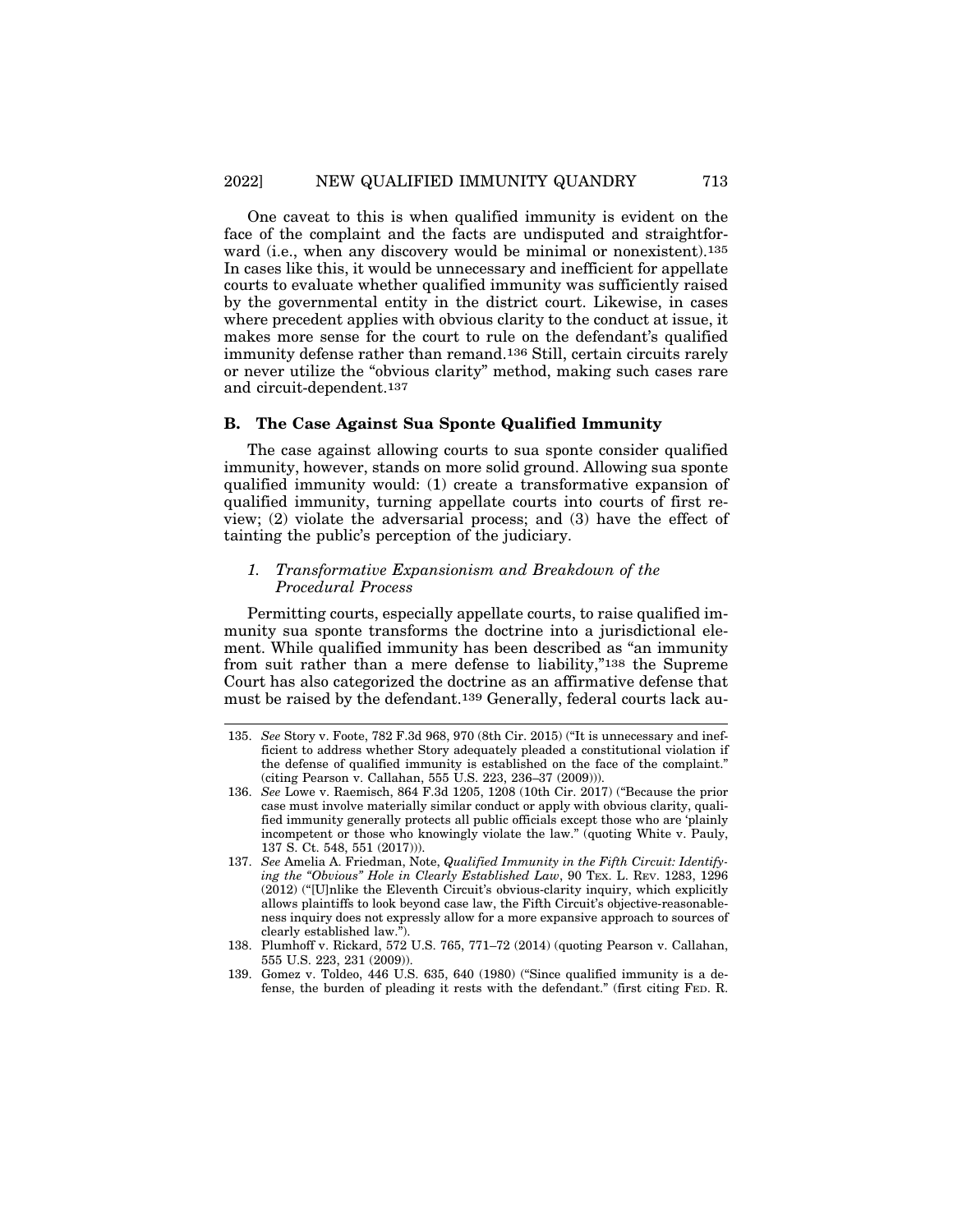thority to consider waived defenses,140 though the Supreme Court has allowed sua sponte consideration of forfeited defenses.141 But if qualified immunity is an affirmative defense, then failure to raise it in the district court would be waiver rather than forfeiture.142 I say this because failure to raise "the most common immunity defense asserted in actions brought under 42 U.S.C. 1983"143 could be nothing less than "knowing, intelligent, and voluntary."144 Government officials, who are almost always represented by counsel,145 are certainly intelligent enough to know when and how to raise qualified immunity.146 Further, federal civil procedure affords government officials multiple opportunities to raise the defense, such that they would not suffer "manifest injustice"<sup>147</sup> when courts recognize their waiver or forfei-

- 146. *See, e.g.*, Walls v. Bowersox, 151 F.3d 827, 833 (8th Cir. 1998) ("Our scrutiny of counsel's performance is deferential, and we presume counsel's conduct to be 'within the range of competence demanded of attorneys under like circumstances.'" (quoting Starr v. Lockhart, 23 F.3d 1280, 1284 (8th Cir. 1994))).
- 147. Bines v. Kulayat, 215 F.3d 381, 385 (3d Cir. 2000).

CIV. P. 8(c); and then 5 CHARLES ALAN WRIGHT & ARTHUR R. MILLER, FEDERAL PRACTICE AND PROCEDURES § 1271 (1st ed. 1969)).

<sup>140.</sup> *See* Wood v. Milyard, 566 U.S. 463, 470–72 (2012) ("An affirmative defense, once forfeited, is 'exclu[ded] from the case,' and, as a rule, cannot be asserted on appeal." (citations omitted) (quoting 5 CHARLES ALAN WRIGHT & ARTHUR R. MILLER, FEDERAL PRACTICE AND PROCEDURES § 1278 (3d ed. 2004))); Day v. McDonough, 547 U.S. 198, 217 (2006); Weinberger v. Salfi, 422 U.S. 749, 764 (1975); McCoy v. Mass. Inst. of Tech. 950 F.2d 13, 22 (1st Cir. 1991).

<sup>141.</sup> *See Wood*, 566 U.S. at 473 ("[C]ourts of appeals, like district courts, have the authority—though not the obligation—to raise a forfeited timeliness defense on their own initiative.").

<sup>142.</sup> *See* United States v. Olano, 507 U.S. 725, 733 (1993) ("Wheras forfeiture is the failure to make the timely assertion of a right, waiver is the 'intentional relinquishment or abandonment of a known right.'" (quoting Johnson v. Zerbst, 304 U.S. 458, 464 (1938))); *see also* Ralph S. Spritzer, *Criminal Waiver, Procedural Default and the Burger Court*, 126 U. PA. L. REV. 473, 474 (1978) (same); Peter Westen, *Away from Waiver: A Rationale for the Forfeiture of Constitutional Rights in Criminal Procedure*, 75 MICH. L. REV. 1214, 1214–15 (1977) ("The significant difference between waiver and forfeiture is that a defendant can forfeit his defenses without ever having made a deliberate, informed decision to relinquish them, and without ever having been in a position to make a cost-free decision to assert them.").

<sup>143. 1</sup>A MARTIN A. SCHWARTZ, SECTION 1983 LITIGATION § 9A.01[A] (2009); *see also* David R. Cleveland, *Clear as Mud: How the Uncertain Precedential Status of Unpublished Opinions Muddles Qualified Immunity Determinations*, 65 U. MIAMI L. REV. 45, 45 (2010) (noting that qualified immunity "is the most significant and most problematic defense to [§ 1983] claims" (footnote omitted)).

<sup>144.</sup> Westen, *supra* note 142, at 1214 (citing Johnson v. Zerbst, 304 U.S. 458, 464 (1938)). *But see* Barna v. Bd. of Sch. Dirs., 877 F.3d 136, 149–50 (3d Cir. 2017) (finding that defendants' failure to raise a qualified immunity defense was forfeited and not waived because it was inadvertent).

<sup>145.</sup> *See* Aaron L. Nielson & Christopher J. Walker, *Qualified Immunity and Federalism*, 109 GEO. L. REV. 229, 265 (2020) (noting that "police departments across the country indemnify virtually all of their officers from all judgments and settlements in § 1983 litigation," which is usually handled via insurance).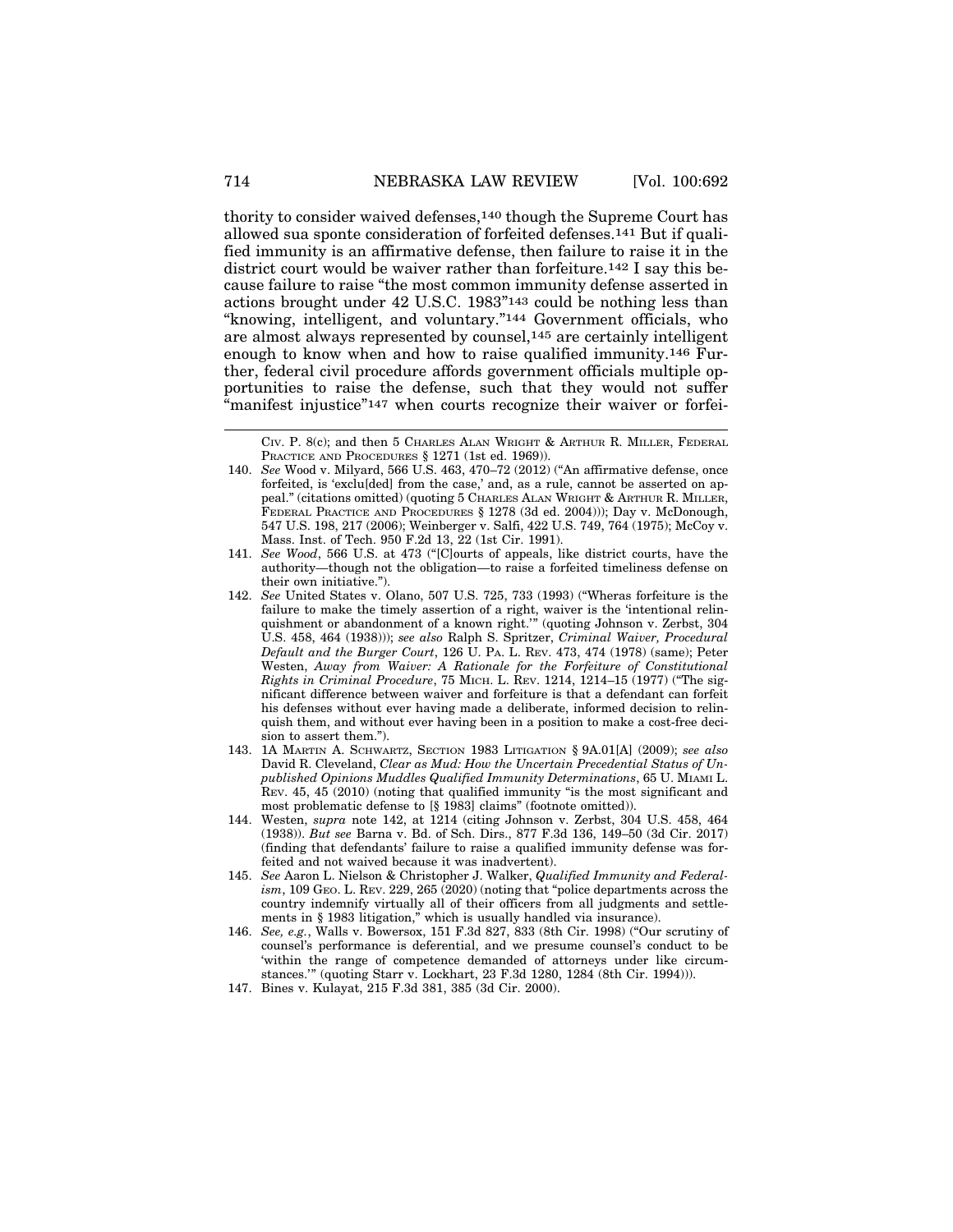ture at an early stage of litigation.148 Given the current more conservative makeup of the Court, it is likely that the distinction between waived and forfeited defenses matters less for sua sponte qualified immunity.149

More importantly, an appellate court's invocation of sua sponte qualified immunity would weaken important procedural constraints on appellate review and invite unwelcome litigation strategies. Review of a waived qualified immunity defense undermines the Supreme Court's clear rule that federal appellate courts "ordinarily abstain from entertaining issues that have not been raised and preserved in the court of first instance."150 Typically, the Supreme Court strives to maintain tight constraints on the appellate review process and has "approved the *sua sponte* consideration of forfeited, nonjurisdictional affirmative defenses in a small number of narrow, carefully defined contexts."151 Additionally, each case "must squarely implicate the institutional interests of the judiciary for such action to be permissible."152 Appellate courts are "court[s] of review"—not courts "of first view"—and must maintain respect for the trial court's "processes and

<sup>148.</sup> The distinction between waiver and forfeiture may depend, in part, on timing. *See* 2 SHELDON H. NAHMOD, CIVIL RIGHTS & CIVIL LIBERTIES LITIGATION: THE LAW OF SECTION 1983 § 8:27 (4th ed. 2020) (noting that on interlocutory appeal, qualified immunity was waived when first raised in a motion for summary judgment but could be reinstated during trial (citing Guzmán-Rivera v. Rivera-Cruz, 98 F.3d 664 (1st Cir. 1996))).

<sup>149.</sup> *See* Wood v. Milyard, 566 U.S. 463, 476–77 (2012) (Scalia, J., concurring) ("[T]here is no principled reason to distinguish between forfeited and waived limitations defenses when determining whether courts may raise such defenses *sua sponte*." (citation omitted)). Justice Scalia declined to join in the Court's holding that "a court of appeals has discretion to consider *sua sponte* a forfeited limitations defense." *Id.* at 477. While purely conjecture, it is safe to assume that Justice Thomas, who joined Justice Scalia's concurrence, still has the same view and that Justices Kavanaugh, Gorsuch, Alito, and Barret would likely follow suit. *See, e.g.*, Jeremy Bowers, Adam Liptak & Derek Willis, *Which Supreme Court Justices Vote Together Most and Least Often*, N.Y. TIMES (July 3, 2014), https:// www.nytimes.com/interactive/2014/06/24/upshot/24up-scotus-agreementrates.html [https://perma.cc/92NR-KCRM] (noting that Chief Justice Roberts and Justices Scalia, Alito, and Thomas tended to vote together between eighty-six and ninety-one percent of the time); Adam Feldman, *Empirical SCOTUS: Interesting Meetings of the Minds of Supreme Court Justices*, SCOTUSBLOG (June 15, 2020, 2:15 PM), https://www.scotusblog.com/2020/06/empirical-scotus-interestingmeetings-of-the-minds-of-supreme-court-justices/ [https://perma.cc/Q3NE-DW7L] (showing the similar ideologies of Justices Thomas, Alito, Gorsuch, Kavanaugh, and Chief Justice Roberts).

<sup>150.</sup> *Wood*, 566 U.S. at 473 (citation omitted); *accord.* Angarita v. St. Louis County, 981 F.2d 1537, 1548 (8th Cir. 1992) (finding that when an appellant did not raise the issue of good faith qualified immunity at the district court, it was not preserved for argument on appeal at the Eight Circuit).

<sup>151.</sup> Maalouf v. Islamic Republic of Iran, 923 F.3d 1095, 1109 (D.C. Cir. 2019).

<sup>152.</sup> *Id.* at 1110.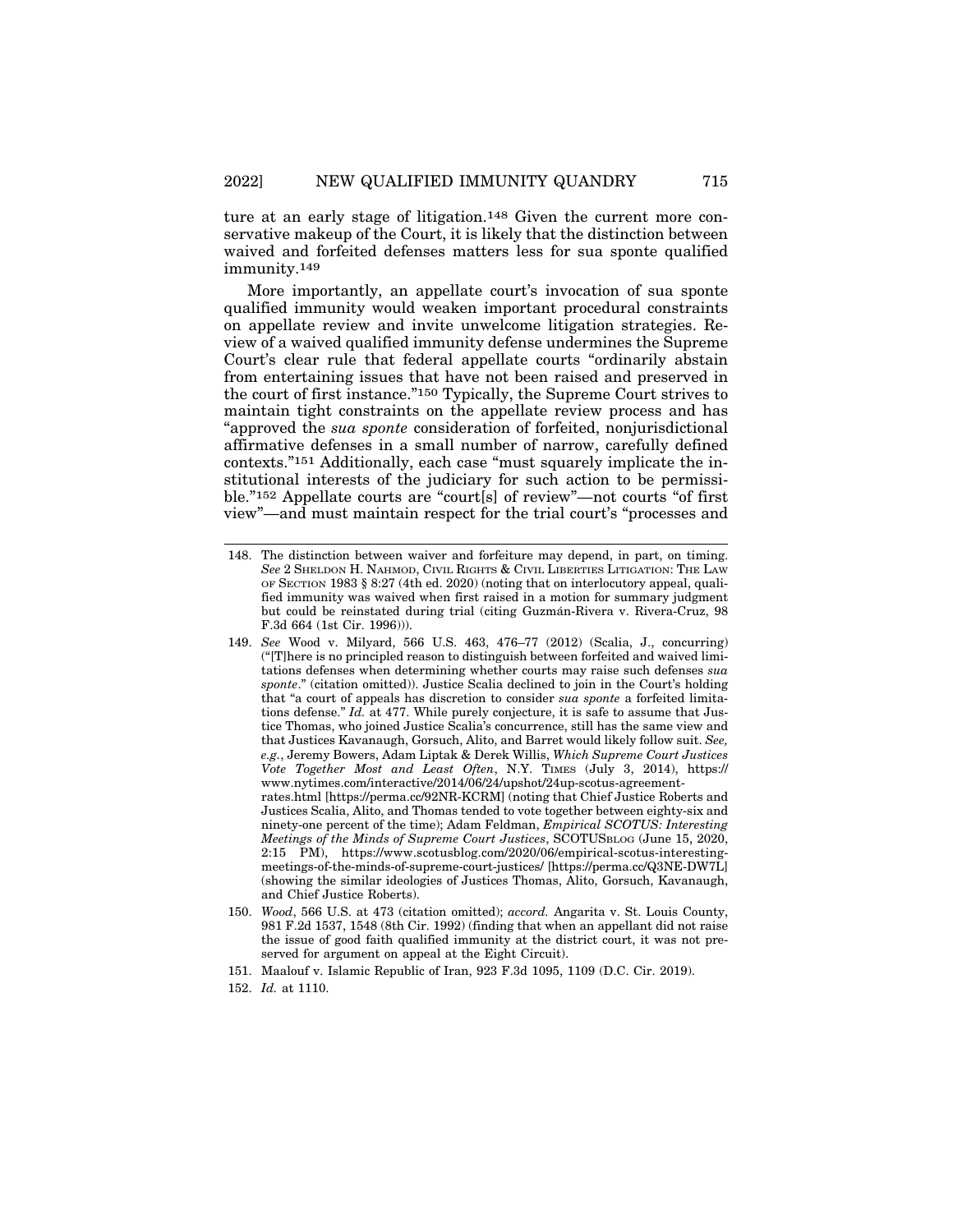time investment."153 But permitting sua sponte qualified immunity disregards the entire course of the trial courts adjudication.154

Authorizing sua sponte qualified immunity also promotes gamesmanship, encouraging defendants to seek a merits adjudication from the trial court and, if they fail to get traction, to suggest the defense on appeal as a fallback strategy. Further, it would "invite strategic use" of late-asserted affirmative defenses as a dilatory tactic "by defendants who stand to benefit from delay."155 Declining to entertain waived issues, such as a qualified immunity defense, "is all the more appropriate when the appellate court itself spots an issue the parties did not air below, and therefore would not have anticipated in developing their arguments on appeal."156 Appellate adjudications made prior to development of the record can compromise accuracy. For example, an appellate court's invocation of sua sponte qualified immunity could deprive a plaintiff, like in *Hamner*, of the ability to seek leave to replead or to conduct discovery that might uncover evidence which would defeat a qualified immunity defense—like records suggesting that a defendant knew they were violating a clearly established right or federal law.157 After all, satisfying the test for qualified immunity often "depends on facts peculiarly within the knowledge and control of the defendant."158

At bottom, even if a failure to raise qualified immunity amounts to a forfeiture, it is not an appellate court's place to consider it. A waived or forfeited qualified immunity claim "does not implicate the 'exceptional conditions' that justify [appellate] review of newly raised issues."159 Additionally, it creates a litigation environment rife with procedural maladies that could easily be avoided.

<sup>153.</sup> *Wood*, 566 U.S. at 473–74.

<sup>154.</sup> Teamsters Loc. Union No. 455 v. NLRB, 765 F.3d 1198, 1201 (10th Cir. 2014); *accord.* Summe v. Kenton Cnty. Clerk's Off., 604 F.3d 257, 269–70 (6th Cir. 2010) (ignoring the qualified immunity defense because the party did not raise it during his summary judgment motion despite having ample time to develop and argue the defense); Arreola-Castillo v. United States, 889 F.3d 378, 384 (7th Cir. 2018) (refusing to "effectively discount the district court's efforts").

<sup>155.</sup> *See* Guzman-Rivera v. Rivera-Cruz, 98 F.3d 664, 668 (1st Cir. 1996).

<sup>156.</sup> *Wood*, 566 U.S. at 473.

<sup>157.</sup> *See Guzman-Rivera*, 98 F.3d at 667 ("Delay generated by claims of qualified immunity may work to the disadvantage of the plaintiff. Witnesses may become unavailable, memories may fade, attorneys fees accumulate, and deserving plaintiffs' recovery is delayed." (citation omitted)); Apostol v. Gallion*,* 870 F.2d 1335, 1338 (7th Cir. 1989) ("Defendants may seek to stall because they gain from delay at plaintiffs' expense, an incentive yielding unjustified appeals.").

<sup>158.</sup> Gomez v. Toledo, 446 U.S. 635, 641 (1980).

<sup>159.</sup> WBY, Inc. v. DeKalb County, No. 16-10490, 2017 U.S. App. LEXIS 10678, at \*11 (11th Cir. June 16, 2017); *see also, e.g.*, Lewis v. Kendrick, 944 F.2d 949, 953 (1st Cir. 1991) (disregarding qualified immunity because no claim was made at the district court level); Calabretta v. Floyd, 189 F.3d 808, 818 & n.34 (9th Cir. 1999) (refusing to raise the qualified immunity issue because, "[g]enerally, an appellate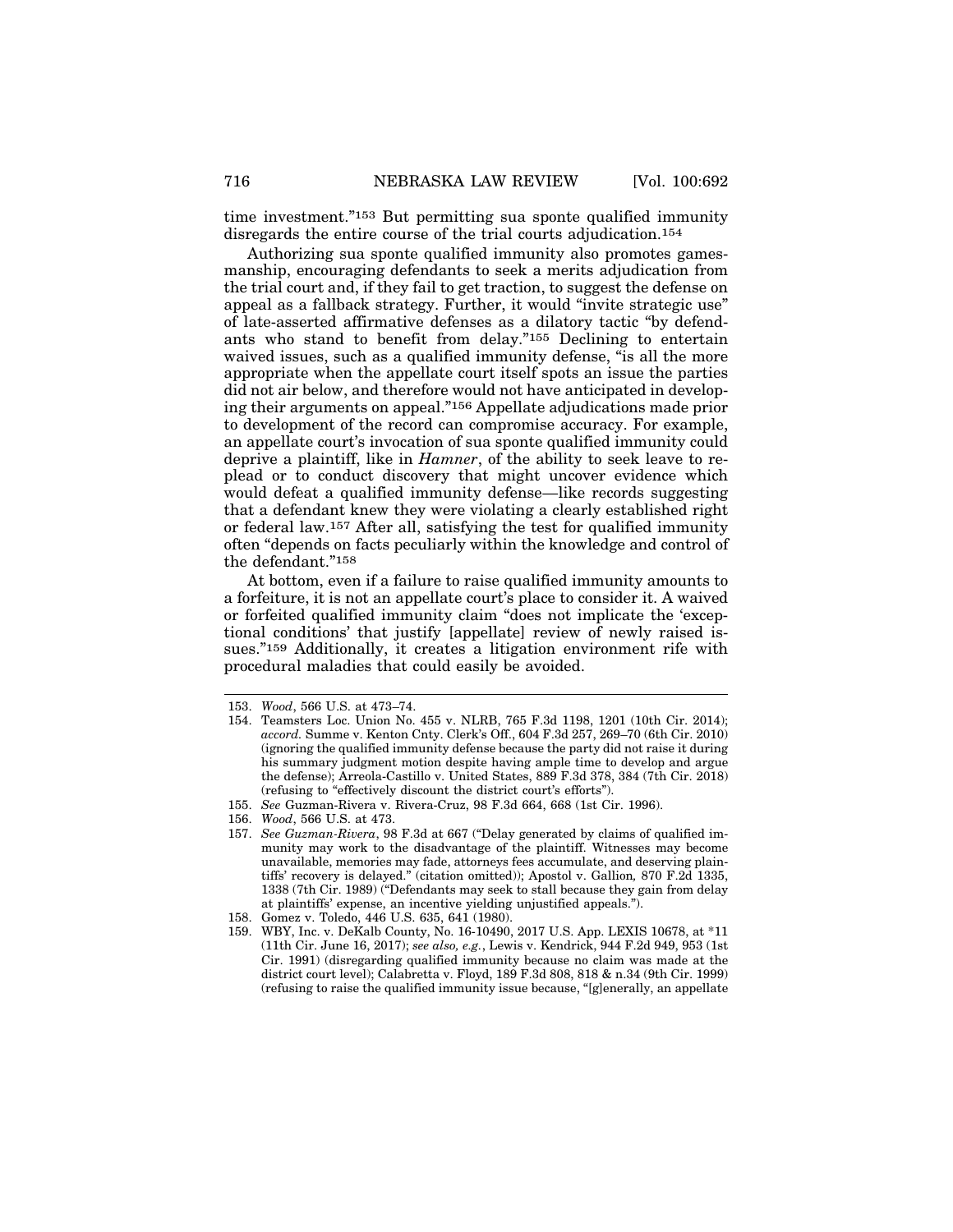#### *2. Violation of the Adversarial Role*

Another implication of sua sponte qualified immunity is that instead of neutrally adjudicating claims and defenses, it encourages courts to render one-sided aid to parties by identifying and developing defenses for government officials who failed to raise them in the first place.160 Sua sponte qualified immunity violates the central tenets of the adversarial model.161 It also creates a problematic expansion of the judiciary's role because qualified immunity is already a judiciallyimposed restriction on statutorily-authorized civil rights actions under § 1983.162

One of the central features of the American adversarial system is the "party presentation of evidence and arguments" before "neutral and passive decision makers."163 Some have even argued this adversarial system is constitutionally mandated, which if true makes sua sponte qualified immunity not only improper but potentially unconstitutional.164 The key to making the system adversarial is that judges

- 160. *See* United States v. Sineneng-Smith, 140 S. Ct. 1575, 1579 (2020) ("In our adversarial system of adjudication, we follow the principle of party presentation. . . . '[W]e rely on the parties to frame the issues for decision and assign to courts the role of neutral arbiter of matters the parties present.'" (quoting Greenlaw v. United States, 554 U.S. 237, 243 (2008))).
- 161. *See id.* ("[Courts] do not, or should not, sally forth each day looking for wrongs to right . . . and normally decide only questions presented by the parties." (quoting United States v. Samuels, 808 F.2d 1298, 1301 (8th Cir. 1987) (Arnold, J., concurring))).
- 162. *See* Janet Moore, *Democracy and Criminal Discovery Reform After* Connick *and* Garcetti*,* 77 BROOK. L. REV. 1329, 1345–46 (2012) (explaining that qualified immunity doctrine is a judicially imposed restraint on civil rights litigation, rendering it "nearly useless as a mechanism for enforcing due process disclosure duties" (citing Van de Kamp v. Goldstein, 555 U.S. 335, 339 (2009); Imbler v. Pachtman, 424 U.S. 409, 420 (1976))).
- 163. Adam A. Milani & Michael R. Smith, *Playing God: A Critical Look at Sua Sponte Decisions by Appellate Courts*, 69 TENN. L. REV. 245, 272 (2002). The adversary system has four central components: "(1) a neutral and passive decision maker, (2) party presentation of the evidence and arguments, (3) trials structured to induce and sustain the clash of the parties' opposing evidence and arguments, and (4) equal opportunities for the parties to present and argue their cases." *Id.* at 273 n.143 (citing WILLIAM BURNHAM, INTRODUCTION TO THE LAW AND LEGAL SYSTEM OF THE UNITED STATES 83–88 (2d ed. 1999)).
- 164. *See generally* Monroe H. Freedman, *Our Constitutionalized Adversary System*, 1 CHAP. L. REV. 57, 57–58, 66 (1998) ("The fundamental characteristics of the adversary system [ ] have a constitutional source, however, in our administration of civil justice."); Monroe H. Freedman, *Professionalism in the American Adversary* System, 41 EMORY L.J. 467 (1992) ("The fundamental characteristics of the adversary system [] have a constitutional source . . . .").

court will not consider arguments not first raised before the district court unless there was exceptional circumstances" (quoting Marx v. Loral Corp., 87 F.3d 1049, 1055 (9th Cir. 1996))); Walsh v. Mellas, 837 F.2d 789, 800–01 (7th Cir. 1988) (finding that when defendants fail to raise affirmative defenses, they forfeit their right to assert the same defense on appeal).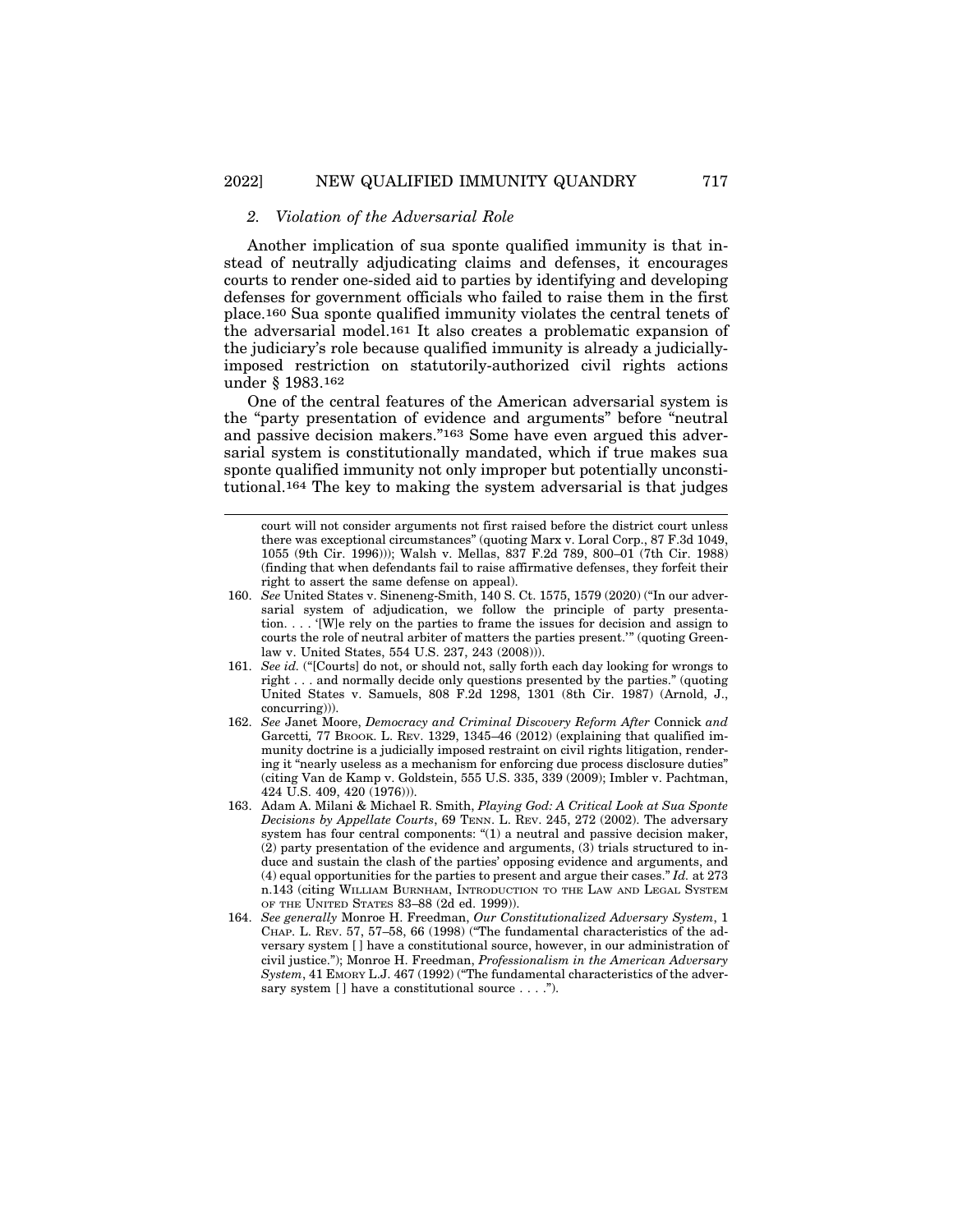have no part in the investigation or development of the facts or legal arguments "but instead decide[ ] on the basis of facts and arguments, pro and con adduced by the parties."165 In short, our judicial system assumes that represented parties "know what is best for them, and are responsible for advancing the facts and argument entitling them to relief."166

The adversarial feature serves important structural functions in the litigation process. First, it consolidates power in the parties rather than with judges.167 This is important because "sua sponte decisions are inconsistent with the adversary system's commitment to party control of litigation."168 Second, it enforces impartiality by avoiding the risk of premature commitment to one side that often arises when courts stray from a passive role.169 Third, it avoids the appearance of bias.170 Fourth, it affords litigants autonomy and control over the litigation, which increases acceptance of judicial decisions.171 This has the added benefit of efficiently concentrating judicial resources on the issues raised by the parties.172 Further, "[f]or purposes of efficiency and fairness, our legal system is replete with rules requiring that certain matters be raised on particular times."173 Last, and most importantly, the adversarial system advances the fundamental precept of

- 168. Milani & Smith, *supra* note 163, at 282.
- 169. STEPHAN LANDSMAN, THE AMERICAN APPROACH TO ADJUDICATION 2 (1st ed. 1988) ("The central precept of the adversary process is that out the sharp clash of proofs presented by adversaries in a highly structured forensic setting is most likely to come the information upon which a neutral and passive decision maker can base the resolution of a litigated dispute acceptable to both the parties and society.").
- 170. *See* Milani & Smith, *supra* note 163, at 284 n.207 ("When litigants direct the proceedings, there is little opportunity for the judge to pursue her own agenda or to act on her biases.").
- 171. *Id.* at 286 (arguing that the court should avoid raising issues itself but allow parties to brief and argue an issue, and "[i]n so doing, courts will enhance the chances that litigants and society will believe that the losing party was given a fair opportunity to present his case" (footnote omitted)).
- 172. *See* Eric D. Miller, Comment, *Should Courts Consider 18 U.S.C. § 3501 Sua Sponte?*, 65 U. CHI. L. REV. 1029, 1050 (1998) ("Courts are able to save time by relying on litigants to present arguments in cases. They can then focus their energies on evaluating these arguments.").
- 173. Henderson v. Shinseki, 562 U.S. 428, 434 (2011) (citation omitted).

<sup>165.</sup> Sanchez-Llamas v. Oregon, 548 U.S. 331, 357 (2006) (quoting McNeil v. Wisconsin, 501 U.S. 171, 181 n.2 (1991)); *see also* Carducci v. Regan, 714 F.2d 171, 177 (D.C. Cir. 1983) ("The premise of our adversarial system is that appellate courts do not sit as self-directed boards of legal inquiry and research, but essentially as arbiters of legal questions presented and argued by the parties before them.").

<sup>166.</sup> United States v. Sineneng-Smith, 140 S. Ct. 1575, 1579 (2020) (quoting Castro v. United States, 540 U.S. 375, 386 (2003) (Scalia, J., concurring in part and concurring in judgment)).

<sup>167.</sup> *See Our Constitutionalized Adversary System*, *supra* note 164, at 85–87 (describing the issues that would arise "under the judicial control that is characteristic of an inquisitorial judge").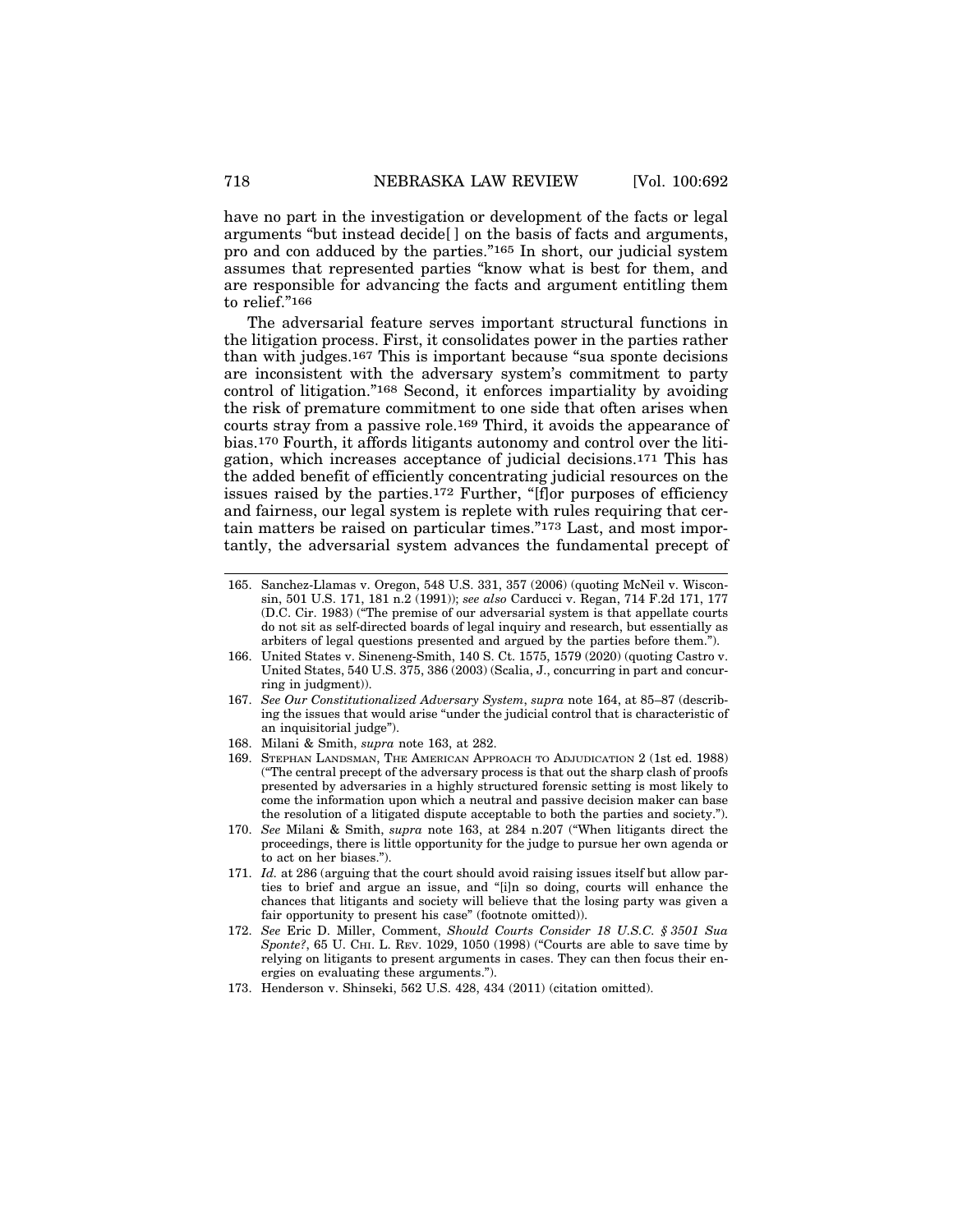litigation—the search for the truth.174 After all, "our legal tradition regards the adversary process as the best means of ascertaining truth and minimizing the risk of error."175

Invoking sua sponte qualified immunity, however, would permit appellate courts to abandon these principles of the adversarial system in favor of a more inquisitorial approach. The inquisitorial approach however blurs the lines between advocates and decisionmakers.<sup>176</sup> While sua sponte qualified immunity certainly offers expediency and could in and of itself save judicial resources, this shortcut is unwise because it creates a slippery slope. As Judge Silberman of the D.C. Circuit noted in a dissent:

Should we be willing to overlook counsel's failure to raise a clearly winning argument—even in civil cases—if by doing so we can save the expense of a new trial (or other societal costs)? Or is this a rule for criminal cases only? And if it is the latter, is that because the courts have some unstated responsibility to help the government in its prosecution of defendants? I think not—we have only the duty to apply the law neutrally in both criminal and civil cases. When judges think of themselves as bearing responsibility for the results dictated by a neutral application of the law, whether in the civil or criminal field, they tend to exceed appropriate bounds of judicial restraint. By compromising its neutrality, I think the court does so here. That "cost" far exceeds the costs of a new trial  $\ldots$ .<sup>177</sup>

While the adversarial model is far from perfect, the inquisitorial model that sua sponte qualified immunity relies upon comes with far too large a price tag to justify any potential expediency.178 Some things just are not meant to be compromised—neutrality being one.179

- 176. *See Henderson*, 562 U.S. at 434; Maalouf v. Islamic Republic of Iran, 923 F.3d 1096, 1109 (D.C. Cir. 2019) ("Allowing courts to *sua sponte* raise affirmative defenses as a matter of course would 'erod[e] the principle of party presentation so basic to our system of adjudication.'" (alteration in original) (quoting Arizona v. California, 560 U.S. 392, 413 (2000))).
- 177. United States v. Pryce, 938 F.2d 1343, 1355 (D.C. Cir. 1991) (Silberman, J., dissenting) (footnote omitted).
- 178. Some courts have noted that expediency is not even guaranteed. *See supra* notes 172, 173 and accompanying text.
- 179. *See* Robert A. Major, Jr., Note, *Criminal Procedure*, 53 TEX. L. REV. 1065, 1075 (1975) (noting that a judge's sua sponte imposition of an insanity defense "may severely compromise the neutrality of the court" (citing Stuart E. Eizenstat, *Mental Competency To Stand Trial*, 4 HARV. R.R.-C.L. L. REV. 379, 385 (1969))). In fact, the Supreme Court has noted that where "courts have approved departures from the party presentation principle in criminal cases, the justification has usually been to protect a *pro se* litigant's rights." Greenlaw v. United States, 554 U.S. 237, 244 (2008) (citing Castro v. United States, 540 U.S. 375, 381–83 (2003)).

<sup>174.</sup> *See* Penson v. Ohio, 488 U.S. 75, 84 (1988) ("This system is premised on the welltested principle that truth—as well as fairness—is 'best discovered by powerful statements on both sides of the question.'" (quoting Irving R. Kaufman, *Does the Judge Have a Right to Qualified Counsel?*, 61 A.B.A.J. 569, 569 (1975))); Polk County v. Dodson, 454 U.S. 312, 318 (1981) ("The system assumes that adversarial testing will ultimately advance the public interest in truth and fairness.").

<sup>175.</sup> Mackey v. Montrym, 443 U.S. 1, 13 (1979) (emphasis added).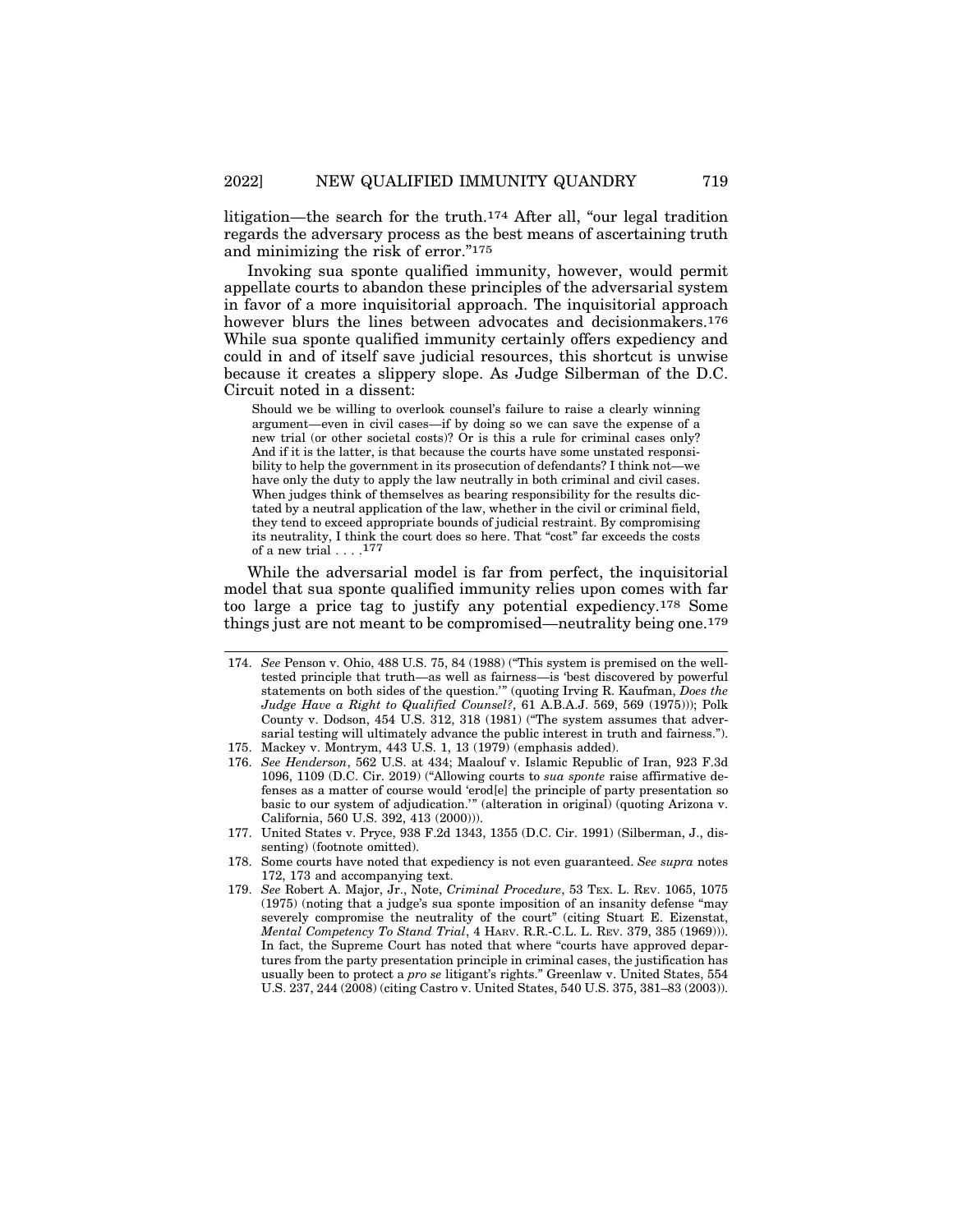Moreover, expediency and efficiency are in the eye of the beholder. While a circuit court*'*s use of sua sponte qualified immunity might quickly dispose of a case at the appellate level, the long-term ramifications could create a greater burden on the judiciary. For example, in *Hamner*, when the Eighth Circuit utilized sua sponte qualified immunity, it caused the need for supplemental briefing, which further delayed the case. It also caused the parties to exceed the word-count permitted under the circuit's rules and pre-empted an issue normally resolved at the district court—assuming the defendants would have raised the issue at all.180 Ironically, the Eighth Circuit may have inadvertently created more work for itself than what was previously before it. Had the Eighth Circuit waited, the defendants could have raised the defense later in a motion for summary judgment, which would have allowed the district court to cull through a more thoroughly developed record and, depending on the evidence, could have prevented a later appeal.

If parties face the consequences of forfeited or waived defenses, they will be encouraged to raise qualified immunity in district court, if they chose to raise it at all.181 "Litigants and federal courts are all better off when parties consolidate their defenses" because it is more efficient and conserves court resources.182 Regardless, efficiency should not overshadow the more pressing values promoted by the adversarial process.183

## *3. Exceeding Congressional Intent*

Sua sponte qualified immunity also exceeds any arguable implicit mandate for the defense. Qualified immunity is a judicially imposed limit on a statutorily authorized action that, as a defense, is "for the official to claim."184 The creation of qualified immunity through the courts is itself concerning, and courts should carefully navigate its im-

Thus, if scales are to be tilted, they should be tilted toward the disadvantaged party, which is generally the plaintiff in § 1983 cases.

<sup>180.</sup> *See* Brief of Professors of Civil Procedure and Federal Courts as Amici Curiae in Support of Petitioner at 13, Hamner v. Burls, 141 S. Ct. 611 (2020) (No. 19-1291).

<sup>181.</sup> *See* Leyse v. Bank of Am. Nat'l Ass'n, 804 F.3d 316, 322 n.5 (3d Cir. 2015).

<sup>182.</sup> East Coast Test Prep LLC v. Allnurses.com, Inc., No. 15-3705, 2016 WL 5109137, at \*3 (D. Minn. Sept. 19, 2016).

<sup>183.</sup> *See, e.g.*, *In re* Ill. Marine Towing, Inc., 498 F.3d 645, 652 (7th Cir. 2007) ("[T]he interest of judicial efficiency should not trump the right of claimants to choose their respective fora and the corresponding right to a jury trial that a state proceeding may provide." (citation omitted)); Travelers Ins. Co. v. St. Jude Hosp., 37 F.3d 193, 197 n.9 (5th Cir. 1994) ("[J]udicial efficiency and economy . . . do not trump Travelers' right to bring this action . . . .").

<sup>184.</sup> Gomez v. Toledo, 446 U.S. 635, 640 (1980). Some have argued that qualified immunity itself contradicts legislative intent. *See* Jameson M. Fisher, Note, *Shoot at Me Once: Shame on You! Shoot at Me Twice: Qualified Immunity. Qualified Immunity Applies Where Police Target Innocent Bystanders*, 71 MERCER L. REV.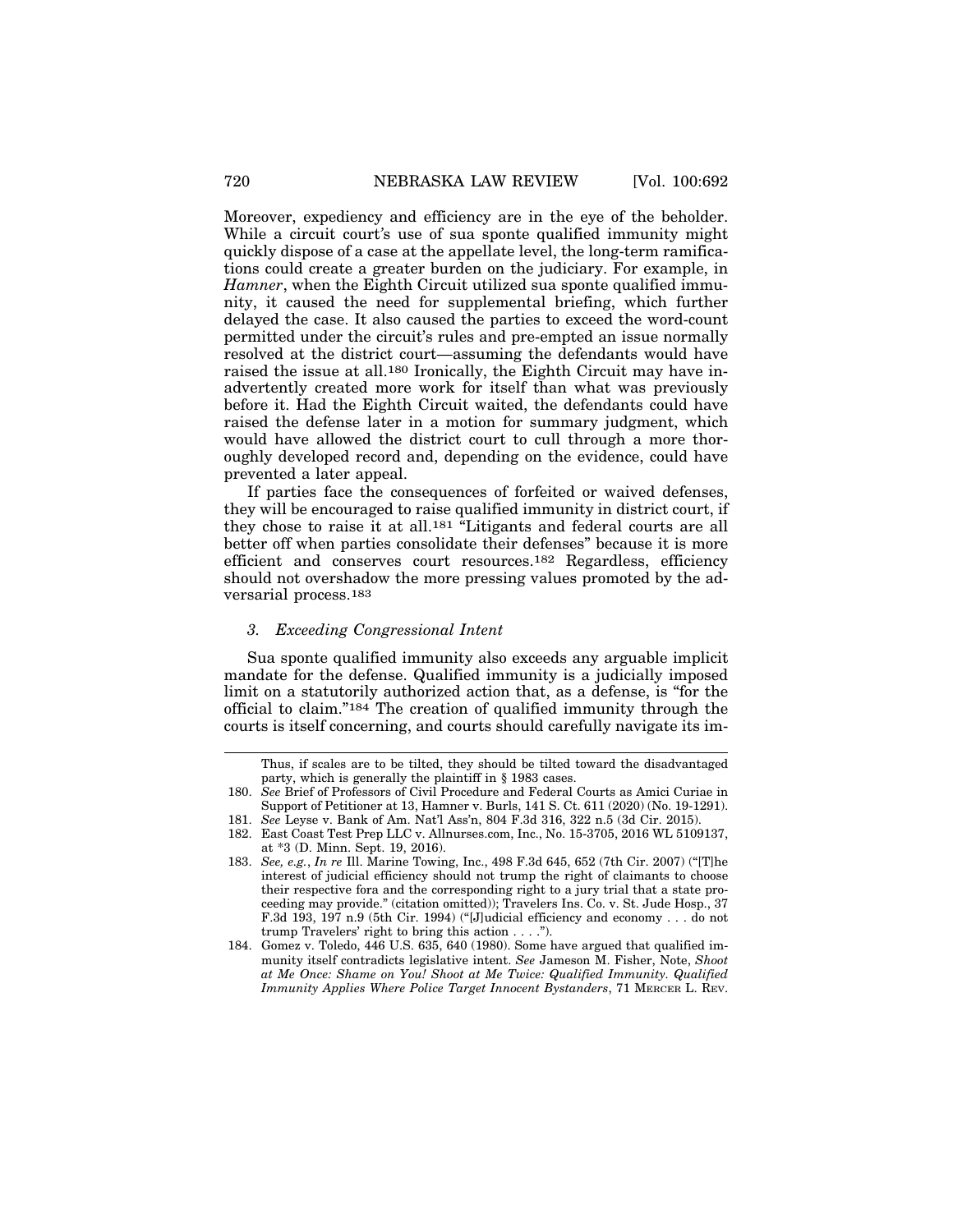plementation. As the Supreme Court cautioned, "our role is to interpret the intent of Congress in enacting § 1983, not to make a freewheeling policy choice, and that we are guided in interpreting Congress' intent by the common-law tradition."185 "Since the statute on its face does not provide for any immunities,"186 the scope of the defense is defined by its historical common law limits,187 and thus this justification for the doctrine does not reach appellate court-raised immunity for officials.

That said, the Supreme Court has expanded qualified immunity over the years—for example, in *Harlow v. Fitzgerald*, the Court reshaped the procedural aspects of the doctrine previously set forth in *Saucier v. Katz*.188 However, just because the Court has on occasion expanded qualified immunity does not mean that the expansion was proper or that further expansion is also proper.189 Sua sponte qualified immunity is an evolution that far exceeds the scope of congressional intent, which in turn poses an interesting dilemma for the current makeup of the Supreme Court to wrestle with—especially considering its strong preference to both protect government officials at the earliest stage of the litigation and abstain from "judicial activism."190

This is not to say appellate courts can never raise waived or forfeited affirmative defenses. Indeed, as explained above, appellate

<sup>1171, 1172 (2020) (&</sup>quot;As a judicially created doctrine contradicting legislative intent, qualified immunity already has an unstable justification.").

<sup>185.</sup> Malley v. Briggs, 475 U.S. 335, 342 (1986).

<sup>186.</sup> *Id.*

<sup>187.</sup> Imbler v. Pachtman, 424 U.S. 409, 421 (1976) ("[O]ur earlier decisions on § 1983 immunities were not products of judicial fiat . . . . Rather, each was predicated upon a considered inquiry into the immunity historically accorded the relevant official at common law and the interests behind it.").

<sup>188.</sup> Harlow v. Fitzgerald, 457 U.S. 800 (1982); Saucier v. Katz, 533 U.S. 194 (2001); *see* Wyatt v. Cole, 504 U.S. 158, 170–71 (1992) (Kennedy, J., concurring) (discussing the Court's expansion of qualified immunity under *Harlow*).

<sup>189.</sup> *See* Ziglar v. Abbasi, 137 S. Ct. 1843, 1872 (2017) (Thomas, J., concurring in part and concurring in the judgment) ("Until we shift the focus of our inquiry to whether immunity existed at common law, we will continue to substitute our own policy preferences for the mandates of Congress.").

<sup>190.</sup> *See* Ivan Bodensteiner, *Recent Developments in Civil Rights*, 24 IND. L. REV. 675, 681 (1991) ("The Supreme Court has clearly indicated its preference for resolving the qualified immunity issue on a motion for summary judgment . . . ."); Barna v. Bd. of Sch. Dirs., No. 3:12-CV-638, 2013 WL 5663072, at \*6 (M.D. Pa. Oct. 15, 2013) ("The Supreme Court has indicated that, preferably, the issue of qualified immunity 'ordinarily should be decided by the court long before trial.'" (quoting Hunter v. Bryant, 502 U.S. 224, 228 (1991))); *see also In re* Birmingham Nashville Exp., Inc., 221 B.R. 194, 198 n.7 (Bankr. M.D. Tenn. 1998) ("The court is mindful of the United States Supreme Court's warnings against judicial activism. It is the province of the judiciary to interpret the laws as written in accordance with their plain meaning." (citing Sorenson v. Sec'y of Treasury, 475 U.S. 851, 864 (1986); Crooks v. Harrelson, 282 U.S. 55, 60 (1930))).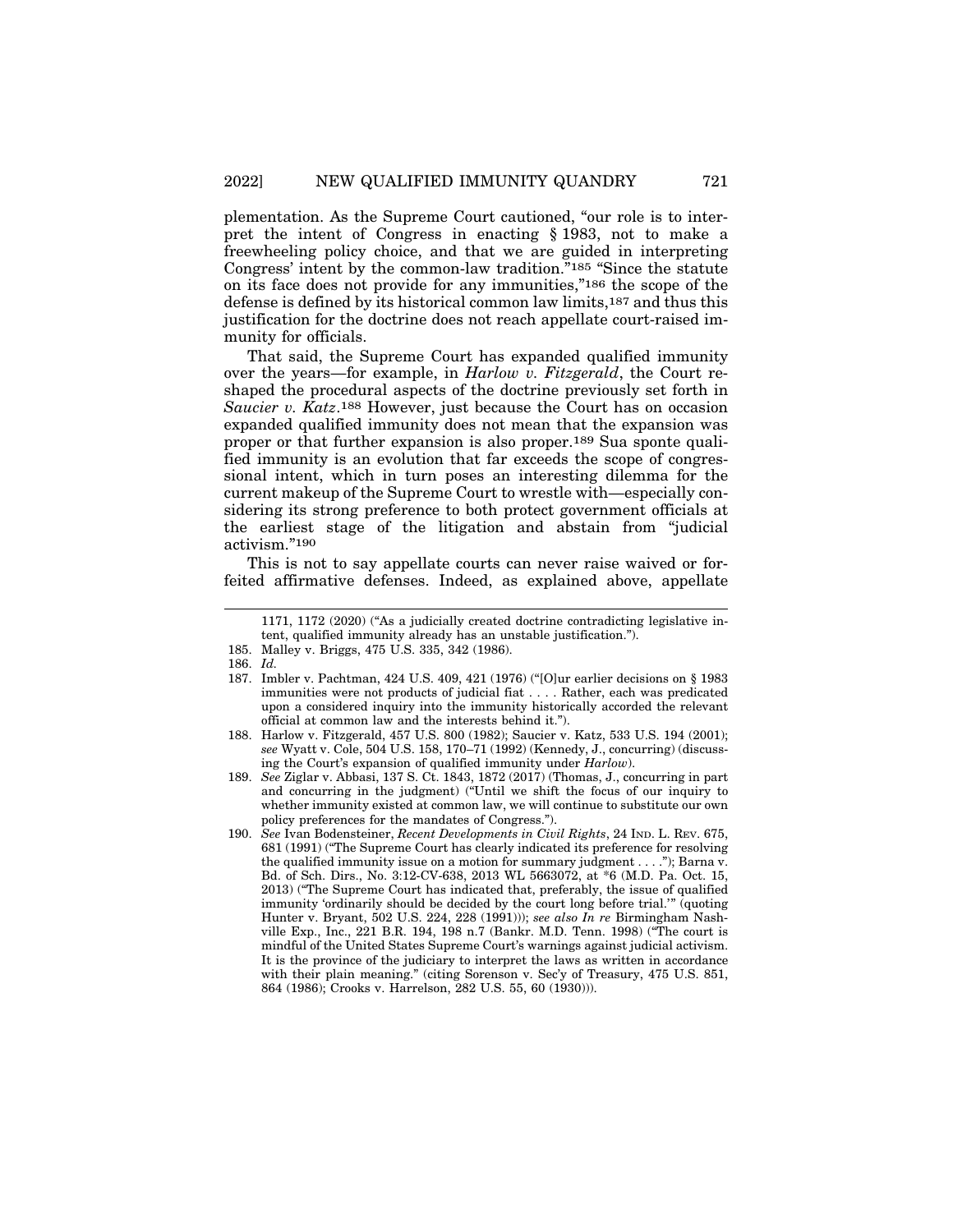courts should be allowed to raise defenses that "squarely implicate the institutional interests of the judiciary," such as sua sponte consideration of timeliness defenses in habeas actions to accommodate "considerations of comity, federalism, and judicial efficiency to a degree not present in ordinary civil actions" that "eclipse the immediate concerns of the parties."191 Qualified immunity, however, does not fit this standard.192

## **C. Effect of the Prison Litigation Reform Act**

Another wrinkle in *Hamner* was that as a prisoner, the plaintiff was subject to the PLRA.193 A primary purpose of the PLRA is "to reduce the burden of prisoner litigation on the courts."194 The PLRA accomplishes this purpose by imposing various hurdles such as administrative exhaustion of remedies,195 the physical injury requirement,<sup>196</sup> and limitations on attorney fees.<sup>197</sup> One of the better-known PLRA hurdles is its screening provision—the statute on which the district courts rely to dismiss prisoner claims sua sponte for failure to state a claim.198 This may explain why the Eighth Circuit in *Hamner*,<sup>199</sup> along with several others,<sup>200</sup> have been quick to adopt sua sponte qualified immunity, at least in PLRA cases.

- 194. Jones v. Bock, 549 U.S. 199, 223 (2007). The PLRA has certainly accomplished this purpose, whether that is a positive thing is beyond the scope of this Article. *See, e.g.,* David Fathi, *No Equal Justice: The Prison Litigation Reform Act in the United States*, HUM. RTS. WATCH (June 16, 2009), https://www.hrw.org/report/ 2009/06/16/no-equal-justice/prison-litigation-reform-act-united-states# [https:// perma.cc/DP3C-6S7K] (noting a sixty percent decline in prisoner suits between 1995 and 2006).
- 195. 42 U.S.C. § 1997e(a).
- 196. 42 U.S.C. § 1997e(e) (This section is often referred to as the physical injury requirement, but it can be satisfied by the commission of a sexual act as well.).
- 197. 42 U.S.C. § 1997e(d).
- 198. *See* 28 U.S.C. § 1915A(a).
- 199. Oddly, the Eighth Circuit never cited to the PLRA in its decision. Perhaps because Hamner was not appearing pro se. Hamner v. Burls, No. 5:17-CV-79, 2018 WL 2024613 (E.D. Ark. May 1, 2018); Hamner v. Burls, 937 F.3d 1171 (8th Cir. 2019) (Hamner appeared pro se before the Eastern District of Arkansas but was later represented by counsel on appeal to the Eighth Circuit).
- 200. Nine courts of appeals—all that have confronted this issue—have held that the PLRA authorizes courts to raise qualified immunity sua sponte. The D.C. Circuit, for example, much like the Eighth Circuit, has held it may raise qualified immunity sua sponte to affirm a § 1915 or § 1915A dismissal entered on other grounds.

<sup>191.</sup> Hill v. Braxton, 277 F.3d 701, 705 (4th Cir. 2002); *see* Brief of Professors of Civil Procedure and Federal Courts as Amici Curiae in Support of Petitioner, *supra* note 180, at 12.

<sup>192.</sup> WBY, Inc. v. DeKalb County, No. 16-10490, 2017 U.S. App. LEXIS 10678, at \*11 (11th Cir. June 16, 2017) ("[T]heories not raised squarely in the district court cannot be surfaced for the first time on appeal." (quoting Wood v. Milyard, 566 U.S. 463, 470 (2012))).

<sup>193. 42</sup> U.S.C. § 1997e.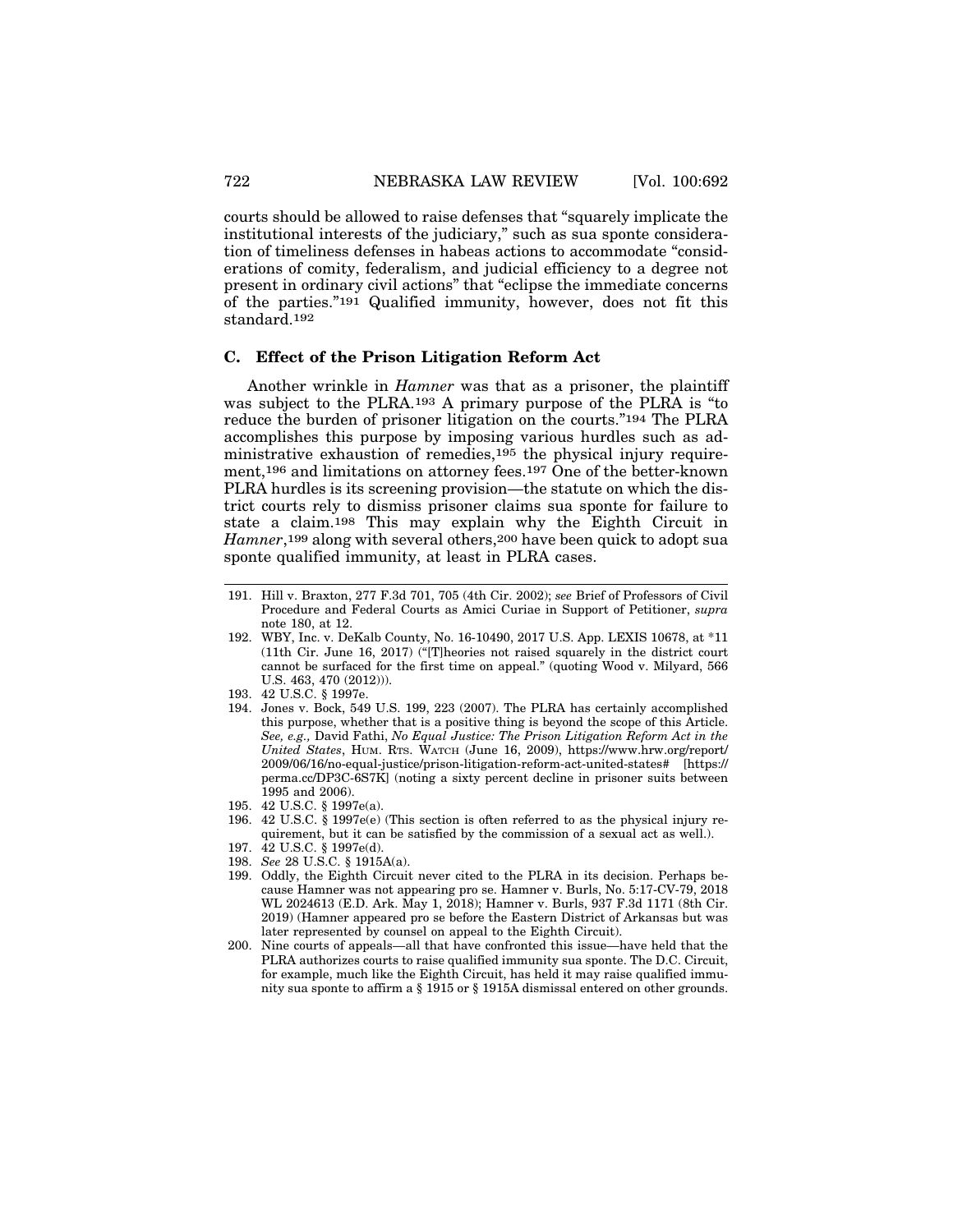#### 28 U.S.C. § 1915A's screening process states, in part:

(a) Screening. The court shall review, before docketing, if feasible or, in any event, as soon as practicable after docketing, a complaint in a civil action in which a prisoner seeks redress from a governmental entity or officer or employee of a governmental entity.

(b) Grounds for Dismissal. On review, the court shall identify cognizable claims or dismiss the complaint, or any portion of the complaint, if the complaint—(1) is frivolous, malicious, or fails to state a claim upon which relief may be granted; or (2) seeks monetary relief from a defendant who is immune from such relief.201

In essence, § 1915A provides an additional shield for government officials in § 1983 suits—particularly under subsection (b)—because qualified immunity is one kind of immunity from monetary relief. Given § 1915A's application to suits against officer and employee defendants as well as governmental entities, its immunity provision "must [apply to] qualified immunity" as well as governmental immunities. Otherwise, that provision would have no application in those suits.202 Section 1915A and 42 U.S.C. § 1997e also authorize post-service sua sponte dismissal.203 Though these statutes do most of their work pre-service, nothing textually limits § 1915A's application to that period; it only requires courts to screen complaints "as soon as practicable after docketing" and mandates sua sponte dismissal "at any time."204 In the case of an amended complaint like in *Hamner*, which was deemed served upon its docketing,<sup>205</sup> that review necessa-

- 201. 28 U.S.C. § 1915A(a)–(b).
- 202. *Chavez,* 817 F.3d at 1168.
- 203. 28 U.S.C. § 1915(e)(2) ("[T]he court shall dismiss the case *at any time .* . . ." (emphasis added)); 42 U.S.C. § 1997e(c)(1) ("The court shall on *its own motion* . . . dismiss any action brought . . . ." (emphasis added)).
- 204. 28 U.S.C. § 1915A(a).
- 205. *See* FED. R. CIV. P. 5(b)(2)(E).

*See* Redmond v. Fulwood, 859 F.3d 11, 13 (D.C. Cir. 2017). Likewise, the Fourth, Sixth, and Eighth Circuits have held the same. *See* Martin v. Duffy, 858 F.3d 239, 250–51, 251 n.3 (4th Cir. 2017); Small v. Brock, 963 F.3d 539, 543 (6th Cir. 2020); Story v. Foote, 782 F.3d 968, 969–70 (8th Cir. 2015). The Third, Fifth, Ninth, Tenth, and Eleventh Circuits have each held district courts can raise qualified immunity sua sponte to dismiss PLRA suits. *See* Doe v. Delie, 257 F.3d 309, 312 & n.1, 322 n.13 (3d Cir. 2001); Clay v. Allen, 242 F.3d 679, 680, 682 (5th Cir. 2001) (per curiam); Chavez v. Robinson, 817 F.3d 1162, 1167–69 (9th Cir. 2016); Banks v. Geary Cty. Dist. Ct*.*, No. 15-3308, 2016 U.S. App. LEXIS 6878, at \*8–9 (10th Cir. Apr. 14, 2016); Manzini v. Fla. Bar, No. 12-13559, 2013 U.S. App. LEXIS 4797, at \*11–13 (11th Cir. Mar. 11, 2013) (per curiam). Additionally, the Seventh Circuit, in dicta, has endorsed this view. *See* Gleash v. Yuswak, 308 F.3d 758, 760 (7th Cir. 2002) ("Both § 1915(e)(2)(B)(iii) and § 1915A(b)(2) *require* the judge to consider official immunity, which is an affirmative defense." (citation omitted)); Walker v. Thompson, 288 F.3d 1005, 1010 (7th Cir. 2002) (same).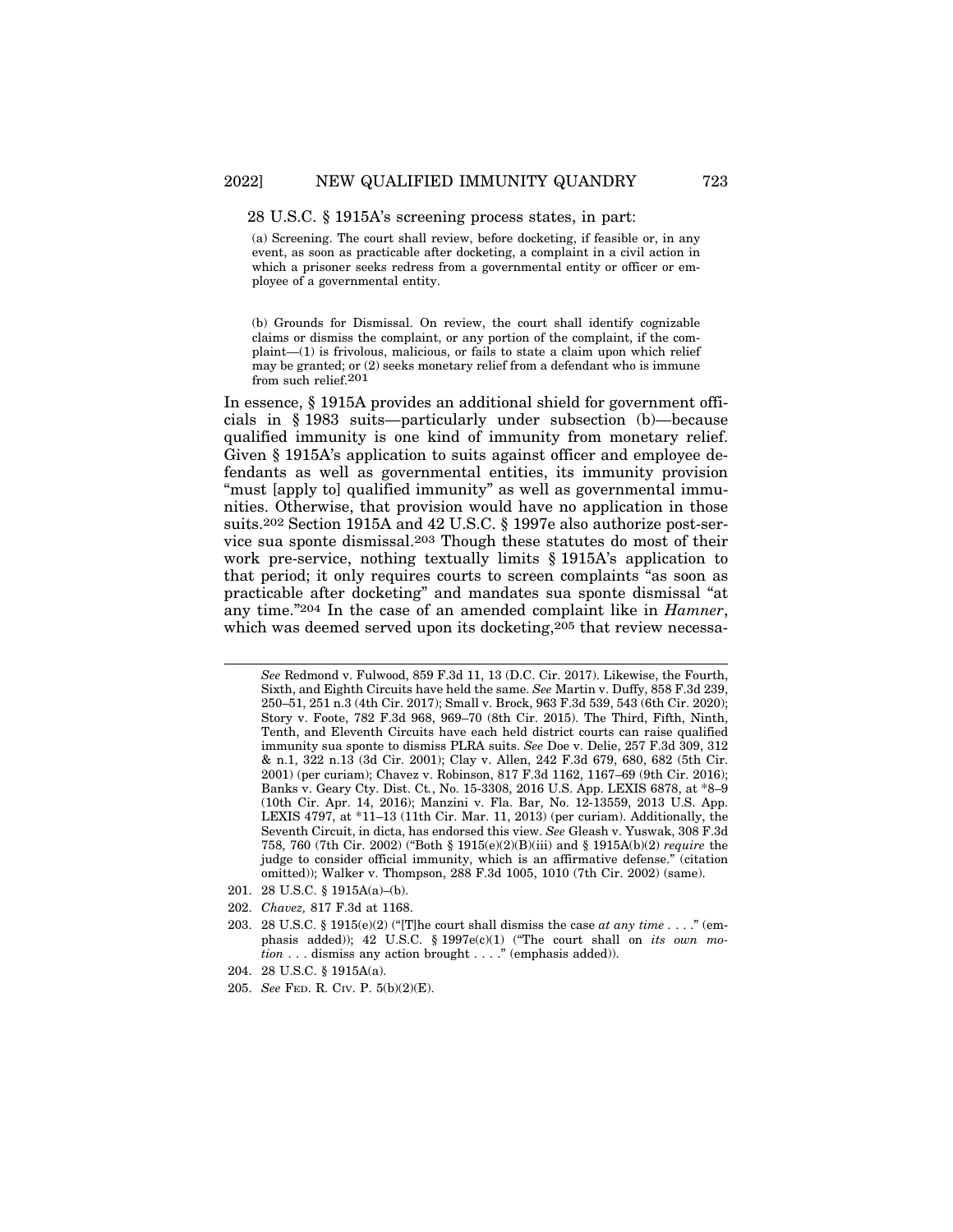rily follows service.206 Section 1915A also requires courts to "identify a cognizable claim," meaning claims do not have to be articulated by the parties and thus implies, or even requires, that courts invoke sua sponte qualified immunity. Moreover, § 1997e mandates immunitybased dismissal "on [the court's] own motion or the motion of a party,"207 which indicates both that it applies post-service and that it is indifferent to whether defendants themselves raise qualified immunity.

While the PLRA certainly provides district courts the ability to invoke sua sponte qualified immunity for prisoner plaintiffs proceeding *in forma pauperis*, the question remains whether that same ability applies to circuit courts—especially where the prisoner is no longer *in forma pauperis* by paying the appellate filing fee or where the appeal is from a motion to dismiss rather than a § 1915A dismissal. When the prisoner is no longer *in forma pauperis*, or the dismissal stems from a motion to dismiss or motion for summary judgment, § 1915A is no longer applicable. Further, § 1997e is limited to "actions"—not actions and *appeals*.208 After all, the Court has interpreted individual provisions within the context of the entire statutory scheme, presuming that since Congress specifically authorized sua sponte appellate dismissals under § 1915, the absence of a similar express authority in § 1997e was intentional.209 No circuit court has cited § 1997e to invoke sua sponte qualified immunity.210

<sup>206.</sup> *See* Echols v. Craig, 855 F.3d 807, 810–11 (7th Cir. 2017) (approving § 1915A screening of a second amended complaint after the defendants' counsel moved to dismiss the two previous complaints).

<sup>207. 42</sup> U.S.C. § 1997e(c)(1).

<sup>208.</sup> *See* 42 U.S.C. § 1997e(a) ("No *action* shall be brought . . . . ") (emphasis added)); *id.*  $\S$  1997e(c)(1) ("The court shall on its own motion . . . dismiss any *action* . . . . ") (emphasis added)).

<sup>209.</sup> *See generally* Sandoz Inc. v. Amgen Inc., 137 S. Ct. 1664, 1677 (2017) (quoting Russello v. United States, 464 U.S. 16, 23 (1983)).

<sup>210.</sup> At the time of writing this Article, a Boolean search for "42 U.S.C. § 1997e" /30 "qualified immunity" yielded ten opinions, but in all cases the district court or defendants raised qualified immunity beforehand in a motion to dismiss or motion for summary judgment. (Hurrey v. Unknown Tex. Tech Med. Person "A", No. 2:07-CV-0226, 2010 WL 3895596 (N.D. Tex. Oct. 5, 2010); Saddler v. Tex. Dep't Crim. Just. ID, No. 2:09-CV-0103, 2012 WL 2133673 (N.D. Tex. May 17, 2012); Hurrey v. Unknown Tex. Tech. Med. Person "A", No. 2:07-CV-0226, 2010 WL 3895601 (N.D. Tex. Sept. 15, 2010); Lemons v. Texas Dept. Crim. Just. ID, No. 2:09-CV-0102, 2012 WL 2133700 (N.D. Tex. May 17, 2012); Sparks v. Ingle, No. 17-11685, 2018 U.S. App. LEXIS 746 (11th Cir. Jan. 11, 2018); Ellis v. Todd, No. 8:07-cv-1101-T-17MSS, 2007 WL 4358268 (M.D. Fla. Dec. 10, 2007); Hedges v. Hagan, No. 2:10-CV-0101, 2011 WL 4056292 (N.D. Tex. July 20, 2011); Casas v. Aduddell, No. 2:07-cv-0210, 2009 WL 10703512 (N.D. Tex. Dec. 12, 2009); Mc-Graw v. Heaton, No. 2:16-CV-0152, 2017 WL 1157221 (N.D. Tex. Mar. 9, 2017); Brosh v. Duke, No. 12-cv-00337, 2014 WL 4251807 (D. Colo. Aug. 25, 2014)).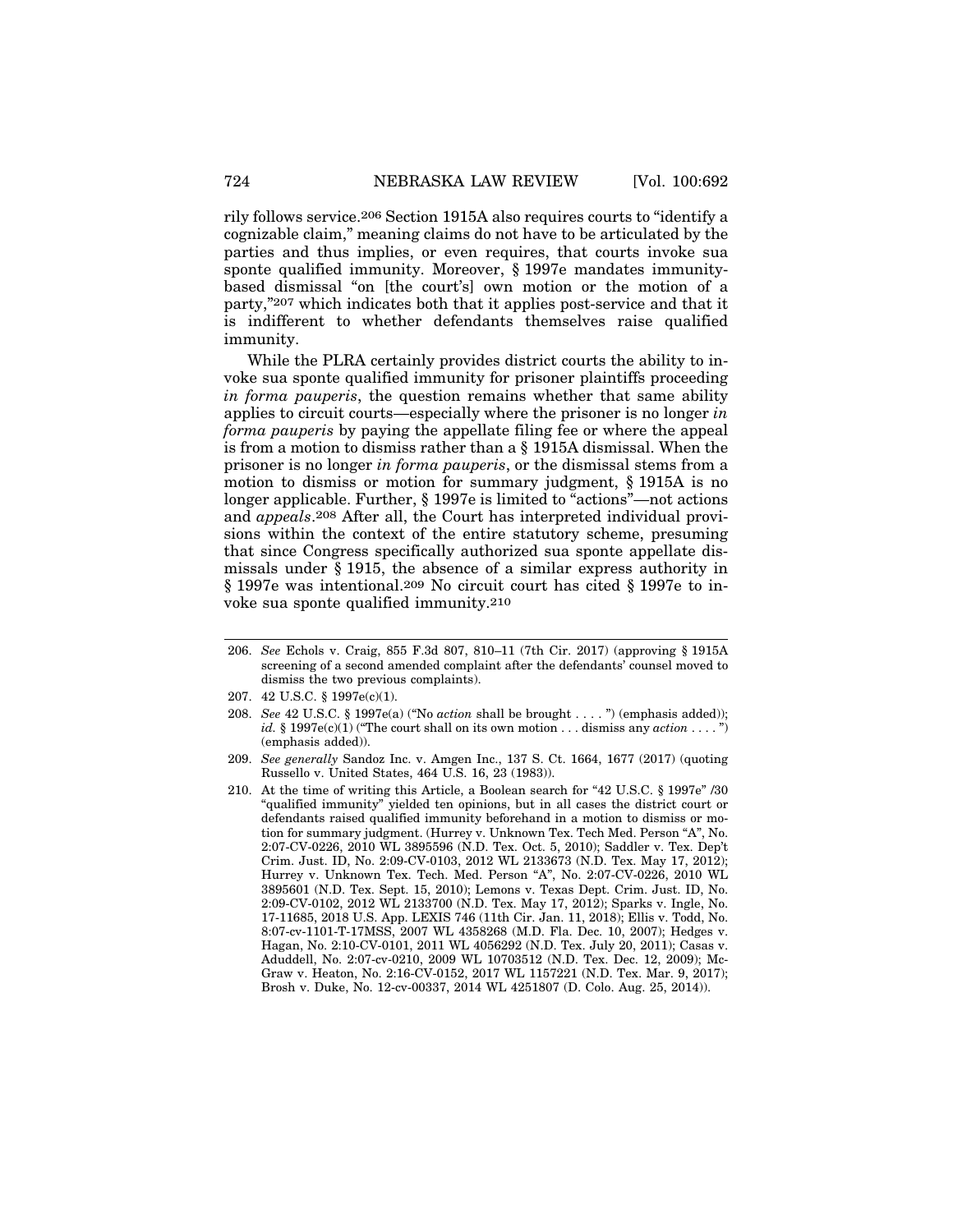Further, Congress authorized courts to screen and sua sponte dismiss claims that are self-evidently meritless.211 Unless a plaintiff's claim is novel, it is not susceptible to sua sponte dismissal based upon qualified immunity.212 This is so because, as explained above, qualified immunity "depends on facts peculiarly within the knowledge and control of the defendant."213 Should a prisoner plaintiff uncover in discovery that a defendant knowingly violated the law, that defendant would not be entitled to qualified immunity.214 However, the PLRA may provide circuit courts an opportunity to invoke sua sponte qualified immunity, assuming the plaintiff is proceeding *in forma pauperis* and the appeal stems from a § 1915A dismissal rather than a defendant's motion.215

## V. CONCLUSION

If the "Court's approach rests on a preference for laying down bright-line rules, as opposed to formulating a more refined doctrine rooted in the reasons that underlie the qualified immunity defense,"216 then it would likely hold that sua sponte qualified immunity is permissible—especially given its predilection for stronger protections under the doctrine.217 In any case, the Court should stop avoiding the issue and make a decision one way or the other to "promot[e] stability in the law, predictability of outcomes, control of lower level decision makers, and efficiency in resolving disputes"218 under § 1983.

What is clear is that in face of the lack of legislation abolishing qualified immunity, it is time for the Supreme Court to shine a cleansing light on the muddled doctrine. Retreating into the shadows through constitutional avoidance does nothing to unravel the quandary that is qualified immunity and only makes the doctrine more tangled and tormented in the lower courts. *Hamner* is just one of the more recent examples of the dangerous side effects of the Court's inaction. Perhaps it was not the best case to resolve the question, but rarely does a case present the perfect factual circumstances to settle

<sup>211.</sup> Jones v. Bock, 549 U.S. 199, 203–05 (2007).

<sup>212.</sup> *See* Porter v. Nussle, 534 U.S. 516, 528 (2002) ("[T]he PLRA's dominant concern [is] to promote administrative redress, filter out groundless claims, and foster better prepared litigation of claims aired in court . . . . " (citation omitted)).

<sup>213.</sup> Gomez v. Toledo, 446 U.S. 635, 641 (1980).

<sup>214.</sup> *See* Malley v. Briggs, 475 U.S. 335, 341 (1986) ("As the qualified immunity defense has evolved, it provides ample protection to all but the plainly incompetent or those who knowingly violate the law.").

<sup>215.</sup> *See supra* text accompanying notes 201–08.

<sup>216.</sup> Wells, *supra* note 87, at 383.

<sup>217.</sup> *See* Blum, *supra* note 6, at 1887 ("Since *Harlow v. Fitzgerald,* the Supreme Court has confronted the issue of qualified immunity in over thirty cases. Plaintiffs have prevailed in two of those cases . . . .").

<sup>218.</sup> Wells, *supra* note 87, at 383 (footnote omitted).